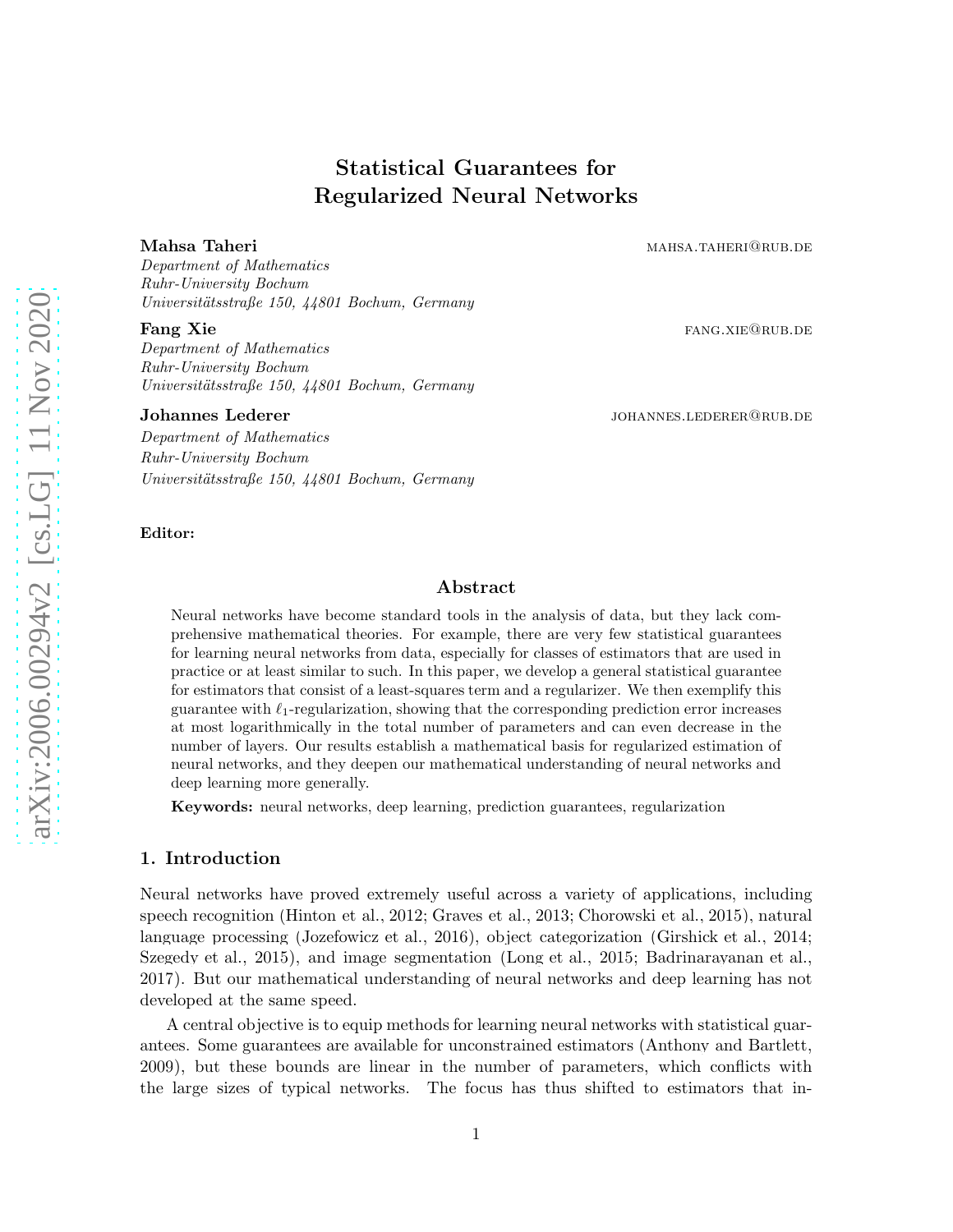volve constraints or regularizers. Recently surged in popularity have estimators with  $\ell_1$ regularizers [\(Bartlett](#page-27-3), [1998](#page-27-3); [Bartlett and Mendelson](#page-27-4), [2002](#page-27-4); [Anthony and Bartlett](#page-27-2), [2009;](#page-27-2) [Barron and Klusowski](#page-27-5), [2018,](#page-27-5) [2019;](#page-27-6) [Liu and Ye, 2019](#page-28-5)), motivated by the success of this type of regularization in linear regression [\(Tibshirani, 1996](#page-29-1)), compressed sensing [\(Cand`es et al.](#page-27-7), [2006;](#page-27-7) [Donoho](#page-27-8), [2006](#page-27-8)), and many other parts of data science. A key feature of  $\ell_1$ -regularization is that it is easy to include into optimization schemes and, at the same time, induces sparsity, which has a number of favorable effects in deep learning [\(Glorot et al., 2011](#page-28-6)). There has been some progress on guarantees for least-squares with constraints based on the sparsity of the networks [\(Schmidt-Hieber](#page-29-2), [2017](#page-29-2)) or group-type norms on the weights [\(Neyshabur et al.](#page-28-7), [2015\)](#page-28-7). These developments have provided valuable intuition, for example, about the role of network widths and depths, but important problems remain: for example, the combinatorial constraints in the first paper render the corresponding estimators infeasible in practice, the exponential dependence of the bounds in the second paper are contrary to the trend toward very deep networks. More generally, many questions about the statistical properties of constraint and regularized estimation of neural networks remain open.

In this paper, we introduce a general class of regularized least-squares estimators. Our strategy is to disentangle the parameters into a "scale" and a "direction"—similarly to introducing polar coordinates—which allows us to focus the regularization on a one-dimensional parameter. We call our approach *scale regularization*. We then equip the scale regularized least-squares estimators with a general statistical guarantee for prediction. A main feature of this guarantee is that it connects neural networks to standard empirical process theory through a quantity that we call the *effective noise*. This connection facilitates the specification of the bound to different types of regularization.

In a second step, we exemplify the general bound for  $\ell_1$ -regularization. We find a guarantee for the squared prediction error of the order of

$$
(L/2)^{1/2-L}\sqrt{\log(P)}\,\frac{\log(n)}{\sqrt{n}},
$$

which decreases essentially as  $1/\sqrt{n}$  in the number of samples n, increases only logarithmically in the total number of parameters  $P$ , and—everything else fixed—decreases in the number of hidden layers L. This result suggests that  $\ell_1$ -regularization can ensure accurate prediction even of very wide and deep networks.

In Section [2,](#page-1-0) we introduce our regularization scheme and establish a general prediction bound that allows for different types of regularization. In Section [3,](#page-5-0) we specify this bound to  $\ell_1$ -regularization. In Section [4,](#page-8-0) we establish Lipschitz and complexity properties of neural networks. Section [5,](#page-9-0) we give detailed proofs. In Section [6,](#page-26-0) we conclude our paper and discuss some limitations.

## <span id="page-1-0"></span>2. Scale regularization for neural networks

We first establish an alternative parametrization of neural networks and use this parameterization to define our regularization strategy. We then provide a prediction guarantee for the corresponding estimators.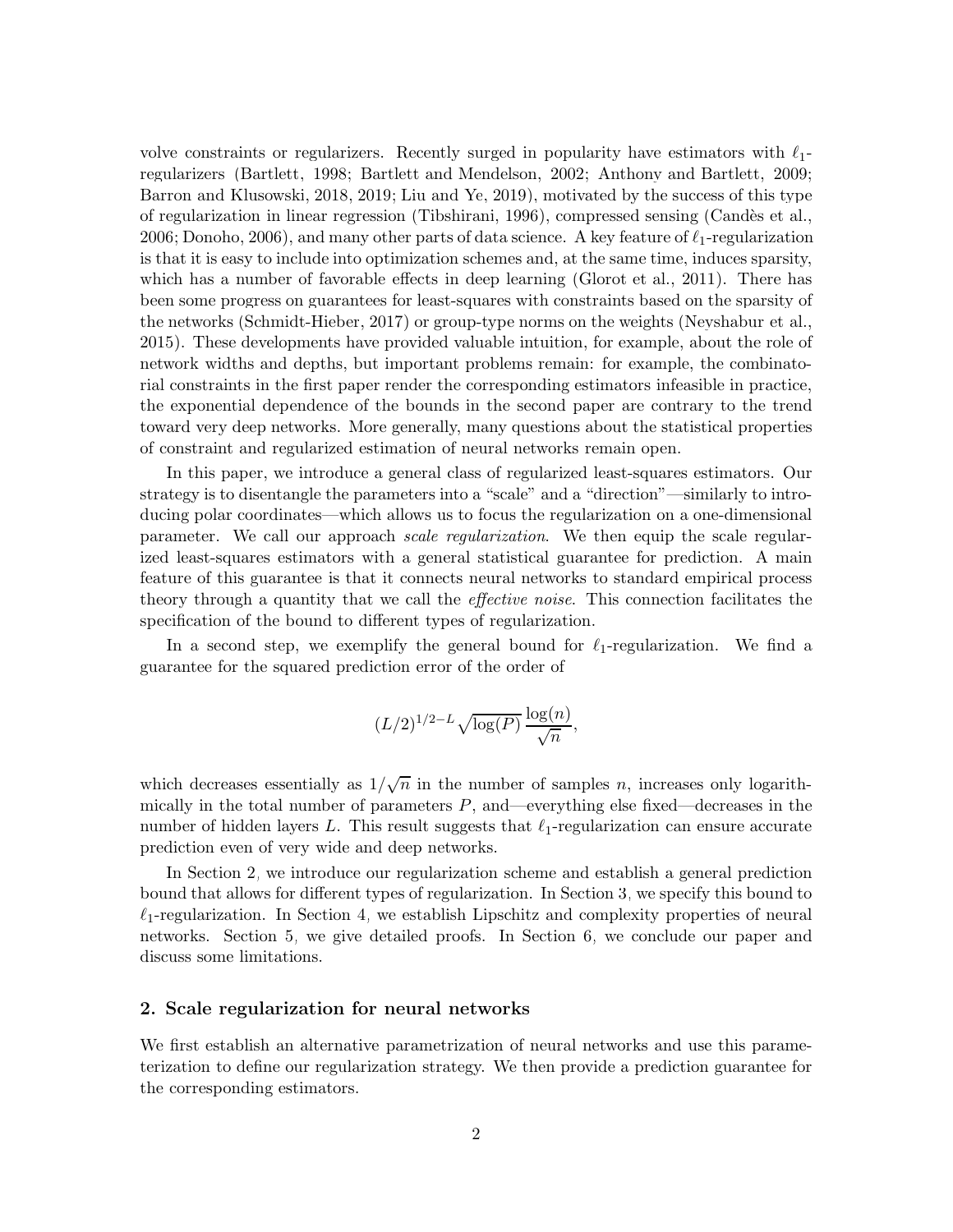## 2.1 Alternative parametrization

Consider data  $(\boldsymbol{x}_1, y_1), \ldots, (\boldsymbol{x}_n, y_n) \in \mathbb{R}^d \times \mathbb{R}$  that follow a regression model

<span id="page-2-2"></span>
$$
y_i = g_*(\boldsymbol{x}_i) + u_i \qquad \text{for } i \in \{1, \dots, n\}
$$
 (1)

<span id="page-2-1"></span>for some function  $g_*$ :  $\mathbb{R}^d \to \mathbb{R}$ . We are interested in approximating  $g_*$  based on neural networks. Following first standard approaches, we consider feedforward neural networks of the form

$$
g_{\Theta} : \mathbb{R}^{d} \to \mathbb{R}
$$
  

$$
\boldsymbol{x} \mapsto g_{\Theta}(\boldsymbol{x}) := W^{L} \boldsymbol{f}^{L}(\dots W^{1} \boldsymbol{f}^{1} (W^{0} \boldsymbol{x}))
$$
 (2)

indexed by the network parameter  $\Theta = (W^L, \ldots, W^0)$  that summarizes the weight matrices  $W^l \in \mathbb{R}^{p_{l+1} \times p_l}$ . The  $x_i$  and  $y_i$  are the network's inputs and outputs, respectively, and the  $u_i$  are the noise variables. For ease of notation, the  $x_i$  are fixed except in the generalization bounds. The network's architecture is specified by the number of hidden layers or depth  $L \in \{1, 2, \dots\}$  and by the the number of neurons in each layer or width  $p_0, \ldots, p_{L+1} \in \{1, 2, \ldots\}$ . The 0th layer is the input layer with  $p_0 = d$ , and the  $(L + 1)$ th layer is the output layer with  $p_{L+1} = 1$ . The total number of parameters is  $P := \sum_{l=0}^{L} p_{l+1} p_l$ . The functions  $f^l : \mathbb{R}^{p_l} \to \mathbb{R}^{p_l}$  are called activation functions. We omit shifts in the activation functions for notational simplicity, but such can often be incorporated as additional neurons [\(Barron and Klusowski,](#page-27-5) [2018](#page-27-5)).

The parameter space in the above formulation is

$$
\mathcal{A} := \{ \Theta = (W^L, \dots, W^0) : W^l \in \mathbb{R}^{p_{l+1} \times p_l} \}.
$$

In the following, however, we propose an alternative parametrization. We say that a function  $\boldsymbol{q} \, : \, \mathbb{R}^s \to \mathbb{R}^t$  is nonnegative homogeneous of degree  $k \in (0,\infty)$  if

$$
q(az) = a^k q(z)
$$
 for all  $a \in [0, \infty)$  and  $z \in \mathbb{R}^s$ 

and we say that a function  $q : \mathbb{R}^s \to [0, \infty)$  is positive definite if

<span id="page-2-0"></span>
$$
q(\boldsymbol{z})=0 \quad \Leftrightarrow \quad \boldsymbol{z}=\boldsymbol{0}_s.
$$

The corresponding properties for functions on  $A$  are defined accordingly. For example, every norm on  $\mathbb{R}^s$  or  $\mathcal A$  is nonnegative homogeneous of degree 1 and positive definite. We then find the following:

Proposition 1 (Equivalence between neural networks) Assume that the activation functions  $\boldsymbol{f}^1,\ldots,\boldsymbol{f}^L$  are nonnegative homogeneous of degree 1. Consider a function  $h$  :  $\mathcal{A} \to [0,\infty)$  that is nonnegative homogeneous of degree  $k \in (0,\infty)$  and positive definite, and denote the corresponding unit ball by

$$
\mathcal{A}_h := \big\{\Theta \in \mathcal{A} \; : \; h(\Theta) \leq 1\big\}.
$$

Then, for every  $\Theta \in \mathcal{A}$ , there exists a pair of  $\kappa \in [0,\infty)$  and  $\Omega \in \mathcal{A}_h$  such that

$$
g_{\Theta}(\boldsymbol{x}) = \kappa g_{\Omega}(\boldsymbol{x})
$$
 for all  $\boldsymbol{x} \in \mathbb{R}^d$ ;

and vice versa, for every pair of  $\kappa \in [0,\infty)$  and  $\Omega \in \mathcal{A}_h$ , there exists a  $\Theta \in \mathcal{A}$  such that the above equality holds.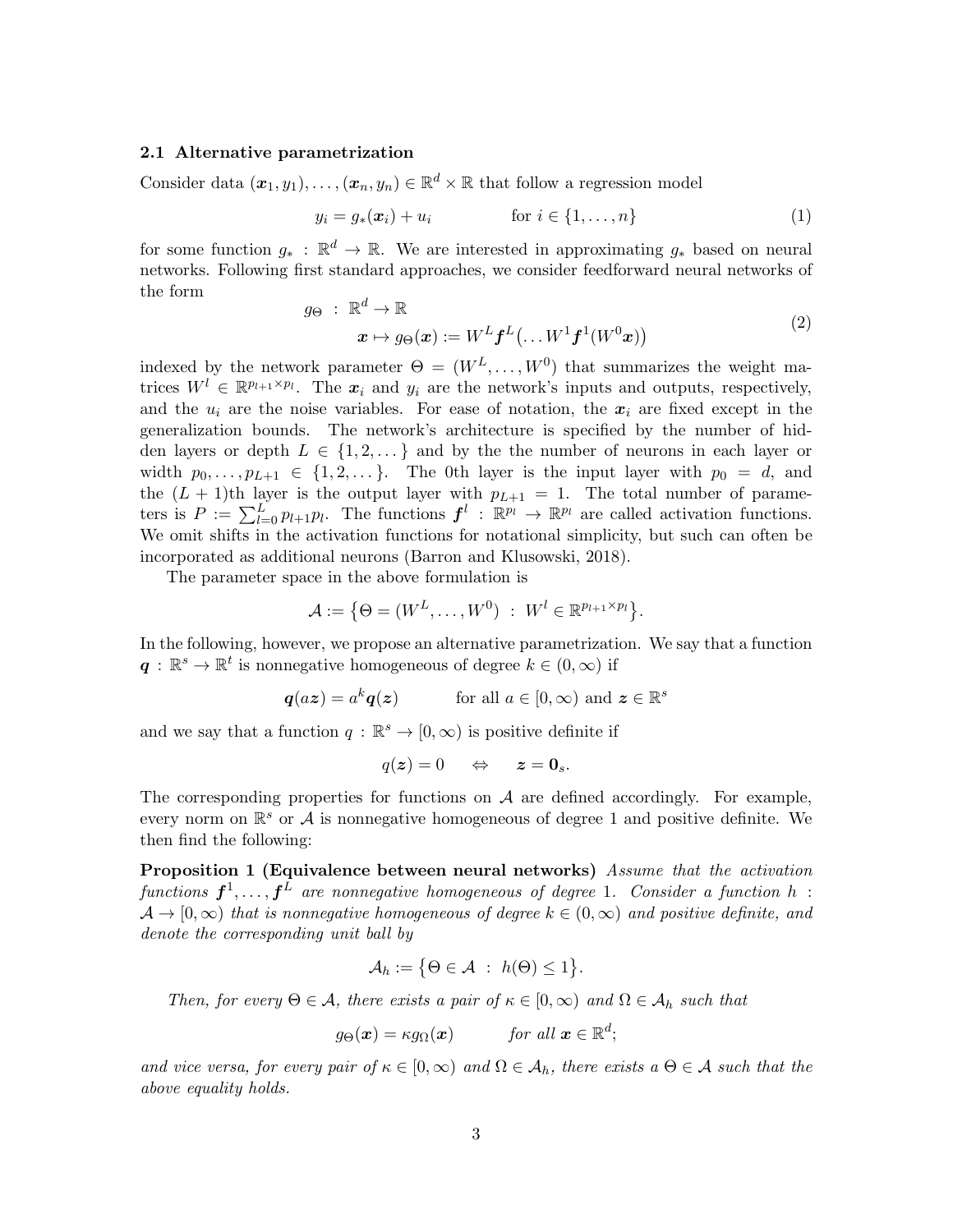Proposition [1](#page-2-0) is just a formulation of the known fact that weights can be rescaled across layers that have nonnegative-homogeneous activations (Du [et al., 2018;](#page-27-9) [Hebiri and Lederer,](#page-28-8) [2020;](#page-28-8) [Neyshabur et al., 2014\)](#page-28-9). The interesting part of this section is not Proposition [1](#page-2-0) itself but the observation that this rescaling can lead to a reparameterization that is particularly suitable for regularization. Motivated by Proposition [1,](#page-2-0) we change the parameter space for estimating the true data generating function  $g_*$  to  $[0,\infty)\times \mathcal{A}_h$  and the corresponding space of networks to  $\{\kappa g_\Omega : \kappa \in [0,\infty), \Omega \in \mathcal{A}_h\}$ . In other words, we study the neural networks

<span id="page-3-0"></span>
$$
\kappa g_{\Omega} : \mathbb{R}^d \to \mathbb{R}
$$
  

$$
\mathbf{x} \mapsto \kappa g_{\Omega}(\mathbf{x}) := \kappa U^L \mathbf{f}^L(\dots U^1 \mathbf{f}^1 (U^0 \mathbf{x}))
$$
 (3)

indexed by the parameters  $\kappa \in [0, \infty)$  and  $\Omega = (U^L, \dots, U^0) \in \mathcal{A}_h$ . We can interpret  $\kappa$  as the network's "scale" and  $\Omega$  as the network's "orientation." Proposition [1](#page-2-0) ensures equivalence to the original set of networks if the activations are nonnegative homogeneous (ReLU activations are popular examples), but we can use the proposed parametrization more generally. We now argue that the scale parameter is particularly suitable for regularizing the "overall size" of the network and the orientation parameter for specifying the desired "type" of the network. In particular, rather than naively transferring standard regularization schemes from other parts of machine learning, we propose to tailor these regularization schemes to the characteristics of neural networks as captured by the above parameterization. We detail this argument in the following sections, where we introduce concrete regularization schemes and develop statistical guarantees. These statistical guarantees are the main result of this paper.

## 2.2 Estimation

The most basic approach to fit the model parameters of the network [\(2\)](#page-2-1) to the model [\(1\)](#page-2-2) is the least-squares estimator

$$
\widehat{\Theta}_{\text{LS}} \in \underset{\Theta \in \mathcal{A}}{\text{arg min}} \left\{ \frac{1}{n} \sum_{i=1}^{n} (y_i - g_{\Theta}(\boldsymbol{x}_i))^2 \right\}.
$$

But to account for the high-dimensionality of the parameter space  $A$ , the least-squares estimator is often complemented with a regularizer  $h : \mathcal{A} \to [0,\infty)$ ; popular choices for h are the  $\ell_1$ -norm [\(Zhang et al.](#page-29-3), [2016\)](#page-29-3) or group versions of it [\(Scardapane et al.](#page-29-4), [2017](#page-29-4)). A straightforward way to incorporate such regularizers is

$$
\widehat{\Theta}_{\mathrm{reg},h} \in \underset{\Theta \in \mathcal{A}}{\mathrm{arg\,min}} \left\{ \frac{1}{n} \sum_{i=1}^{n} \left( y_i - g_{\Theta}(\boldsymbol{x}_i) \right)^2 + \lambda h(\Theta) \right\},\
$$

where  $\lambda \in [0,\infty)$  is a tuning parameter. But in neural network frameworks, it turns out difficult to analyze such estimators statistically.

We introduce, therefore, a different way to incorporate regularizers. The approach is based on our new parametrization. The equivalent of the above least-squares estimator in the framework [\(3\)](#page-3-0) is

$$
(\hat{\kappa}_{LS}, \widehat{\Omega}_{LS}) \in \underset{\Omega \in \mathcal{A}_h}{\arg \min} \left\{ \frac{1}{n} \sum_{i=1}^n (y_i - \kappa g_{\Omega}(\boldsymbol{x}_i))^2 \right\}.
$$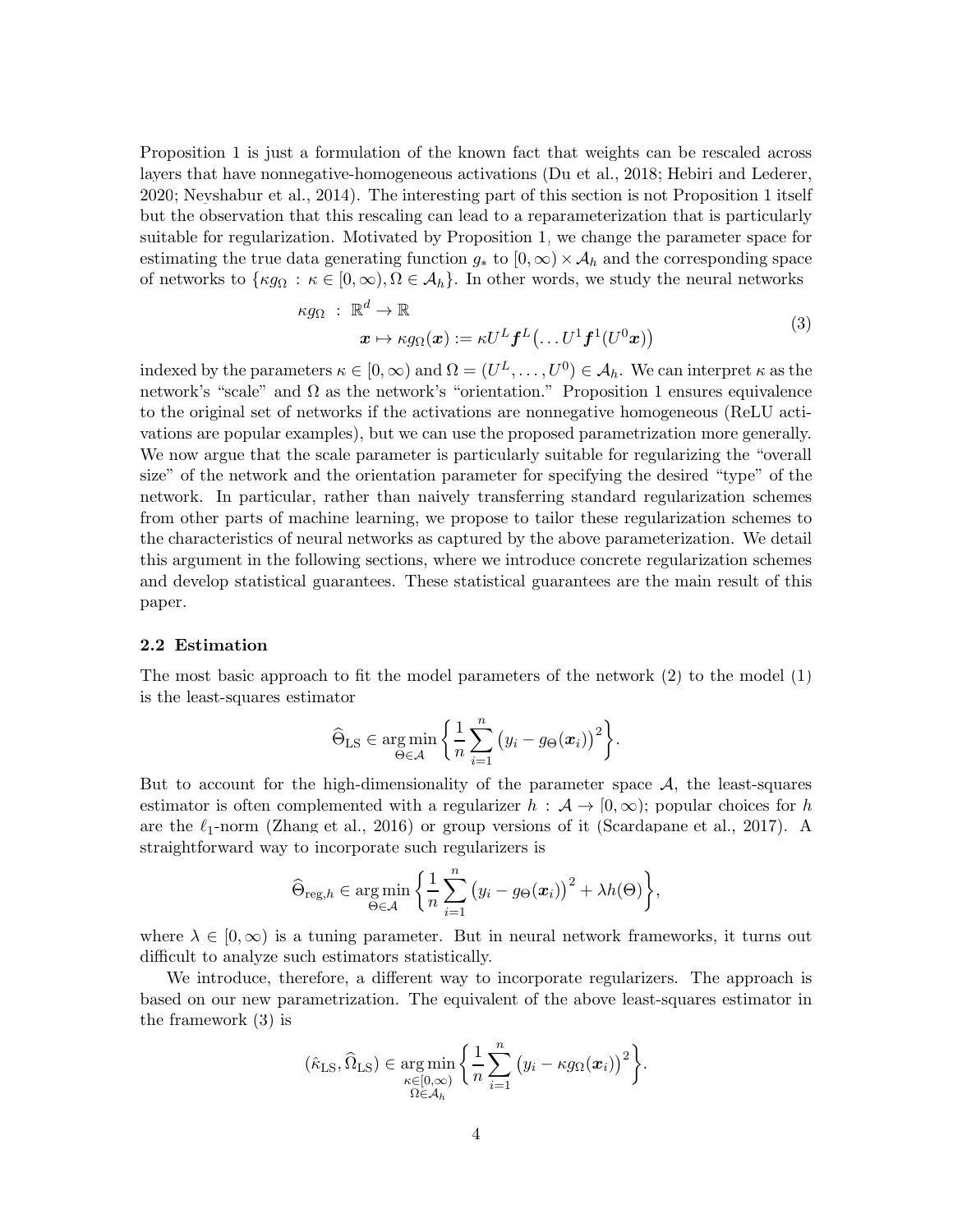It holds that  $g_{\widehat{\Theta}_{LS}} = \widehat{\kappa}_{LS} g_{\widehat{\Omega}_{LS}}$  under the conditions of Proposition [1,](#page-2-0) but we can take this estimator as a starting point more generally. This allows us to focus the regularization on the scale-parameter  $\kappa$ ; in other words, we propose the estimators

<span id="page-4-0"></span>
$$
(\hat{\kappa}_h, \hat{\Omega}_h) \in \underset{\Omega \in \mathcal{A}_h}{\arg \min} \left\{ \frac{1}{n} \sum_{i=1}^n \left( y_i - \kappa g_\Omega(\boldsymbol{x}_i) \right)^2 + \lambda \kappa \right\},\tag{4}
$$

where  $\lambda \in [0,\infty)$  is a tuning parameter. The fixed constraint  $\Omega \in \mathcal{A}_h$  captures the type of regularization (such as  $\ell_1$ ), while the actual regularization concerns only on the scale  $\kappa \in$  $[0,\infty)$ . We thus call our approach scale regularization.

The concentration of the regularization on a one-dimensional parameter greatly facilitates the statistical analysis. Specifically, it will allow us to focus our attention on

$$
z_h := \sup_{\Omega \in \mathcal{A}_h} \left| \frac{2}{n} \sum_{i=1}^n g_\Omega(\boldsymbol{x}_i) u_i \right|.
$$
 (5)

This quantity is related to the Gaussian and Rademacher complexities of the function class  ${g_{\Omega} : \Omega \in \mathcal{A}_h}$ . For example, the expectation of  $z_h$  is the Gaussian complexity of the function class  $\{g_{\Omega} : \Omega \in A_h\}$  if the  $u_i$ 's are i.i.d. standard normal random variables cf. [\(Bartlett and Mendelson, 2002](#page-27-4)), for example. But while the Gaussian and Rademacher complexities are standard measures for function classes, there are two important subtleties here: first, Gaussian and Rademacher complexities require the specification of a distribution over the data, which we can avoid at this point; second, the function class at hand does not contain the entire networks  $\kappa g_{\Omega}$  but only their "orientation parts"  $g_{\Omega}$ . Therefore, we should rather think of  $z_h$  as the neural-network equivalent of what high-dimensional linear regression refers to as the *effective noise* [\(Lederer and Vogt](#page-28-10), [2020](#page-28-10)).

We need to ensure—just as in high-dimensional linear regression—that the effective noise is controlled by the tuning parameter with high probability. In this spirit, we define quantiles  $\lambda_{h,t}$  of the effective noise for given level  $t \in [0,1]$  through

$$
\lambda_{h,t} \in \min\big\{\delta \in [0,\infty) \ : \ \mathbb{P}(z_h \le \delta) \ge 1 - t\big\}.
$$
 (6)

In other words,  $\lambda_{h,t}$  is the smallest tuning parameter that controls the effective noise  $z_h$  at level  $1 - t$ .

<span id="page-4-1"></span>To measure the accuracy of the regularized estimators, we consider the (in-sample-) prediction error (also called "denoising error") with respect to the data generating function  $g_*$ :

$$
\text{err}(\kappa g_{\Omega}) := \sqrt{\frac{1}{n} \sum_{i=1}^{n} (\kappa g_{\Omega}(\boldsymbol{x}_i) - g_*(\boldsymbol{x}_i))^2} \quad \text{for } \kappa \in [0, \infty), \Omega \in \mathcal{A}_h.
$$
 (7)

This is a standard measure of how well the data generating function is learned. An interesting feature of the in-sample-prediction error is that it avoids any distributional assumptions on the data. Moreover, it also entails bounds on the generalization error (also called "outof-sample-prediction error" or "prediction risk") for a new sample  $(x, y) \in \mathbb{R}^d \times \mathbb{R}$ 

$$
\text{risk}(\kappa g_{\Omega}) := \mathbb{E}_{(\boldsymbol{x},y)} \Big[ \big( \kappa g_{\Omega}(\boldsymbol{x}) - y \big)^2 \Big] \qquad \text{for } \kappa \in [0,\infty), \Omega \in \mathcal{A}_h,
$$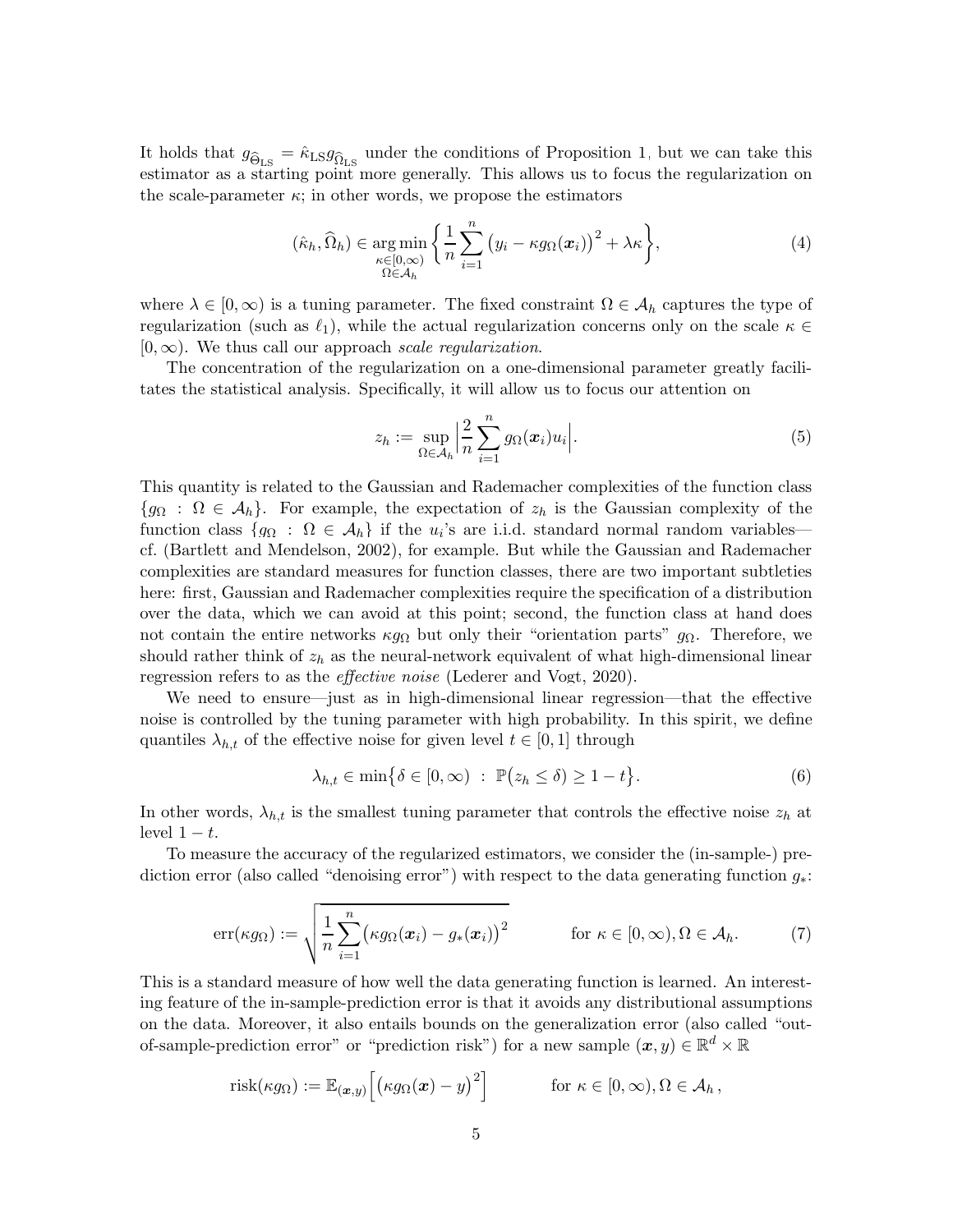which is more common in the deep-learning literature—see Lemma [5.](#page-7-0)

We find the following guarantee:

**Theorem 2 (Prediction guarantee)** Assume that  $\lambda \geq \lambda_{h,t}$  for a  $t \in [0,1]$ . Then,

<span id="page-5-1"></span>
$$
\mathrm{err}^{2}(\hat{\kappa}_{h}g_{\widehat{\Omega}_{h}}) \leq \inf_{\substack{\kappa \in [0,\infty) \\ \Omega \in \mathcal{A}_{h}}} \left\{ \mathrm{err}^{2}(\kappa g_{\Omega}) + 2 \lambda \kappa \right\}
$$

with probability at least  $1-t$ .

The bound is an analog of what has been called sparsity-bound in high-dimensional linear regression [\(Lederer et al., 2019\)](#page-28-11). For neural networks, however, it is the first such bound. It states that the squared prediction error of the regularized estimator is governed by an approximation error or squared bias  $err^2(\kappa g_{\Omega})$  and an excess error or variance  $2\lambda\kappa$ . In other words, the estimator is guaranteed to have a small prediction error if (i) the quantile  $\lambda_{h,t}$  is small and (ii) the data generating function can be represented well by a neural network with reasonably small  $\kappa$ . A typical example for (i) is provided in the following section; recent results on approximation theory support (ii) especially for wide and deep networks [\(Yarotsky](#page-29-5), [2017\)](#page-29-5).

Since  $z_h$  is a supremum over an empirical process, it allows us to connect our statistical theories with theories on empirical processes. Deviation inequalities that bound quantities such as  $\lambda_{h,t}$  have been established even for noise  $u_i$  that has very heavy tails [\(Lederer and van de Geer,](#page-28-12) [2014\)](#page-28-12). In Section [3,](#page-5-0) we derive an explicit bound for  $\lambda_{h,t}$  for  $\ell_1$ -regularization and sub-Gaussian noise. Crucial in this derivation, and in controlling  $z<sub>h</sub>$  in general, is that the index set of the empirical process is the constraint parameter space  $A_h$  rather than the entire parameter space  $A$ . This key feature of  $z<sub>h</sub>$  is due to our novel way of regularizing.

The standard parametrization  $\Theta \in \mathcal{A}$  of neural networks is ambiguous: there are typically uncountably many parameters  $\Theta \in \mathcal{A}$  that yield the same network  $g_{\Theta}$ . This ambiguity remains in our new framework with  $(\kappa, \Omega) \in [0, \infty) \times A_h$ . But importantly, our guarantees hold for *every* solution  $(\hat{\kappa}_h, \Omega_h)$ .

## <span id="page-5-0"></span>3. An example:  $\ell_1$ -regularization

In view of its long-standing tradition in other parts of statistics and machine learning, sparsity-inducing regularization with  $\ell_1$ -terms has already sparked some theoretical research. This existing research has two components: first, general risk bounds in terms of the fat-shattering dimension or the Rademacher complexity such as [Bartlett \(1998](#page-27-3), Theorem 2) and [Bartlett and Mendelson \(2002](#page-27-4), Theorem 8), respectively; and second, bounds for the fat-shattering dimension and Rademacher complexity of classes of  $\ell_1$ -constraint neural networks such as [Bartlett \(1998](#page-27-3), Section IV.B) and [Golowich et al. \(2018](#page-28-13)); [Neyshabur et al.](#page-28-7) [\(2015](#page-28-7)), respectively. But these results have severe limitations: for example, they require bounded losses (which excludes the least-squares loss, for example); they consider constraints rather than regularization terms (which is the version used in practice); they do not provide insights into how the tuning parameters should scale with the dimensions of the problem, such as the sample size, the network size, and so forth (which can eventually lead to practical advise); and they have—except for [Golowich et al. \(2018](#page-28-13))—a strong dependence on the network depth (which contradicts the current trend toward deep learning).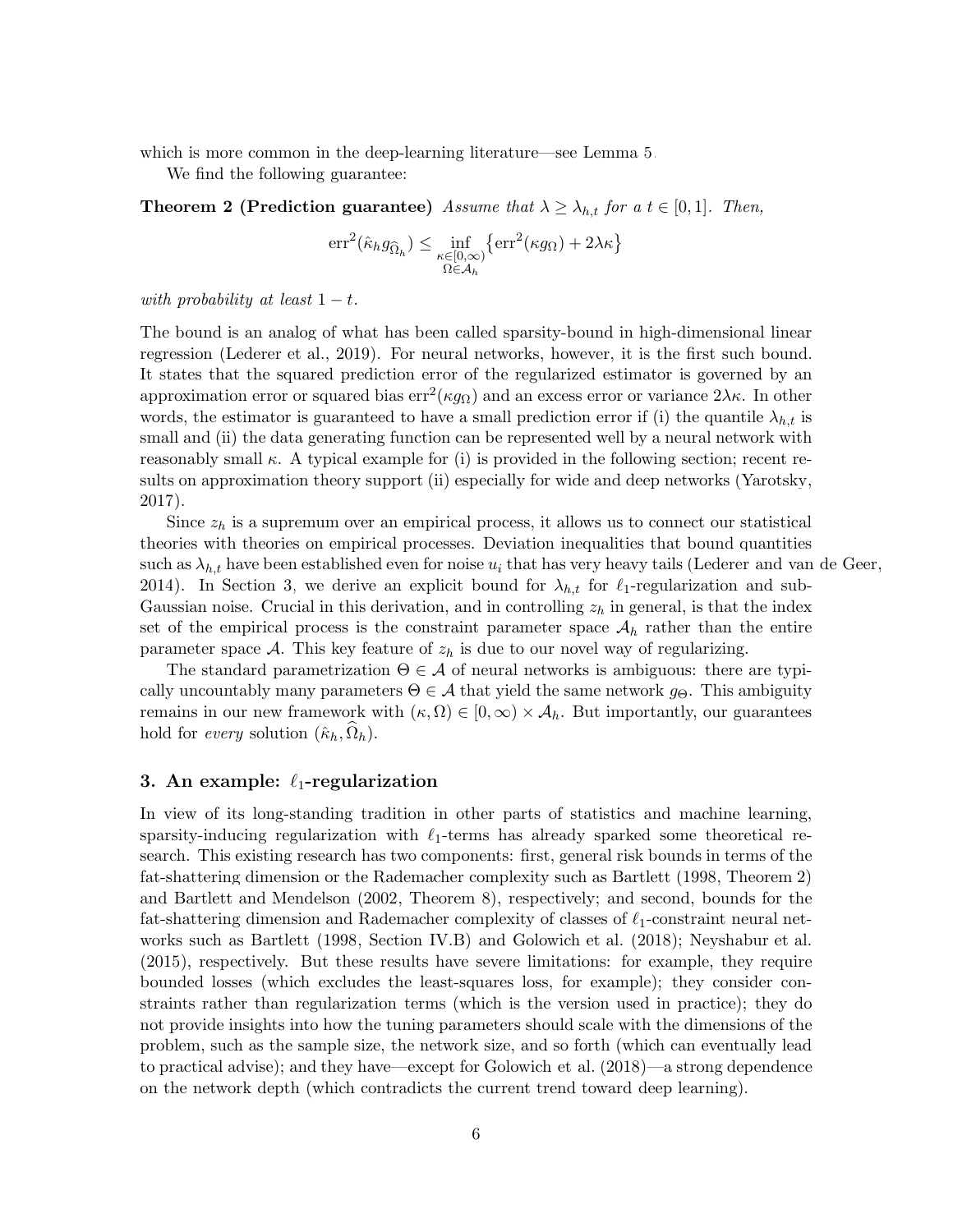It turns out that our general theory applied to  $\ell_1$ -regularization can do away with these limitations. We define h as

$$
h(\Omega) := \|\Omega\|_1 := \sum_{l=0}^L \sum_{k=1}^{p_{l+1}} \sum_{j=1}^{p_l} |U_{kj}^l|.
$$

And to fix ideas, we impose two assumptions on the activation functions and the noise: First, we assume that the activation functions satisfy  $f^l(\mathbf{0}_{p_l}) = \mathbf{0}_{p_l}$  and are  $a_{\text{Lip}}$ -Lipschitz continuous for a constant  $a_{\text{Lip}} \in [0, \infty)$  and with respect to the Euclidean norms on their input and output spaces:

$$
\|\boldsymbol{f}^{l}(\boldsymbol{z})-\boldsymbol{f}^{l}(\boldsymbol{z}')\|_{2}\leq a_{\mathrm{Lip}}\|\boldsymbol{z}-\boldsymbol{z}'\|_{2}\qquad \text{ for all } \boldsymbol{z},\boldsymbol{z}'\in\mathbb{R}^{p_{l}}.
$$

This assumption is satisfied by many popular activation functions: for example, the coordinates of the activation functions could be ReLU functions  $x \mapsto 0 \vee x$  [\(Nair and Hinton,](#page-28-14) [2010\)](#page-28-14), "leaky" versions of ReLU  $x \mapsto (0 \vee x) + (0 \wedge cx)$  for  $c \in (0,1)$ , ELU functions  $x \mapsto x \vee 0 + c(e^{x \wedge 0} - 1)$  for  $c \in (0, 1]$  [\(Clevert et al.](#page-27-10), [2015](#page-27-10)), hyperbolic tangent functions  $x \mapsto (e^{2x}-1)/(e^{2x}+1)$ , or SiL/Swish functions  $x \mapsto x/(1+e^{-x})$  [\(Ramachandran et al.,](#page-28-15) [2017;](#page-28-15) [Elfwing et al.](#page-27-11), [2018](#page-27-11)) (throughout, we use the shorthands  $r \vee s := \max\{r, s\}$  and  $r \wedge s :=$  $\min\{r, s\}$  for  $r, s \in \mathbb{R}$ ). Feasible Lipschitz constants for these examples are  $a_{\text{Lip}} = 1.1$  for  $\rm SiL/Swish$  and  $a_{\rm Lip} = 1$  for all other functions.

Second, we assume that the noise variables  $u_i$  are independent, centered, and uniformly sub-Gaussian for constants  $K, \gamma \in (0, \infty)$  [\(van de Geer](#page-29-6), [2000](#page-29-6), Page 126; [Vershynin, 2018,](#page-29-7) Section 2.5):

<span id="page-6-0"></span>
$$
\max_{i \in \{1, ..., n\}} K^2(\mathbb{E}e^{\frac{|u_i|^2}{K^2}} - 1) \le \gamma^2.
$$

Using the shorthands  $\mathcal{A}_1 := \{ \Theta \in \mathcal{A} : \|\Theta\|_1 \leq 1 \}$  and  $\|\boldsymbol{x}\|_n := \sqrt{\sum_{i=1}^n \|\boldsymbol{x}_i\|_2^2/n}$ , we then find the following prediction guarantee for the estimator in [\(4\)](#page-4-0):

Theorem 3 (Prediction guarantee for  $\ell_1$ -regularization) Assume that

$$
\lambda \ge a \left(\frac{2a_{\text{Lip}}}{L}\right)^L \|\boldsymbol{x}\|_n \sqrt{L \log(2P)} \frac{\log(2n)}{\sqrt{n}},
$$

where  $a \in (0,\infty)$  is a constant that depends only on the sub-Gaussian parameters K and  $\gamma$ of the noise. Then, for n large enough,

$$
\mathrm{err}^{2}(\hat{\kappa}_{h}g_{\widehat{\Omega}_{h}}) \leq \inf_{\substack{\kappa \in [0,\infty) \\ \Omega \in \mathcal{A}_{1}}} \left\{ \mathrm{err}^{2}(\kappa g_{\Omega}) + 2 \lambda \kappa \right\}
$$

with probability at least  $1 - 1/n$ .

The bound establishes essentially a  $1/\sqrt{n}$ -decrease of the error in the sample size n, a mild logarithmic increase in the number of parameters  $P$ , and an almost exponential decrease in the number of hidden layers L if everything else is fixed (for example, the number of parameters P can depend on the number of hidden layers  $L$ ). The dependencies on the sample size n and the number of parameters P match those of standard bounds in  $\ell_1$ -regularized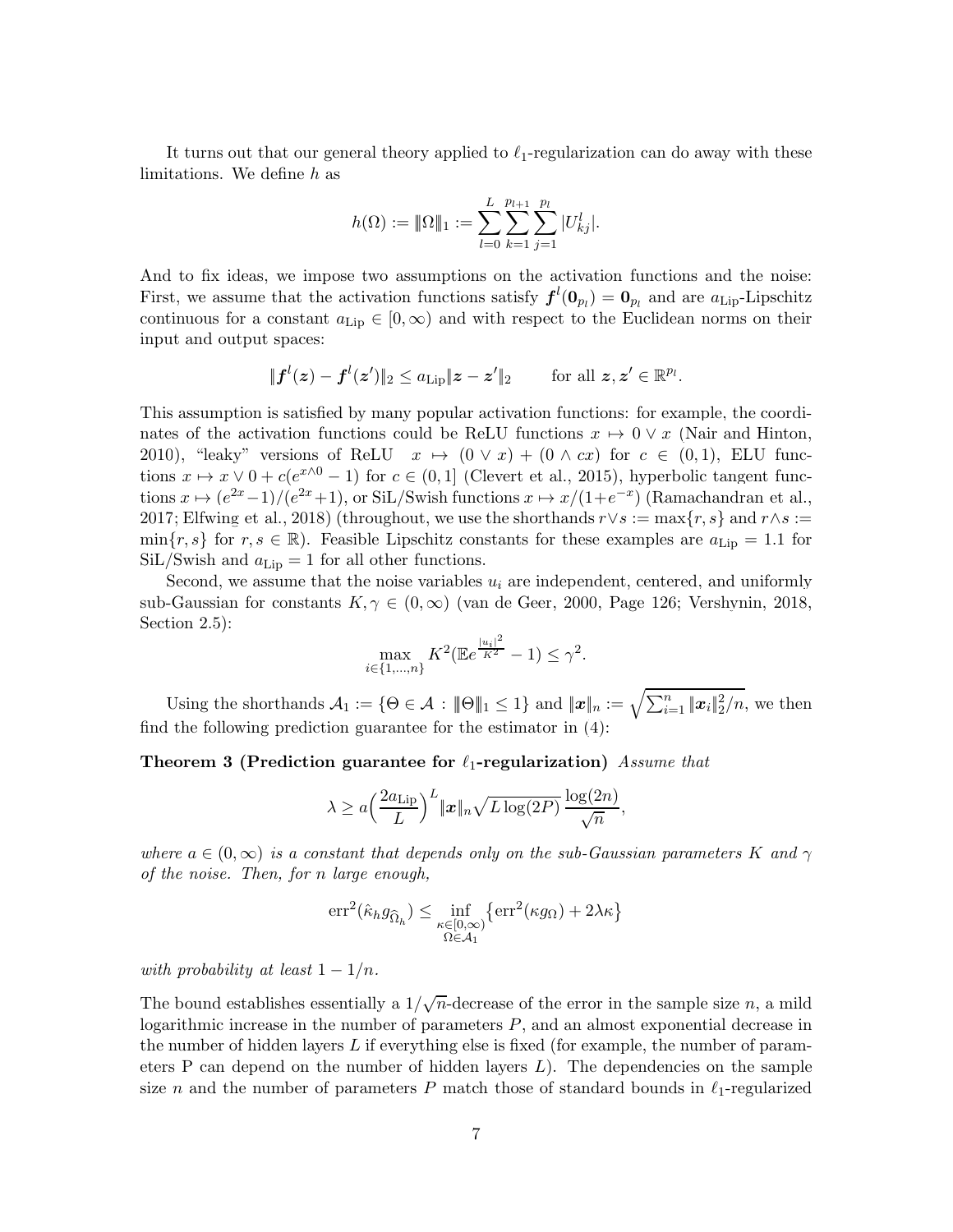linear regression [\(Hebiri and Lederer, 2013](#page-28-16)). But one can argue that the logarithmic dependence on the number of parameters is even more crucial for neural networks: already a small network with  $L = 10$ ,  $p_0 = 100$ , and  $p_1, \ldots, p_L = 50$  involves  $P = 27,550$  parameters, which highlights that neural networks typically involve very large  $P$ .

As an illustration, we can simplify Theorem [3](#page-6-0) further in a parametric setting:

Corollary 4 (Parametric setting) Assume that

<span id="page-7-1"></span>
$$
\lambda = a \left(\frac{2a_{\text{Lip}}}{L}\right)^L \|x\|_n \sqrt{L \log(2P)} \frac{\log(2n)}{\sqrt{n}}
$$

and that there exist parameters  $(\kappa_*, \Omega_*) \in [0, \infty) \times A_1$  such that  $\kappa_* g_{\Omega_*}(x_i) = g_*(x_i)$  for all  $i \in \{1, \ldots, n\}$ . Then, for n large enough,

$$
\mathrm{err}^{2}(\hat{\kappa}_{h} g_{\widehat{\Omega}_{h}}) \leq 2a\kappa_{*} \left(\frac{2a_{\mathrm{Lip}}}{L}\right)^{L} \|x\|_{n} \sqrt{L \log(2P)} \frac{\log(2n)}{\sqrt{n}}
$$

with probability at least  $1 - 1/2n$ .

The above choice of h is not the only way to formulate  $\ell_1$ -constraints. Another way is, for example,  $h(\Omega) := \max_{l \in \{0,\ldots,L\}} \sum_{k=1}^{p_{l+1}} \sum_{j=1}^{p_l} |U_{kj}^l|$ . The proofs and results remain virtually the same, and one may choose in practice whatever regularizer is more appropriate or easier to compute. And more broadly, our theories provide a general scheme for deriving prediction guarantees that could account for different regularizers (such as grouped versions of  $\ell_1$ ), activation functions (such as non-Lipschitz functions), and noise (such as heavy-tailed noise) through corresponding bounds for  $z_h$ .

<span id="page-7-0"></span>The bounds in the in-sample-prediction error also entail bounds in the generalization error. We illustrate this here in the case of  $\ell_1$ -regularization. We assume that the input data are random and find:

Lemma 5 (Generalization guarantee for  $\ell_1$ -regularization) Assume that the condi-tions of Corollary [4](#page-7-1) are satisfied and that the inputs  $x_1, \ldots, x_n$  are independent random vectors. Then, for n large enough,

$$
\text{risk}(\hat{\kappa}_h g_{\widehat{\Omega}_h}) \le 1.01 \text{ risk}(\kappa_* g_{\Omega_*}) + a\kappa_* \left(\frac{2a_{\text{Lip}}}{L}\right)^L \|\boldsymbol{x}\|_n \sqrt{L \log(2P)} \frac{\log(2n)}{\sqrt{n}} + a(\kappa_*)^2 \left(\frac{2a_{\text{Lip}}}{L}\right)^{2L} \sqrt{L^2 \log(2P) \sum_{i=1}^n \|\boldsymbol{x}_i\|_2^4} \frac{\log(2n)}{n}
$$

with probability at least  $1 - 1/n$ , where  $a \in (0, \infty)$  is a constant that depends only on the sub-Gaussian parameters K and  $\gamma$  of the noise.

The result ensures that the estimator approaches the oracle risk at the above-discussed rate.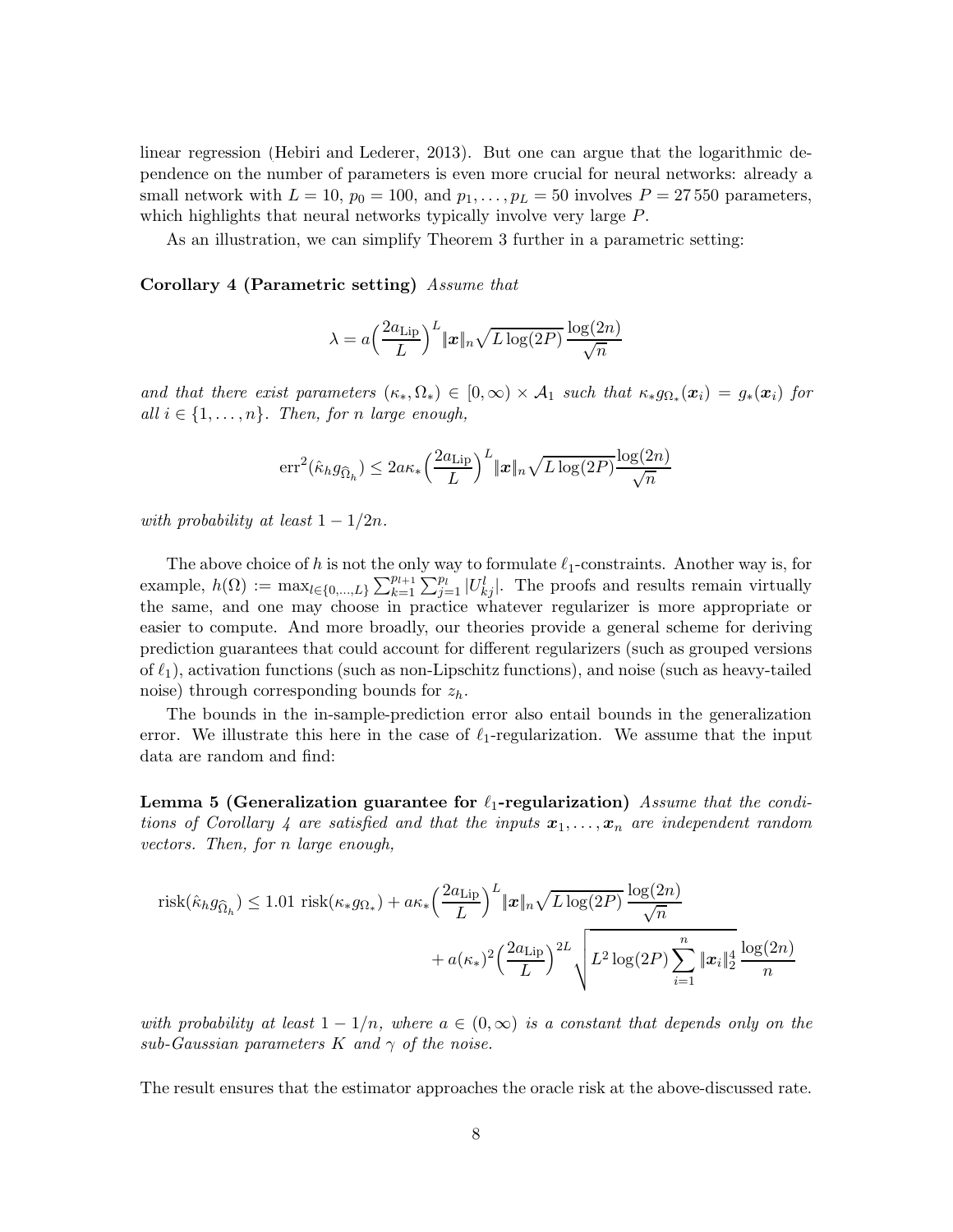## <span id="page-8-0"></span>4. Further technical results

We now establish Lipschitz and complexity properties of neural networks. These results are used in our proofs but might also be of interest by themselves. To start, we define operator norms of the parameters and the weight matrices by

$$
\|\Theta\|_2 := \sqrt{\sum_{l=0}^L \|W^l\|_2^2} \quad \text{ and } \quad \|W^l\|_2 := \sigma_{\max}(W^l),
$$

respectively, where  $\sigma_{\max}(W^l)$  is the largest singular value of  $W^l$ . We also define Frobenius norms of the parameter and weight matrices by

$$
|\!|\!| \Theta |\!|\!|_{\rm F}:=\sqrt{\sum_{l=0}^L\|W^l\|_{\rm F}^2}\quad \text{ and }\quad \|W^l\|_{\rm F}:=\sqrt{\sum_{k=1}^{p_{l+1}}\sum_{j=1}^{p_l}(W^l_{kj})^2}.
$$

We then define the Euclidean norm of vectors by  $||v||_2 := \sqrt{\sum_{i=1}^d (v_i)^2}$  for  $v \in \mathbb{R}^d$ . And finally, the prediction distance of any two networks  $g_{\Theta}$  and  $g_{\Gamma}$  with  $\Theta, \Gamma \in \mathcal{A}$  is

$$
\|g_{\Theta}-g_{\Gamma}\|_n:=\sqrt{\frac{1}{n}\sum_{i=1}^n(g_{\Theta}(\boldsymbol{x}_i)-g_{\Gamma}(\boldsymbol{x}_i))^2},
$$

and similarly,

<span id="page-8-1"></span>
$$
||g_{\Theta}||_n := \sqrt{\frac{1}{n} \sum_{i=1}^n (g_{\Theta}(\boldsymbol{x}_i))^2}.
$$

The Lipschitz property of neural networks is then as follows.

Proposition 6 (Lipschitz property of neural networks) Assume that the activation functions  $f^l : \mathbb{R}^{p_l} \to \mathbb{R}^{p_l}$  are  $a_{\text{Lip}}$ -Lipschitz with respect to the Euclidean norms on their input and output spaces. Then, it holds for every  $\mathbf{x} \in \mathbb{R}^d$  and  $\Theta = (W^L, \dots, W^0), \Gamma =$  $(V^L, \ldots, V^0) \in \mathcal{A}$  that

$$
|g_{\Theta}(\boldsymbol{x}) - g_{\Gamma}(\boldsymbol{x})| \leq c_{\text{Lip}}(\boldsymbol{x}) |\!|\!| \Theta - \Gamma |\!|\!|_{\text{F}}
$$

 $with \ c_{\text{Lip}}(\boldsymbol{x}) := 2(a_{\text{Lip}})^L \sqrt{L} \|\boldsymbol{x}\|_2 \max_{l \in \{0, ..., L\}} \prod_{j \in \{0, ..., L\}, j \neq l} (\|W^j\|_2 \vee \|V^j\|_2).$ And similarly, it holds that

<span id="page-8-2"></span>
$$
\|g_{\Theta} - g_{\Gamma}\|_{n} \leq \overline{c_{\text{Lip}}} \|\Theta - \Gamma\|_{\text{F}}
$$

 $with \ \overline{c}_{\text{Lip}} := 2(a_{\text{Lip}})^L \sqrt{L} ||x||_n \max_{l \in \{0, ..., L\}} \prod_{j \in \{0, ..., L\}, j \neq l} (\Vert W^j \Vert_2 \vee \Vert V^j \Vert_2).$ 

This property is helpful in bounding the quantiles of the empirical processes. In particular, it can be used to show that the networks are Lipschitz and bounded over typical sets that originate from our regularization scheme. Such a result is given in the following lemma.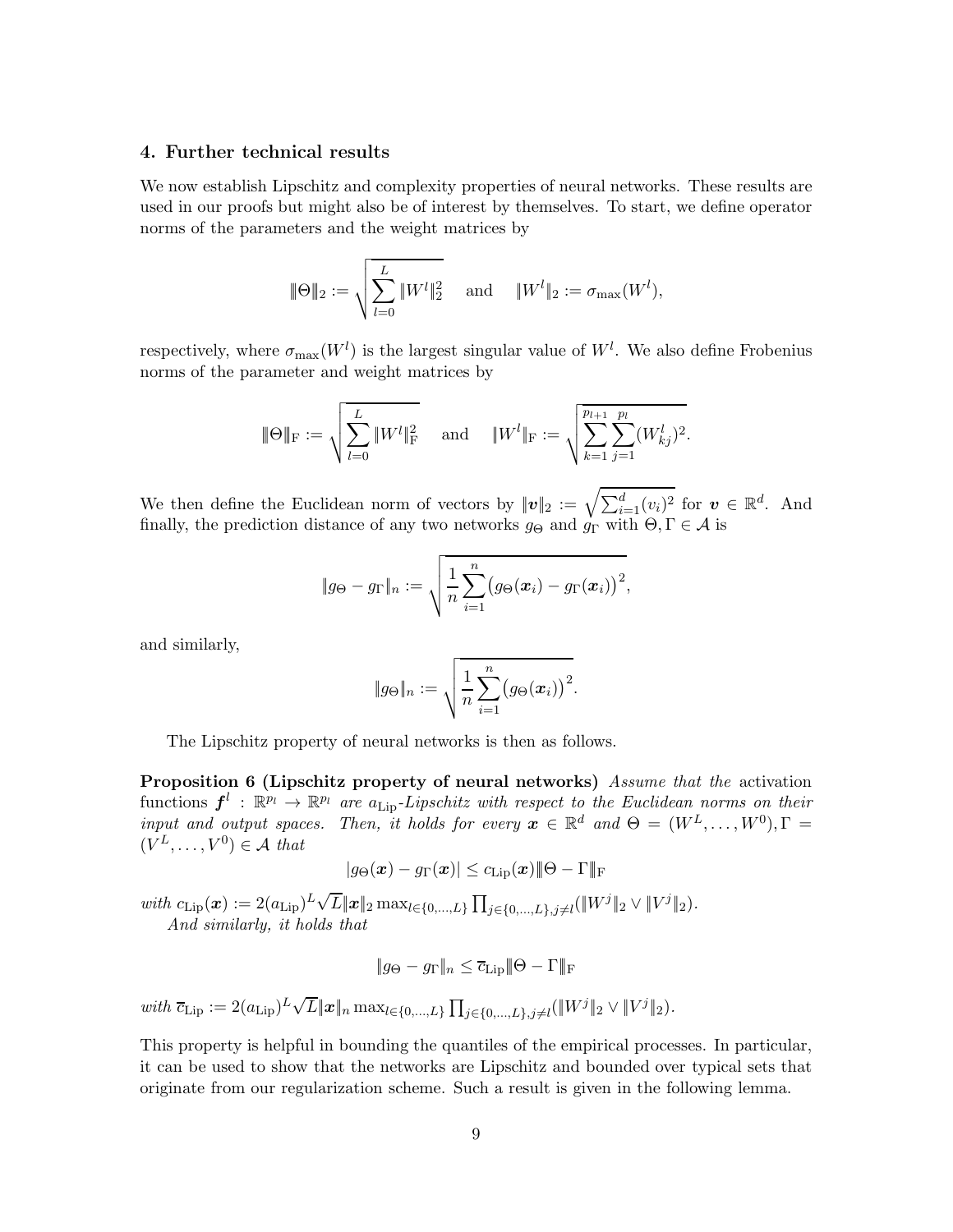**Lemma 7 (Lipschitz and boundedness on**  $A_1$ **)** Under the conditions of Proposition [6,](#page-8-1) it holds for every  $\Omega, \Gamma \in \mathcal{A}_1$  that

$$
\|g_{\Omega} - g_{\Gamma}\|_{n} \leq c_{\text{Lip1}} \|\Omega - \Gamma\|_{\text{F}}
$$

and that

$$
||g_{\Omega}||_n \leq c_{\text{Lip1}}
$$

with  $c_{\text{Lip1}} := 2(2a_{\text{Lip}}/L)^L \sqrt{L} ||\boldsymbol{x}||_n$ .

To derive the complexity properties, we denote covering numbers by  $N(r, \mathcal{T}, \|\cdot\|)$  and entropy by  $H(r, \mathcal{T}, \|\cdot\|) := \log N(r, \mathcal{T}, \|\cdot\|)$ , where  $r \in (0, \infty)$ ,  $\mathcal{T}$  is a set, and  $\|\cdot\|$  is a (pseudo-)norm on an ambient space of  $\mathcal T$  [\(van der Vaart and Wellner](#page-29-8), [1996](#page-29-8), Page 98). We use these numbers to define a complexity measure for a collection of networks  $\mathcal{G}_h := \{g_{\Omega} :$  $\Omega \in \mathcal{A}_h$ } by

<span id="page-9-3"></span>
$$
J(\delta, \sigma, \mathcal{A}_h) := \int_{\delta/(8\sigma)}^{\infty} H^{1/2}(r, \mathcal{G}_h, \| \cdot \|_n) dr
$$
 (8)

for  $\delta, \sigma \in (0,\infty)$  [\(van de Geer](#page-29-6), [2000,](#page-29-6) Section 3.3). Almost in line with standard terminology, we call this complexity measure the *Dudley integral* [\(Vershynin](#page-29-7), [2018](#page-29-7), Section 8.1). We can bound the complexity of the class of neural networks  $\mathcal{G}_1 := \{g_{\Omega} : \Omega \in \mathcal{A}_1\}$  that have parameters in the constraint set  $\mathcal{A}_1$  as follows:

<span id="page-9-2"></span>Proposition 8 (Complexity properties of neural networks) Assume that the activation functions  $f^l : \mathbb{R}^{p_l} \to \mathbb{R}^{p_l}$  are  $a_{\text{Lip}}$ -Lipschitz continuous with respect to the Euclidean norms on their input and output spaces. Then, it holds for every  $r \in (0,\infty)$  and  $\delta, \sigma \in (0,\infty)$ that satisfy  $\delta \leq 8\sigma c_{\text{Lin}}$  that

$$
H(r, \mathcal{G}_1, \|\cdot\|_n) \le \frac{6(c_{\text{Lip1}})^2}{r^2} \log \left(\frac{ePr^2}{(c_{\text{Lip1}})^2} \vee 2e\right)
$$

and

<span id="page-9-1"></span>
$$
J(\delta, \sigma, \mathcal{A}_1) \leq \frac{5c_{\text{Lip1}}}{2} \sqrt{\log(eP \vee 2e)} \log\left(\frac{8\sigma c_{\text{Lip1}}}{\delta}\right),
$$

where we recall that  $c_{\text{Lip1}} = 2(2a_{\text{Lip}}/L)^L \sqrt{L} ||x||_n$ .

## <span id="page-9-0"></span>5. Additional materials and proofs

We now state some auxiliary results and then prove our claims.

#### 5.1 Additional materials

We first provide three auxiliary results that we use in our proofs. We start with a slightly adapted version of [van de Geer \(2000](#page-29-6), Corollary 8.3):

**Lemma 9 (Suprema over Gaussian processes)** Consider a set  $\mathcal{A}' \subset \mathcal{A}$  and a constant  $R \in [0,\infty)$  such that  $\sup_{\Theta \in \mathcal{A}'} \|g_{\Theta}\|_n \leq R$ . Assume that the noise random variables  $u_1, \ldots, u_n$  are independent, centered, and uniformly sub-Gaussian as specified on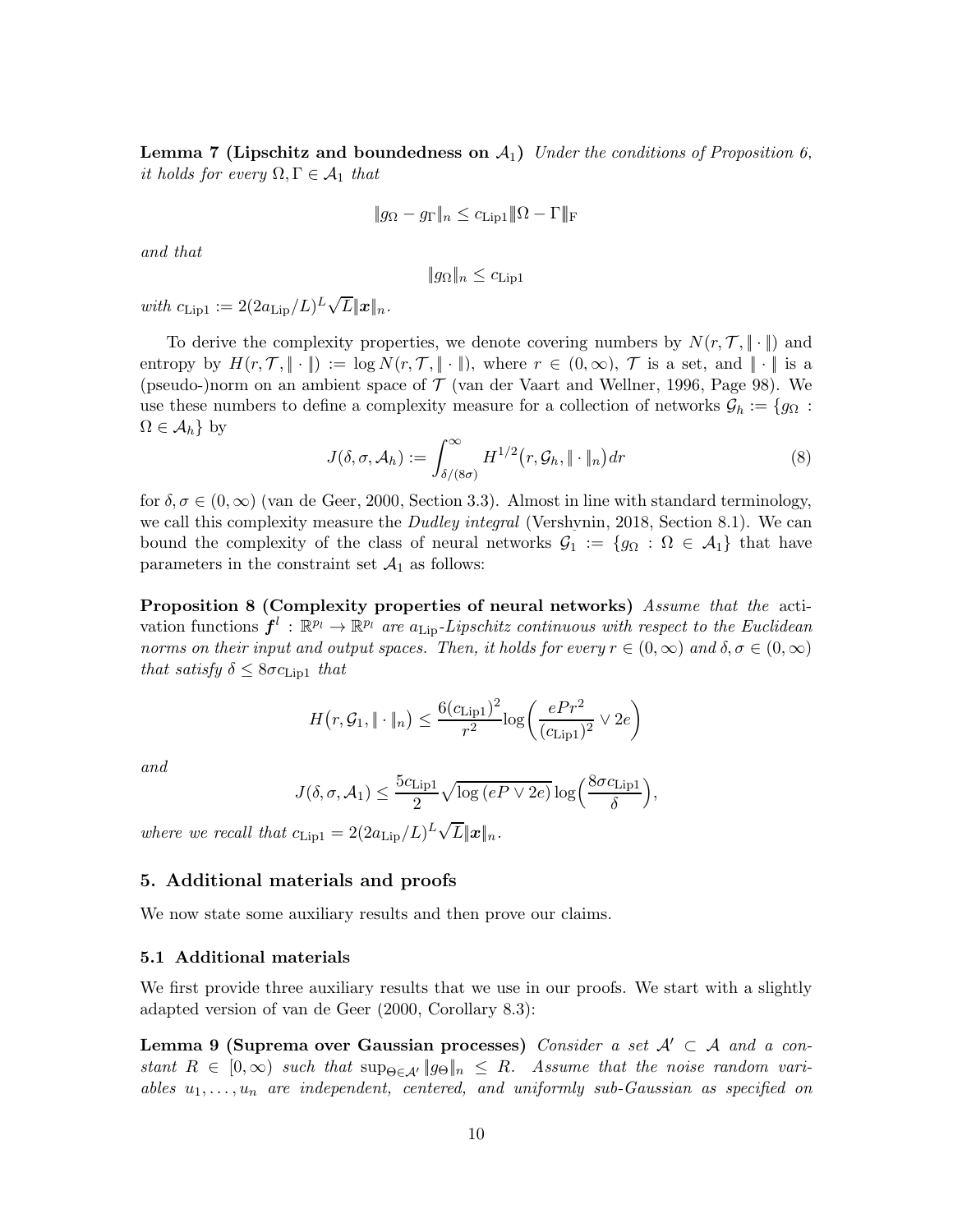Page [7.](#page-5-0) Then, there is a constant  $a_{sub} \in (0,\infty)$  that depends only on K and  $\gamma$  such that for all  $\delta, \sigma \in (0, \infty)$  that satisfy  $\delta < \sigma R$  and

<span id="page-10-1"></span>
$$
\sqrt{n}\delta \ge a_{\text{sub}}(J(\delta, \sigma, \mathcal{A}') \vee R),
$$

it holds that

$$
\mathbb{P}\bigg(\bigg\{\sup_{\Theta\in\mathcal{A}'}\bigg|\frac{1}{n}\sum_{i=1}^ng_{\Theta}(\boldsymbol{x}_i)u_i\bigg|\geq \delta\bigg\}\,\cap\,\bigg\{\frac{1}{n}\sum_{i=1}^n\left(u_i\right)^2\leq \sigma^2\bigg\}\bigg)\leq a_{\text{sub}}e^{-\frac{n\delta^2}{(a_{\text{sub}}R)^2}}.
$$

This result is used to bound  $\lambda_{\ell_1,t}$ .

We then turn to a Lipschitz property of metric entropy:

Lemma 10 (Entropy transformation for Lipschitz functions) Consider sets  $\mathcal{A}' \subset$  $\mathcal A$  and  $\mathcal G' := \{g_{\Theta} : \Theta \in \mathcal A'\}$  and a metric  $\rho : \mathcal A' \times \mathcal A' \to \mathbb R$ . Assume that  $|g_{\Theta}(\boldsymbol x) - g_{\Gamma}(\boldsymbol x)| \leq$  $k_{\text{Lip}}(\bm{x})\rho(\Theta,\Gamma)$  for every  $\Theta,\Gamma \in \mathcal{A}'$  and  $\bm{x} \in \mathbb{R}^d$  and a fixed function  $k_{\text{Lip}} : \mathbb{R}^d \to [0,\infty)$ . Then,

$$
H(r, \mathcal{G}', \|\cdot\|_{n}) \leq H\left(\frac{r}{\|k_{\text{Lip}}\|_{n}}, \mathcal{A}', \rho\right) \qquad \text{for all } r \in (0, \infty),
$$

where  $||k_{\text{Lip}}||_n := \sqrt{\sum_{i=1}^n (k_{\text{Lip}}(\boldsymbol{x}_i))^2/n}$ .

We use the convention  $a/0 = \infty$  for  $a \in (0, \infty)$ . The result allows us to bound entropies on the parameter spaces instead of the network spaces. We prove the lemma in the following section.

We conclude with a deviation inequality for the noise.

**Lemma 11 (Deviation of sub-Gaussian noise)** Assume that the noise variables  $u_1, \ldots,$  $u_n$  are independent, centered, and uniformly sub-Gaussian as stipulated on Page [7.](#page-5-0) Then,

<span id="page-10-0"></span>
$$
\mathbb{P}\bigg(\frac{1}{n}\sum_{i=1}^n (u_i)^2 \ge v\bigg) \le e^{-\frac{nv}{12K^2}} \qquad \text{for all } v \in [2\gamma^2, \infty).
$$

This deviation inequality is tailored to our needs in the proof of Theorem [3.](#page-6-0)

#### 5.2 Proofs

We provide here the proofs of our claims.

#### 5.2.1 Proof of Proposition [1](#page-2-0)

**Proof** We prove the two directions in order.

Direction 1: Fix a  $\Theta = (W^L, \dots, W^0) \in \mathcal{A}$ . Assume first that  $W^l = \mathbf{0}_{p_{l+1} \times p_l}$  for an  $l \in \{0, \ldots, L\}$ . In view of the definition of neural networks in [\(2\)](#page-2-1) and the assumed nonnegative homogeneity of the activation functions, it then holds that

$$
g_{\Theta}(\boldsymbol{x}) = W^{L} \boldsymbol{f}^{L}(\dots \boldsymbol{0}_{p_{l+1} \times p_l} \boldsymbol{f}^{l}(\dots W^{1} \boldsymbol{f}^{1}(W^{0} \boldsymbol{x})))
$$
  
= 
$$
W^{L} \boldsymbol{f}^{L}(\dots 0 \cdot \boldsymbol{0}_{p_{l+1} \times p_l} \boldsymbol{f}^{l}(\dots W^{1} \boldsymbol{f}^{1}(W^{0} \boldsymbol{x}))) = 0
$$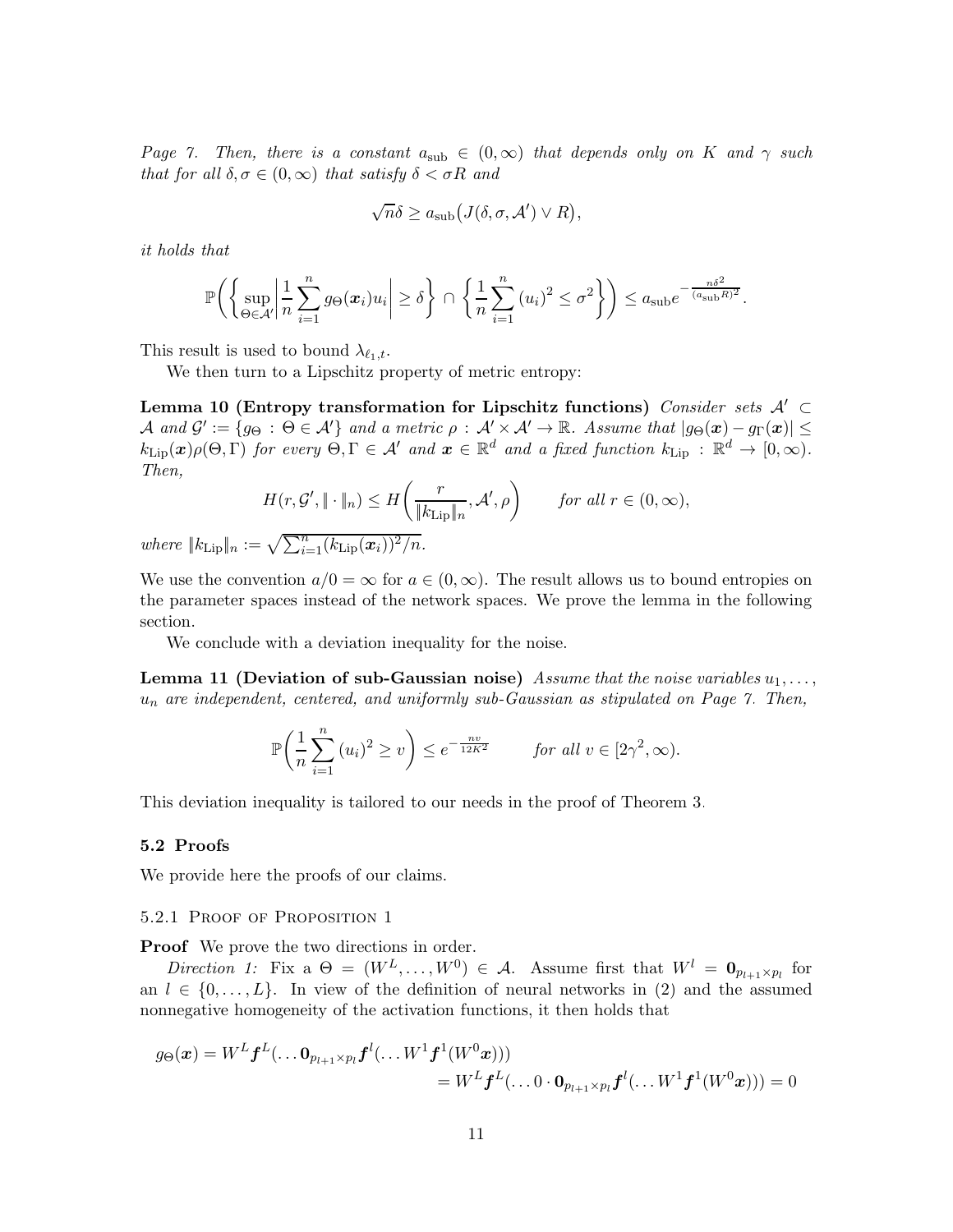for all  $x \in \mathbb{R}^d$ . Therefore,  $\kappa := 0$  and all  $\Omega \in \mathcal{A}_h$  satisfy  $\kappa g_\Omega = g_\Theta$ , as desired.

Assume now that  $W^l \neq \mathbf{0}_{p_{l+1}\times p_l}$  for all  $l \in \{0,\ldots,L\}$ . Define  $\kappa := (h(\Theta))^{(L+1)/k}$ and  $\Omega := \Theta / \kappa^{1/(L+1)} = (W^L / \kappa^{1/(L+1)}, \dots, W^0 / \kappa^{1/(L+1)})$  if  $\kappa^{1/(L+1)} \neq 0$ . We need to show that 1.  $\kappa \in (0, \infty)$  and  $\Omega \in \mathcal{A}_h$  and 2.  $g_{\Theta} = \kappa g_{\Omega}$ .

Since h is assumed positive definite, it holds that  $h(\Theta) \in (0,\infty)$  and, therefore,  $\kappa \in$  $(0,\infty)$ . The fact that  $\kappa > 0$  also ensures that the parameter  $\Omega$  is well-defined, and we can invoke the assumed nonnegative homogeneity of degree  $k$  of  $h$  to derive

$$
h(\Omega) = h(\Theta/\kappa^{1/(L+1)}) = (\kappa^{-1/(L+1)})^k h(\Theta) = ((h(\Theta))^{(L+1)/k})^{-k/(L+1)} h(\Theta) = 1.
$$

This verifies 1.

We can then invoke the assumed nonnegative homogeneity of degree 1 of the activation functions to derive for all  $\boldsymbol{x} \in \mathbb{R}^d$  that

$$
\kappa g_{\Omega}(\boldsymbol{x}) = \kappa \frac{W^{L}}{\kappa^{1/(L+1)}} f^{L} \bigg( \dots \frac{W^{1}}{\kappa^{1/(L+1)}} f^{1} \bigg( \frac{W^{0}}{\kappa^{1/(L+1)}} \boldsymbol{x} \bigg) \bigg)
$$
  
=  $\kappa \frac{W^{L}}{\kappa^{1/(L+1)}} f^{L} \bigg( \dots \frac{W^{1}}{(\kappa^{1/(L+1)})^{2}} f^{1}(W^{0} \boldsymbol{x}) \bigg)$   
=  $\dots$   
=  $\frac{\kappa}{(\kappa^{1/(L+1)})^{(L+1)}} W^{L} f^{L} \big( \dots W^{1} f^{1}(W^{0} \boldsymbol{x}) \big)$   
=  $W^{L} f^{L} \big( \dots W^{1} f^{1}(W^{0} \boldsymbol{x}) \big)$   
=  $g_{\Theta}(\boldsymbol{x}).$ 

This verifies 2.

Direction 2: Fix  $a \kappa \in [0, \infty)$  and  $a \Omega = (U^L, \ldots, U^0) \in \mathcal{A}_h$ , and define  $\Theta :=$  $\kappa^{1/(L+1)}\Omega = (\kappa^{1/(L+1)}U^L, \ldots, \kappa^{1/(L+1)}U^0)$ . We then invoke the assumed nonnegative homogeneity of degree 1 of the activation functions to derive for all  $\boldsymbol{x} \in \mathbb{R}^d$  that

$$
g_{\Theta}(\boldsymbol{x}) = \kappa^{1/(L+1)} U^{L} \boldsymbol{f}^{L} \Big( \dots \kappa^{1/(L+1)} U^{1} \boldsymbol{f}^{1} (\kappa^{1/(L+1)} U^{0} \boldsymbol{x}) \Big)
$$
  
\n
$$
= \kappa^{1/(L+1)} U^{L} \boldsymbol{f}^{L} \Big( \dots (\kappa^{1/(L+1)})^{2} U^{1} \boldsymbol{f}^{1} (U^{0} \boldsymbol{x}) \Big)
$$
  
\n
$$
= \dots
$$
  
\n
$$
= (\kappa^{1/(L+1)})^{(L+1)} U^{L} \boldsymbol{f}^{L} (\dots U^{1} \boldsymbol{f}^{1} (U^{0} \boldsymbol{x}))
$$
  
\n
$$
= \kappa U^{L} \boldsymbol{f}^{L} (\dots U^{1} \boldsymbol{f}^{1} (U^{0} \boldsymbol{x}))
$$
  
\n
$$
= \kappa g_{\Omega}(\boldsymbol{x}),
$$

as desired.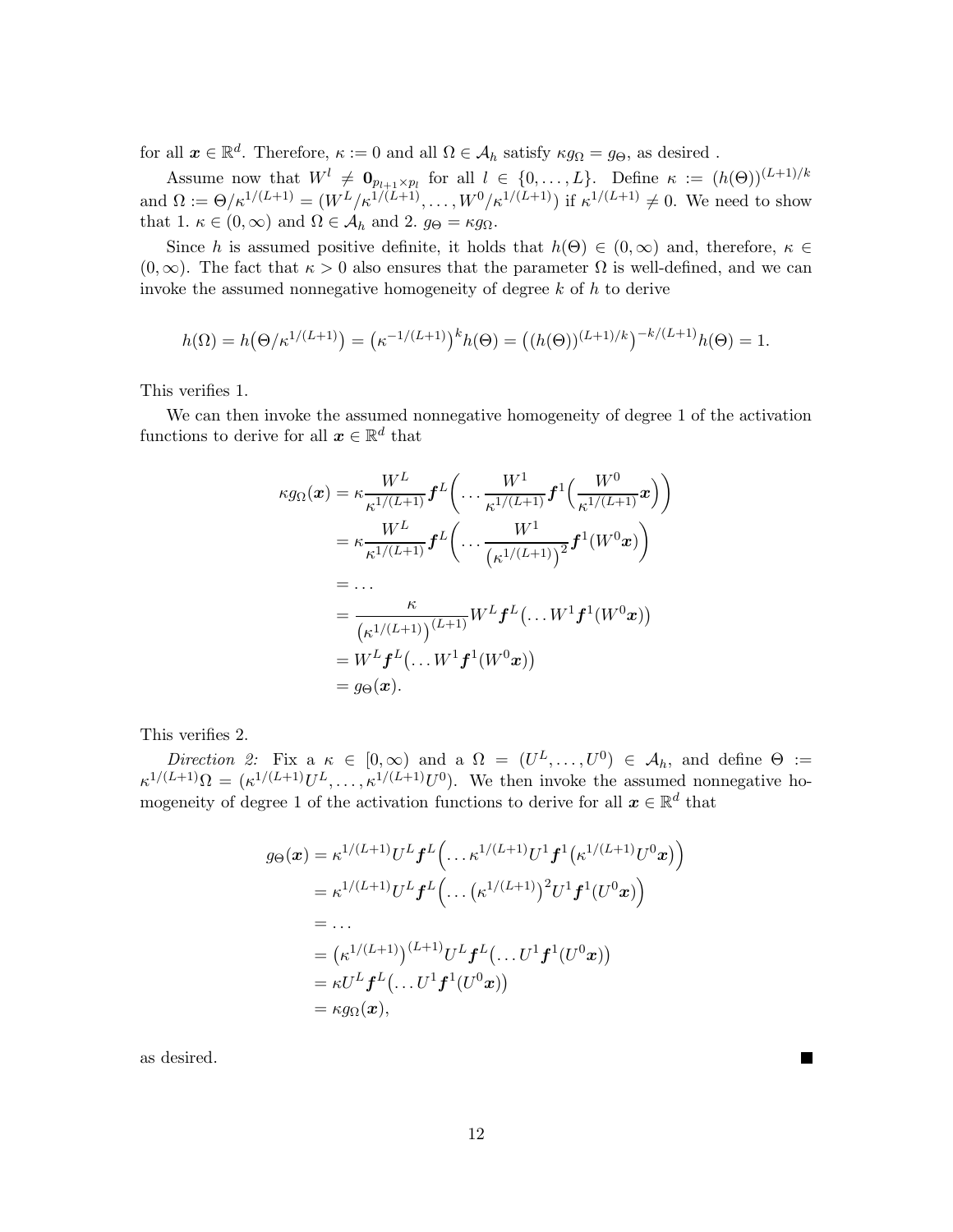## 5.2.2 Proof of Theorem [2](#page-5-1)

**Proof** Since  $(\hat{\kappa}_h, \Omega_h)$  is a minimizer of the objective function in [\(4\)](#page-4-0), we find for every  $\kappa \in$  $[0,\infty)$  and  $\Omega \in \mathcal{A}_h$  that

$$
\frac{1}{n}\sum_{i=1}^n (y_i - \hat{\kappa}_h g_{\widehat{\Omega}_h}(\boldsymbol{x}_i))^2 + \lambda \hat{\kappa}_h \leq \frac{1}{n}\sum_{i=1}^n (y_i - \kappa g_{\Omega}(\boldsymbol{x}_i))^2 + \lambda \kappa.
$$

Replacing the  $y_i$ 's via the model in [\(1\)](#page-2-2) then yields

$$
\frac{1}{n}\sum_{i=1}^n(g_*(\boldsymbol{x}_i)+u_i-\hat{\kappa}_h g_{\widehat{\Omega}_h}(\boldsymbol{x}_i))^2+\lambda\hat{\kappa}_h\leq \frac{1}{n}\sum_{i=1}^n(g_*(\boldsymbol{x}_i)+u_i-\kappa g_{\Omega}(\boldsymbol{x}_i))^2+\lambda\kappa.
$$

Expanding the squared-terms and rearranging terms, we get

$$
\frac{1}{n}\sum_{i=1}^n (\hat{\kappa}_h g_{\widehat{\Omega}_h}(\boldsymbol{x}_i) - g_*(\boldsymbol{x}_i))^2 \leq \frac{1}{n}\sum_{i=1}^n (\kappa g_{\Omega}(\boldsymbol{x}_i) - g_*(\boldsymbol{x}_i))^2 + \frac{2}{n}\sum_{i=1}^n \hat{\kappa}_h g_{\widehat{\Omega}_h}(\boldsymbol{x}_i)u_i - \frac{2}{n}\sum_{i=1}^n \kappa g_{\Omega}(\boldsymbol{x}_i)u_i + \lambda \kappa - \lambda \hat{\kappa}_h.
$$

We can then bound the sums on the second line to obtain

$$
\frac{1}{n}\sum_{i=1}^n (\hat{\kappa}_h g_{\widehat{\Omega}_h}(\boldsymbol{x}_i) - g_*(\boldsymbol{x}_i))^2 \leq \frac{1}{n}\sum_{i=1}^n (\kappa g_{\Omega}(\boldsymbol{x}_i) - g_*(\boldsymbol{x}_i))^2 \n+ \hat{\kappa}_h \sup_{\Omega \in \mathcal{A}_h} \Big| \frac{2}{n}\sum_{i=1}^n g_{\Omega}(\boldsymbol{x}_i)u_i \Big| + \kappa \sup_{\Omega \in \mathcal{A}_h} \Big| \frac{2}{n}\sum_{i=1}^n g_{\Omega}(\boldsymbol{x}_i)u_i \Big| + \lambda \kappa - \lambda \hat{\kappa}_h.
$$

The second line can then be consolidated by virtue of the assumption on  $\lambda$ : with probability at least  $1 - t$ , it holds that

$$
\frac{1}{n}\sum_{i=1}^n \bigl(\hat\kappa_h g_{\widehat{\Omega}_h}(\boldsymbol{x}_i)-g_*(\boldsymbol{x}_i)\bigr)^2\leq \frac{1}{n}\sum_{i=1}^n \bigl(\kappa g_\Omega(\boldsymbol{x}_i)-g_*(\boldsymbol{x}_i)\bigr)^2+2\lambda\kappa.
$$

Taking the infimum over  $\kappa \in [0, \infty)$  and  $\Omega \in \mathcal{A}_h$  and invoking the definition of  $err^2(\cdot)$  on Page [5](#page-4-1) gives the desired result.

## 5.2.3 Proof of Theorem [3](#page-6-0)

Proof The idea of the proof is to bound the effective noise and then apply Theorem [2.](#page-5-1)

If  $c_{\text{Lip1}} = 0$ , then  $g_{\Omega}(\boldsymbol{x}_i) = 0$  for all  $\Omega \in \mathcal{A}_1$  and  $i \in \{1, ..., n\}$  in view of Lemma [7.](#page-8-2) Hence,

$$
\mathbb{P}\bigg(\sup_{\Omega\in\mathcal{A}_1}\bigg|\frac{2}{n}\sum_{i=1}^n g_\Omega(\boldsymbol{x}_i)u_i\bigg|\leq \delta\bigg)=\mathbb{P}(0\leq \delta)=1 \quad \text{for all }\delta\in(0,\infty),
$$

which makes a proof straightforward. We can thus assume  $c_{\text{Lip1}} > 0$  in the following.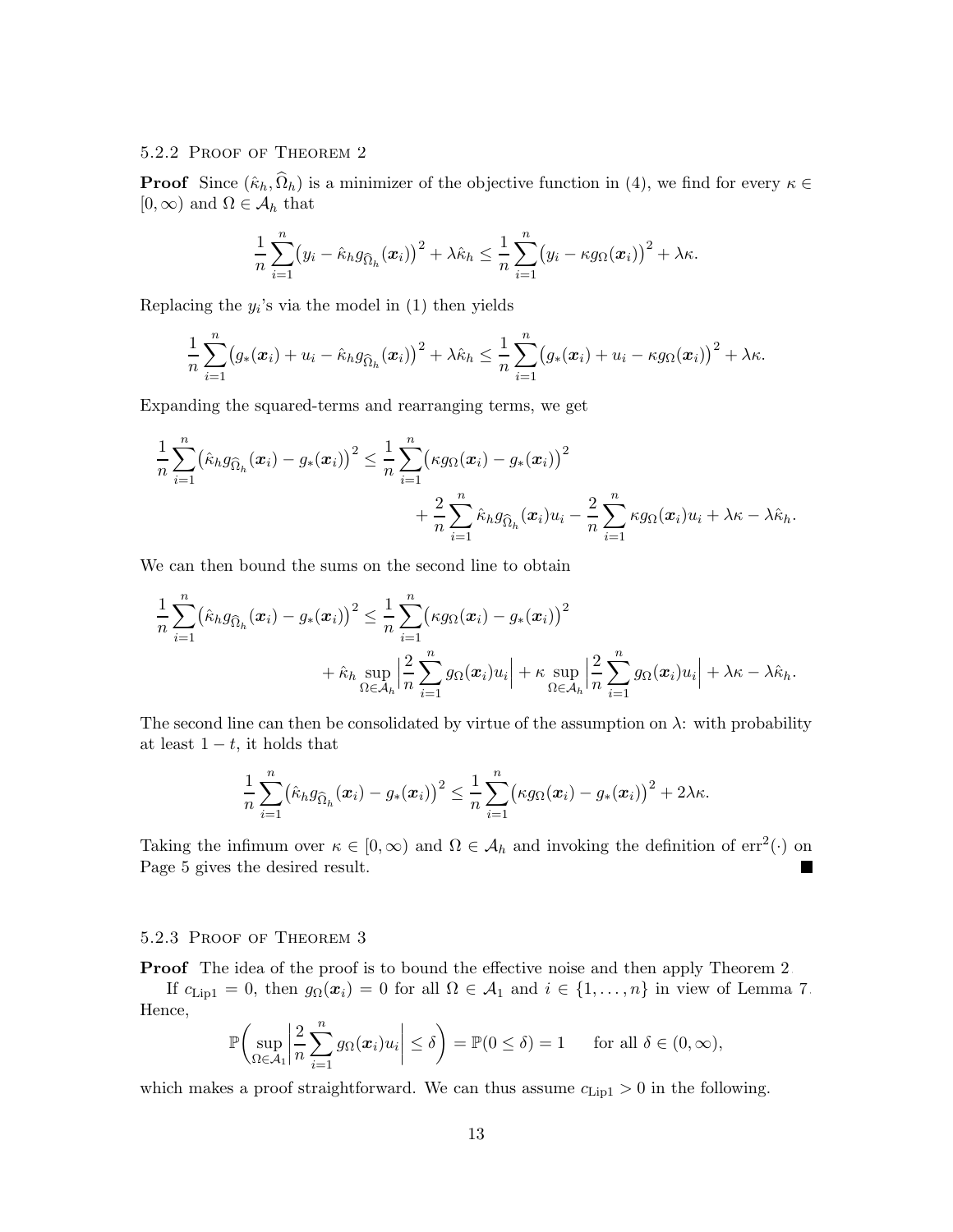Our first step is to apply Lemma [9](#page-9-1) about suprema of empirical processes with  $\mathcal{A}' := \mathcal{A}_1$ . For this, we need to find 1. a constant  $R \in [0, \infty)$  that satisfies  $\sup_{\Omega \in \mathcal{A}_1} ||g_{\Omega}||_n \leq R$  and 2. suitable  $\delta, \sigma \in (0, \infty)$  that satisfy  $\delta < \sigma R$  and

$$
\sqrt{n} \ge \frac{a_{\text{sub}}}{\delta} (J(\delta, \sigma, \mathcal{A}_1) \vee R).
$$

Condition 1 is verified by  $R := c_{\text{Lip1}}$  according to Lemma [7.](#page-8-2)

For Condition 2, we define  $\delta \equiv \delta(n, P, a_{\text{sub}}, c_{\text{Lip1}}) := 10 a_{\text{sub}} c_{\text{Lip1}} \sqrt{\log(2P)/n} \log(2n) \in$ (0, ∞) and  $\sigma := (2\delta/c_{\text{Lip1}}) \vee (\sqrt{2}\gamma)$ . Then,  $\delta < \sigma R$  by the definitions of  $\delta, \sigma, R$ . Moreover, Proposition [8,](#page-9-2) the definitions of  $\delta$  and R, and

$$
\frac{8\sigma c_{\rm Lip1}}{\delta} = 16 \vee \frac{8\sqrt{2}\gamma c_{\rm Lip1}}{10a_{\rm sub}c_{\rm Lip1}\sqrt{\log(2P)/n}\log(2n)} \leq 16 \vee \frac{2\gamma\sqrt{n}}{a_{\rm sub}} \leq 16\sqrt{n}
$$

(we assume that  $a_{sub} \ge \gamma/8$  without loss of generality and use that  $log(2) \ge 0.69$ ) yield

$$
\frac{a_{\text{sub}}}{\delta} (J(\delta, \sigma, \mathcal{A}_1) \vee c_{\text{Lip1}})
$$
\n
$$
\leq \frac{a_{\text{sub}}}{\delta} \left( \frac{5c_{\text{Lip1}}}{2} \sqrt{\log(eP \vee 2e)} \log \left( \frac{8\sigma c_{\text{Lip1}}}{\delta} \right) \vee c_{\text{Lip1}} \right)
$$
\n
$$
\leq \frac{\sqrt{n}a_{\text{sub}}}{10a_{\text{sub}}c_{\text{Lip1}}\sqrt{\log(2P)} \log(2n)} \left( \frac{5c_{\text{Lip1}}}{2} \sqrt{\log(eP \vee 2e)} \log(16\sqrt{n}) \vee c_{\text{Lip1}} \right)
$$
\n
$$
\leq \frac{\sqrt{n}a_{\text{sub}}}{10a_{\text{sub}}c_{\text{Lip1}}\sqrt{\log(2P)} \log(2n)} \left( 10c_{\text{Lip1}}\sqrt{\log(2P)} \log(2n) \vee c_{\text{Lip1}} \right)
$$
\n
$$
= \sqrt{n},
$$

which verifies Condition 2.

We can thus apply Lemma [9](#page-9-1) with the above-specified parameters to obtain that

$$
\mathbb{P}\bigg(\bigg\{\sup_{\Omega\in\mathcal{A}_1}\bigg|\frac{1}{n}\sum_{i=1}^n g_\Omega(\boldsymbol{x}_i)u_i\bigg|\geq \delta\bigg\}\bigg|\bigg\{\frac{1}{n}\sum_{i=1}^n (u_i)^2\leq \sigma^2\bigg\}\bigg)\leq a_{\text{sub}}e^{-\frac{n\delta^2}{(a_{\text{sub}}c_{\text{Lip1}})^2}}.
$$

We use that  $\mathbb{P}(\mathcal{C} \cap \mathcal{D}) \leq \alpha$  implies  $\mathbb{P}(\mathcal{C}^{\mathbb{C}} \cup \mathcal{D}^{\mathbb{C}}) \geq 1 - \alpha$  and that  $\mathbb{P}(\mathcal{C}^{\mathbb{C}} \cup \mathcal{D}^{\mathbb{C}}) \geq \mathbb{P}(\mathcal{C}^{\mathbb{C}} \cup \mathcal{D}^{\mathbb{C}}) - \mathbb{P}(\mathcal{D}^{\mathbb{C}})$ to rewrite this inequality as

$$
\mathbb{P}\left(\sup_{\Omega \in \mathcal{A}_1} \left|\frac{1}{n}\sum_{i=1}^n g_{\Omega}(\boldsymbol{x}_i)u_i\right| \leq \delta\right) \geq \mathbb{P}\left(\sup_{\Omega \in \mathcal{A}_1} \left|\frac{1}{n}\sum_{i=1}^n g_{\Omega}(\boldsymbol{x}_i)u_i\right| < \delta\right)
$$

$$
\geq 1 - a_{\text{sub}}e^{-\frac{n\delta^2}{(a_{\text{sub}}c_{\text{Lip1}})^2}} - \mathbb{P}\left(\frac{1}{n}\sum_{i=1}^n (u_i)^2 > \sigma^2\right).
$$

Since  $\sigma^2 \ge 2\gamma^2$  by the definition of  $\sigma$ , Lemma [11](#page-10-0) with  $v := \sigma^2$  allows us to bound the last term according to

$$
\mathbb{P}\bigg(\frac{1}{n}\sum_{i=1}^n (u_i)^2 > \sigma^2\bigg) \le \mathbb{P}\bigg(\frac{1}{n}\sum_{i=1}^n (u_i)^2 \ge \sigma^2\bigg) \le e^{-\frac{n\sigma^2}{12K^2}}.
$$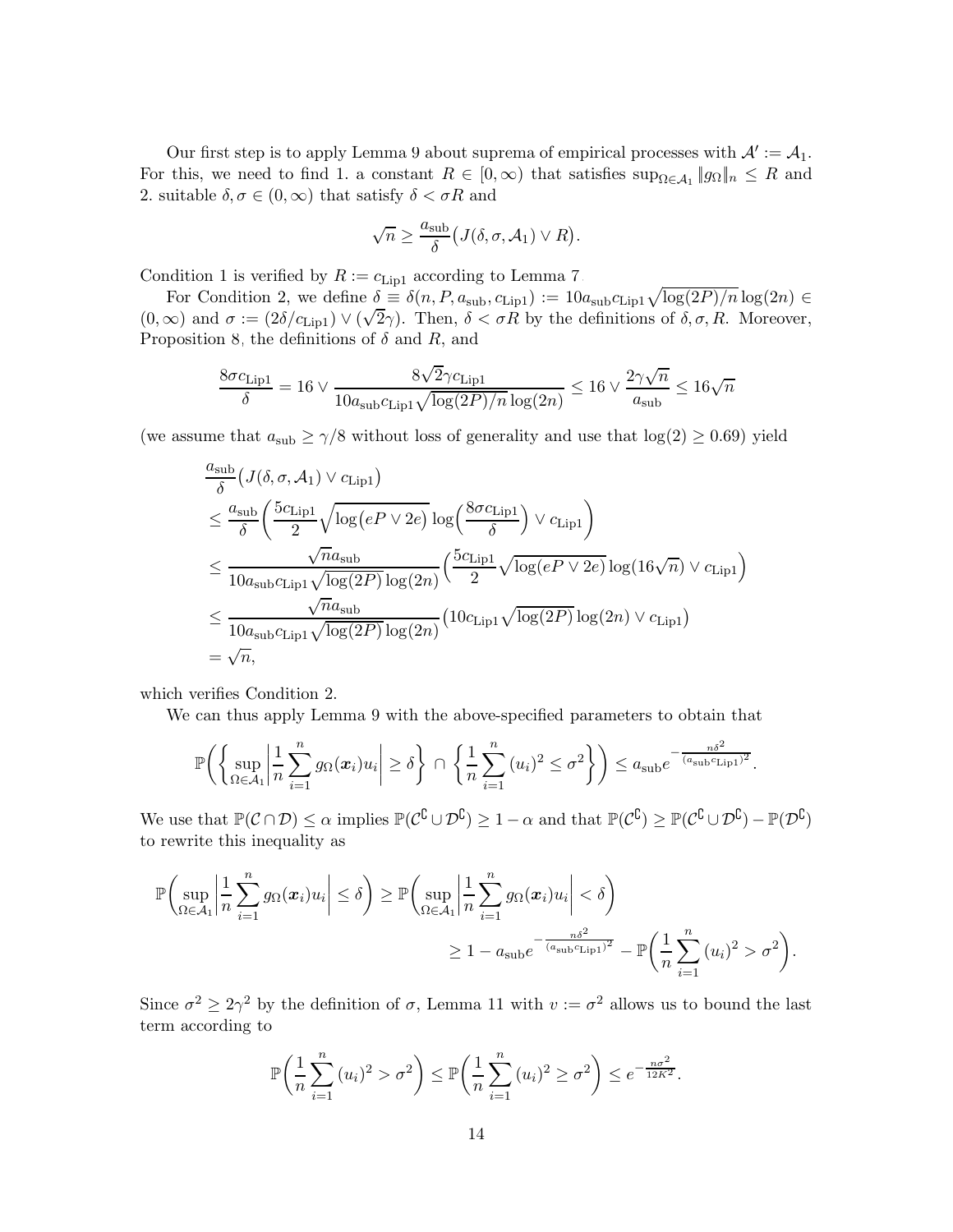Combining this inequality with the previous one yields

$$
\mathbb{P}\bigg(\sup_{\Omega\in\mathcal{A}_1}\bigg|\frac{1}{n}\sum_{i=1}^ng_\Omega(\boldsymbol{x}_i)u_i\bigg|\leq \delta\bigg)\geq 1-a_{\mathrm{sub}}e^{-\frac{n\delta^2}{(a_{\mathrm{sub}}c_{\mathrm{Lip1}})^2}}-e^{-\frac{n\sigma^2}{12K^2}}.
$$

By the definitions of  $\delta$  and  $\sigma$ , and assuming that n is large enough (depending on  $\gamma$ , K), we find that

$$
a_{\text{sub}}e^{-\frac{n\delta^2}{(a_{\text{sub}}c_{\text{Lip1}})^2} + e^{-\frac{n\sigma^2}{12K^2}}}
$$
  
\n
$$
\leq a_{\text{sub}}e^{-10^2 \log(2P)(\log(2n))^2} + e^{-\frac{4 \cdot 10^2 (a_{\text{sub}})^2 \log(2P)(\log(2n))^2}{12K^2} + e^{-\frac{n\gamma^2}{6K^2}}}
$$
  
\n
$$
\leq e^{-\log(4n)} + e^{-\log(4n)} + e^{-\frac{n\gamma^2}{6K^2}}
$$
  
\n
$$
\leq \frac{1}{n},
$$

that is,

$$
\mathbb{P}\bigg(\sup_{\Omega\in\mathcal{A}_1}\bigg|\frac{1}{n}\sum_{i=1}^n g_{\Omega}(\boldsymbol{x}_i)u_i\bigg|\leq \delta\bigg)\geq 1-\frac{1}{n}.
$$

In other words,  $\lambda_{h,t} \leq 2\delta$  for  $t = 1/n$ .

The claim then follows directly from Theorem [2](#page-5-1) with  $\lambda \geq 2\delta = 20a_{\text{sub}}c_{\text{Lip1}}\sqrt{\log(2P)/n}$  $\log(2n)$ ,  $c_{\text{Lip1}} = 2(2a_{\text{Lip}}/L)^L \sqrt{L} ||\mathbf{x}||_n$  (see Lemma [7\)](#page-8-2), and  $a := 40a_{\text{sub}}$ .

## 5.2.4 Proof of Lemma [5](#page-7-0)

**Proof** The idea of the proof is to disentangle the generalization error into the prediction error and additional terms. We then bound the prediction error by using Corollary [4](#page-7-1) and the additional terms by using empirical-process theory.

We 1. replace the output  $y$  by using the model in  $(1)$ , 2. use monotone convergence together with the fact that  $(r + s)^2 \le br^2 + 1.01s^2$  for a numerical constant  $b \in (0, \infty)$ , 3. use the linearity of expectations, 4. add a zero-valued term, and 5. take an absolute value to get

$$
\mathbb{E}_{(\boldsymbol{x},y)}\Big[\big(\hat{\kappa}_h g_{\widehat{\Omega}_h}(\boldsymbol{x}) - y\big)^2\Big] \n= \mathbb{E}_{(\boldsymbol{x},y)}\Big[\big(\hat{\kappa}_h g_{\widehat{\Omega}_h}(\boldsymbol{x}) - g_*(\boldsymbol{x}) - u\big)^2\Big] \n\leq \mathbb{E}_{(\boldsymbol{x},y)}\Big[b\big(\hat{\kappa}_h g_{\widehat{\Omega}_h}(\boldsymbol{x}) - g_*(\boldsymbol{x})\big)^2 + 1.01u^2\Big] \n= b\mathbb{E}_{(\boldsymbol{x},y)}\Big[\big(\hat{\kappa}_h g_{\widehat{\Omega}_h}(\boldsymbol{x}) - g_*(\boldsymbol{x})\big)^2\Big] + 1.01\mathbb{E}_{(\boldsymbol{x},y)}[u^2] \n= \frac{b}{n}\sum_{i=1}^n \big(\hat{\kappa}_h g_{\widehat{\Omega}_h}(\boldsymbol{x}_i) - g_*(\boldsymbol{x}_i)\big)^2 + 1.01\mathbb{E}_{(\boldsymbol{x},y)}[u^2] \n- \frac{b}{n}\sum_{i=1}^n \big(\hat{\kappa}_h g_{\widehat{\Omega}_h}(\boldsymbol{x}_i) - g_*(\boldsymbol{x}_i)\big)^2 + b\mathbb{E}_{(\boldsymbol{x},y)}\Big[\big(\hat{\kappa}_h g_{\widehat{\Omega}_h}(\boldsymbol{x}) - g_*(\boldsymbol{x})\big)^2\Big]
$$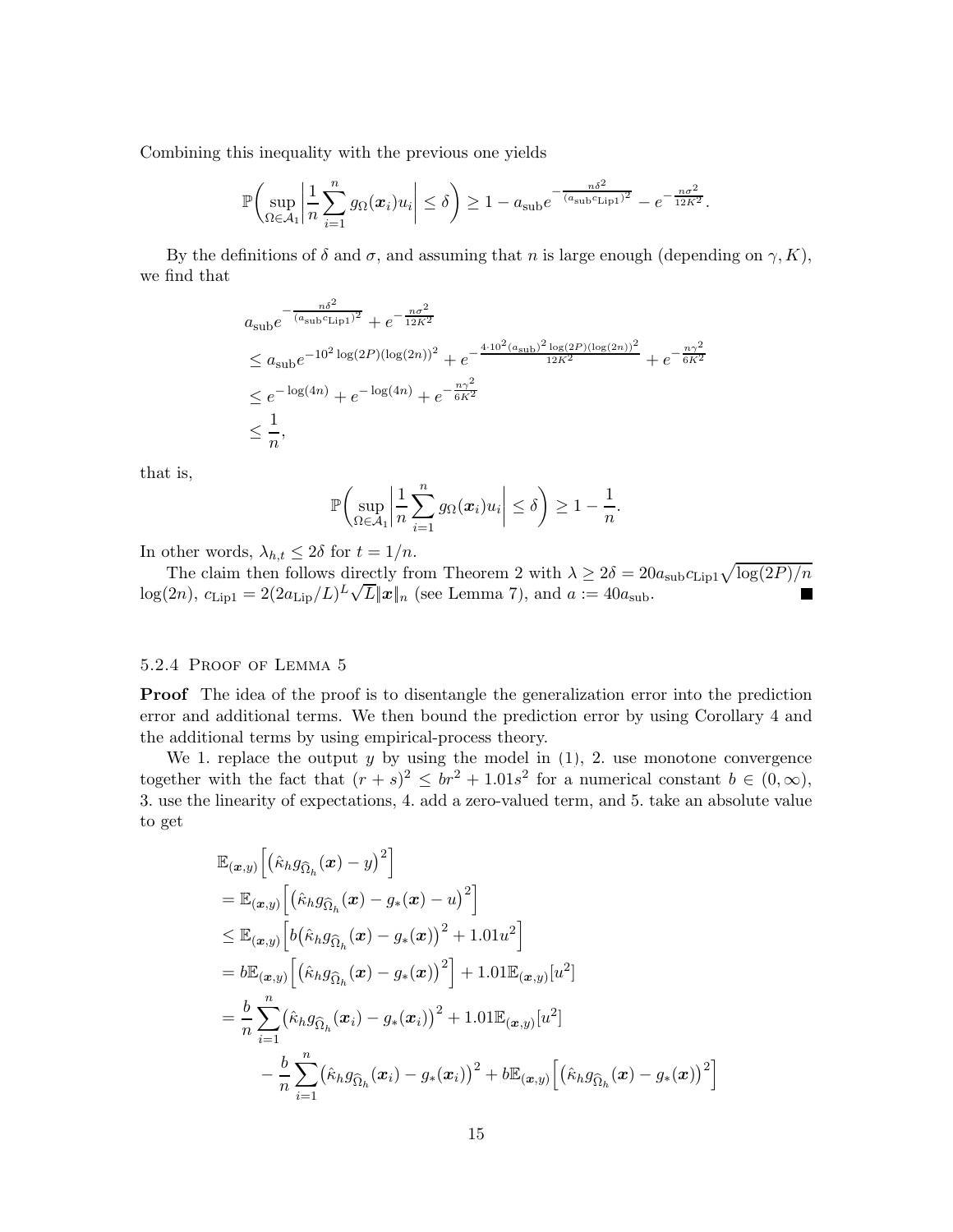$$
\leq \frac{b}{n} \sum_{i=1}^{n} (\hat{\kappa}_{h} g_{\widehat{\Omega}_{h}}(\boldsymbol{x}_{i}) - g_{*}(\boldsymbol{x}_{i}))^{2} + 1.01 \mathbb{E}_{(\boldsymbol{x},y)}[u^{2}] + \left| \frac{b}{n} \sum_{i=1}^{n} (\hat{\kappa}_{h} g_{\widehat{\Omega}_{h}}(\boldsymbol{x}_{i}) - g_{*}(\boldsymbol{x}_{i}))^{2} - b \mathbb{E}_{(\boldsymbol{x},y)}[(\hat{\kappa}_{h} g_{\widehat{\Omega}_{h}}(\boldsymbol{x}) - g_{*}(\boldsymbol{x}))^{2}] \right|.
$$

The remaining challenge is now to bound the last term of this display. We devise an approach based on symmetrization for probabilities [\(van de](#page-29-9) Geer, [2016](#page-29-9), Lemma 16.1). We first use 1. the fact that  $\Omega_h \in \mathcal{A}_1$  and 2. the independence assumption on the data to get

$$
\begin{split} &\bigg|\frac{b}{n}\sum_{i=1}^n\bigl(\hat{\kappa}_h g_{\widehat{\Omega}_h}(\boldsymbol{x}_i)-g_*(\boldsymbol{x}_i)\bigr)^2-b\mathbb{E}_{(\boldsymbol{x},y)}\Bigl[\bigl(\hat{\kappa}_h g_{\widehat{\Omega}_h}(\boldsymbol{x})-g_*(\boldsymbol{x})\bigr)^2\Bigr]\bigg|\\ &\leq \sup_{\Omega\in\mathcal{A}_1}\bigg|\frac{b}{n}\sum_{i=1}^n\bigl(\hat{\kappa}_h g_{\Omega}(\boldsymbol{x}_i)-g_*(\boldsymbol{x}_i)\bigr)^2-b\mathbb{E}_{(\boldsymbol{x},y)}\Bigl[\bigl(\hat{\kappa}_h g_{\Omega}(\boldsymbol{x})-g_*(\boldsymbol{x})\bigr)^2\Bigr]\bigg|\\ &=\sup_{\Omega\in\mathcal{A}_1}\bigg|\frac{b}{n}\sum_{i=1}^n\Bigl(\bigl(\hat{\kappa}_h g_{\Omega}(\boldsymbol{x}_i)-g_*(\boldsymbol{x}_i)\bigr)^2-\mathbb{E}_{(\boldsymbol{x}_1,y_1),\dots,(\boldsymbol{x}_n,y_n)}\Bigl[\bigl(\hat{\kappa}_h g_{\Omega}(\boldsymbol{x}_i)-g_*(\boldsymbol{x}_i)\bigr)^2\Bigr]\Bigr)\bigg|. \end{split}
$$

We now prepare the application of [van de Geer \(2016,](#page-29-9) Lemma 16.1). We use 1. the definition of  $(R_A)^2$ , which is called " $R^{2n}$  in [van de Geer \(2016](#page-29-9), Lemma 16.1), 2. the fact that  $(r + s)^4 \leq 8r^4 + 8s^4$  and dominated convergence, 3. the fact that  $\kappa_* g_{\Omega_*}(x_i) = g_*(x_i)$ by assumption and the linearity of finite sums and expectations, 4. again the linearity of finite sums and expectations, the fact that  $\Omega_* \in \mathcal{A}_1$ , and dominated convergence, 5. the fact that  $\sum_{i=1}^n (g_\Omega(\boldsymbol{x}_i))^4/n \leq 16(2a_{\text{Lip}}/L)^{4L}L^2\sum_{i=1}^n \|\boldsymbol{x}_i\|_2^4/n$  and analogs of Proposition [6](#page-8-1) and Lemma [7,](#page-8-2) 6.  $\hat{\kappa}_h \leq 3\kappa_*$ , which can be proved easily along the lines of the proof of Theorem [2](#page-5-1) (just double the tuning parameter), and once more the linearity of integrals, and 7. a simplification with a numerical constant  $\tilde{a} \in (0,\infty)$ , which may change from line to line in the proof, to obtain

$$
(R_{\mathcal{A}})^{2} = \sup_{\Omega \in \mathcal{A}_{1}} \frac{1}{n} \sum_{i=1}^{n} \mathbb{E}_{(\boldsymbol{x}_{i},y_{i})} \Big[ \big(\hat{\kappa}_{h} g_{\Omega}(\boldsymbol{x}_{i}) - g_{*}(\boldsymbol{x}_{i})\big)^{4} \Big] \n\leq \sup_{\Omega \in \mathcal{A}_{1}} \frac{1}{n} \sum_{i=1}^{n} \mathbb{E}_{(\boldsymbol{x}_{i},y_{i})} \Big[ 8 \big(\hat{\kappa}_{h} g_{\Omega}(\boldsymbol{x}_{i})\big)^{4} + 8 \big(g_{*}(\boldsymbol{x}_{i})\big)^{4} \Big] \n= 8 (\hat{\kappa}_{h})^{4} \sup_{\Omega \in \mathcal{A}_{1}} \frac{1}{n} \sum_{i=1}^{n} \mathbb{E}_{(\boldsymbol{x}_{i},y_{i})} \Big[ \big(g_{\Omega}(\boldsymbol{x}_{i})\big)^{4} \Big] + \frac{8(\kappa_{*})^{4}}{n} \sum_{i=1}^{n} \mathbb{E}_{(\boldsymbol{x}_{i},y_{i})} \Big[ \big(g_{\Omega_{*}}(\boldsymbol{x}_{i})\big)^{4} \Big] \n\leq 8 \big( (\hat{\kappa}_{h})^{4} + (\kappa_{*})^{4} \big) \mathbb{E}_{(\boldsymbol{x}_{1},y_{1}),\dots,(\boldsymbol{x}_{n},y_{n})} \Big[ \sup_{\Omega \in \mathcal{A}_{1}} \frac{1}{n} \sum_{i=1}^{n} \big(g_{\Omega}(\boldsymbol{x}_{i})\big)^{4} \Big] \n\leq 8 \big( (\hat{\kappa}_{h})^{4} + (\kappa_{*})^{4} \big) \mathbb{E}_{(\boldsymbol{x}_{1},y_{1}),\dots,(\boldsymbol{x}_{n},y_{n})} \Big[ 16 \bigg( \frac{2a_{\text{Lip}}}{L} \bigg)^{4L} \frac{L^{2}}{n} \sum_{i=1}^{n} \|\boldsymbol{x}_{i}\|_{2}^{4} \Big] \n\leq 128 \big( (3\kappa_{*})^{4} + (\kappa_{*})^{4} \big) \bigg( \frac{2a_{\text{Lip}}}{L} \bigg)^{4L} L^{2} \mathbb{E}_{(\boldsymbol{x}_{1},y_{1}),\dots,(\boldsymbol{x}_{n},y_{n})} \Big
$$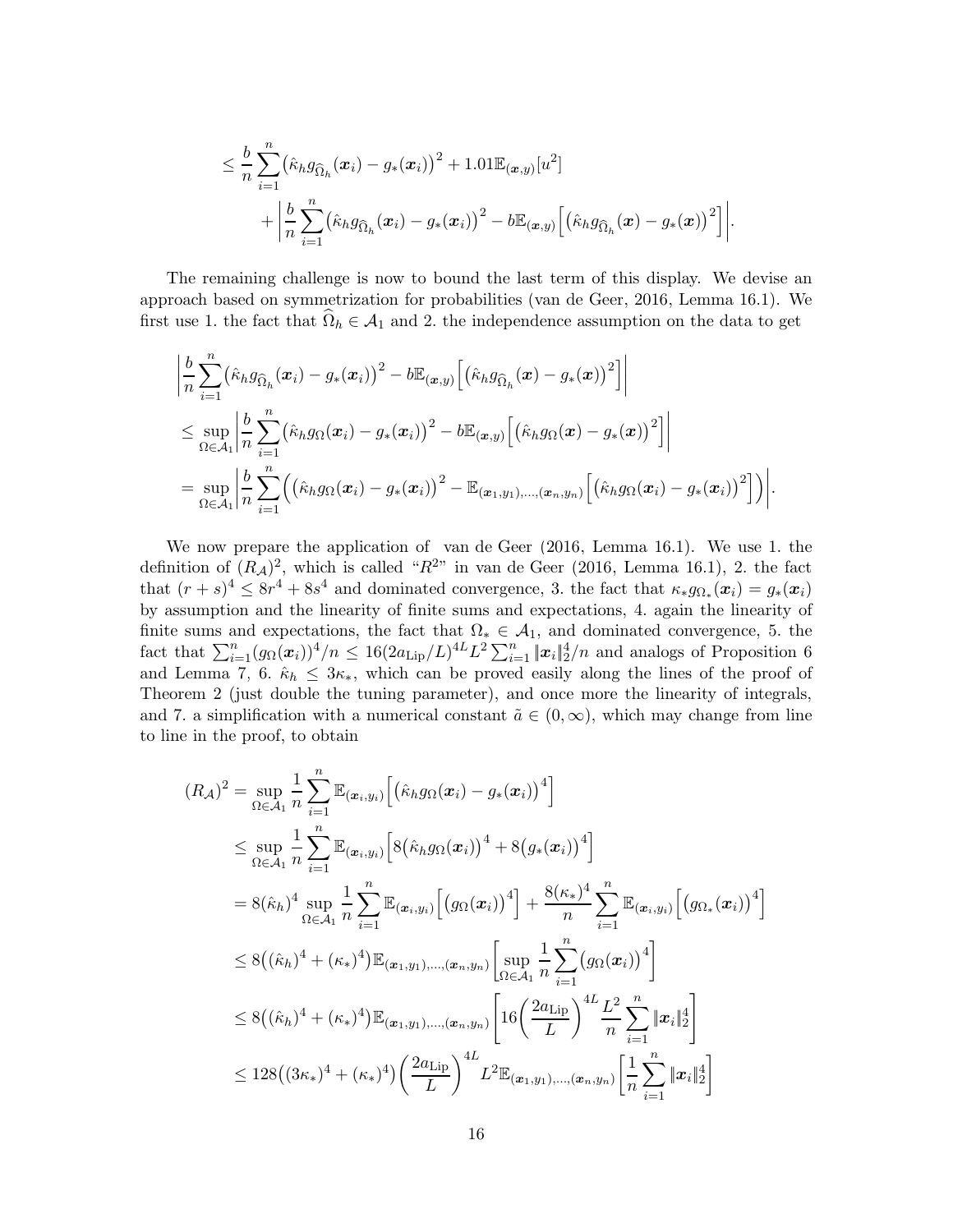$$
= \tilde{a}(\kappa_*)^4 \left(\frac{2a_{\text{Lip}}}{L}\right)^4 L^2 \mathbb{E}_{(\boldsymbol{x}_1, y_1), ..., (\boldsymbol{x}_n, y_n)} \left[\frac{1}{n} \sum_{i=1}^n \|\boldsymbol{x}_i\|_2^4\right].
$$

Then, we use 1. the penultimate inequality and a rearrangement, 2. the symmetrization bound of [van de Geer \(2016,](#page-29-9) Lemma 16.1) with an i.i.d. Rademacher variables  $\zeta_1, \ldots, \zeta_n \in$  $\{\pm 1\}$  that are independent of the data, 3. multiplying by a one-valued factor, 4 the con-traction principle [\(Ledoux and Talagrand](#page-28-17), [1991](#page-28-17), Theorem 4.4) with  $\alpha_i = (\hat{\kappa}_h g_\Omega(\boldsymbol{x}_i)$  $g_*(\bm{x}_i))^2/(2(\hat{\kappa}_h g_\Omega(\bm{x}_i))^2 + 2(g_*(\bm{x}_i))^2) \in [0,1],$  5. the fact that  $\mathbb{P}(r + s > w) \leq \mathbb{P}(r >$  $w(2) + \mathbb{P}(s > w/2)$ , 6. the linearity of finite sums,  $\kappa_* g_{\Omega_*}(x_i) = g_*(x_i)$ , and the fact that  $\Omega_* \in \mathcal{A}_1$ , and 7.  $\hat{\kappa}_h \leq 3\kappa_*$  to get for all  $t \in [4,\infty)$ 

$$
\mathbb{P}\left(\left|\frac{b}{n}\sum_{i=1}^{n}(\hat{\kappa}_{h}g_{\widehat{\Omega}_{h}}(x_{i})-g_{*}(x_{i}))^{2}-b\mathbb{E}_{(x,y)}\left[(\hat{\kappa}_{h}g_{\widehat{\Omega}_{h}}(x)-g_{*}(x))^{2}\right]\right|>4bR_{\mathcal{A}}\sqrt{\frac{2t}{n}}\right) \n\leq \mathbb{P}\left(\sup_{\Omega\in\mathcal{A}_{1}}\left|\frac{1}{n}\sum_{i=1}^{n}\left((\hat{\kappa}_{h}g_{\Omega}(x_{i})-g_{*}(x_{i}))^{2}-\mathbb{E}_{(x_{1},y_{1}),\dots,(x_{n},y_{n})}\left[(\hat{\kappa}_{h}g_{\Omega}(x_{i})-g_{*}(x_{i}))^{2}\right]\right)\right|>4R_{\mathcal{A}}\sqrt{\frac{2t}{n}}\right) \n\leq 4\mathbb{P}\left(\sup_{\Omega\in\mathcal{A}_{1}}\left|\frac{1}{n}\sum_{i=1}^{n}\zeta_{i}(\hat{\kappa}_{h}g_{\Omega}(x_{i})-g_{*}(x_{i}))^{2}\right|>R_{\mathcal{A}}\sqrt{\frac{2t}{n}}\right) \n= 4\mathbb{P}\left(\sup_{\Omega\in\mathcal{A}_{1}}\left|\frac{1}{n}\sum_{i=1}^{n}\zeta_{i}\left(2(\hat{\kappa}_{h}g_{\Omega}(x_{i}))^{2}+2(g_{*}(x_{i}))^{2}\right)\frac{(\hat{\kappa}_{h}g_{\Omega}(x_{i})-g_{*}(x_{i}))^{2}}{2(\hat{\kappa}_{h}g_{\Omega}(x_{i}))^{2}+2(g_{*}(x_{i}))^{2}}\right|>R_{\mathcal{A}}\sqrt{\frac{2t}{n}}\right) \n\leq 8\mathbb{P}\left(\sup_{\Omega\in\mathcal{A}_{1}}\left|\frac{1}{n}\sum_{i=1}^{n}\zeta_{i}\left(2(\hat{\kappa}_{h}g_{\Omega}(x_{i}))^{2}+2(g_{*}(x_{i}))^{2}\right)\right|>R_{\mathcal{A}}\sqrt{\frac{2t}{n}}\right) \n\leq 8\mathbb{P}\left(\sup_{\Omega\in\mathcal{A}_{1}}\left|\frac{1}{n}\sum_{i=1}^{n}2\zeta_{i}(\hat{\
$$

In the case  $\kappa_* = 0$ , the probability equals zero (notice that  $R_A \in [0, \infty)$ ,  $t \in [4, \infty)$ , and  $n \in [1,\infty)$ , which is commensurate with the bound in Lemma [5.](#page-7-0) So, for the rest of the proof we can assume without loss of generality that  $\kappa_* > 0$ . Rearranging the above display then gives

$$
\mathbb{P}\Bigg(\bigg|\frac{b}{n}\sum_{i=1}^n\big(\hat{\kappa}_h g_{\widehat{\Omega}_h}(\boldsymbol{x}_i) - g_*(\boldsymbol{x}_i)\big)^2 - b\mathbb{E}_{(\boldsymbol{x},y)}\Big[\big(\hat{\kappa}_h g_{\widehat{\Omega}_h}(\boldsymbol{x}) - g_*(\boldsymbol{x})\big)^2\Big]\bigg| > 4bR_{\mathcal{A}}\sqrt{\frac{2t}{n}}\Bigg)
$$
  

$$
\leq 16\mathbb{P}\Bigg(\sup_{\Omega\in\mathcal{A}_1}\bigg|\frac{1}{n}\sum_{i=1}^n\zeta_i\big(g_{\Omega}(\boldsymbol{x}_i)\big)^2\bigg| > \frac{R_{\mathcal{A}}}{36(\kappa_*)^2}\sqrt{\frac{2t}{n}}\Bigg).
$$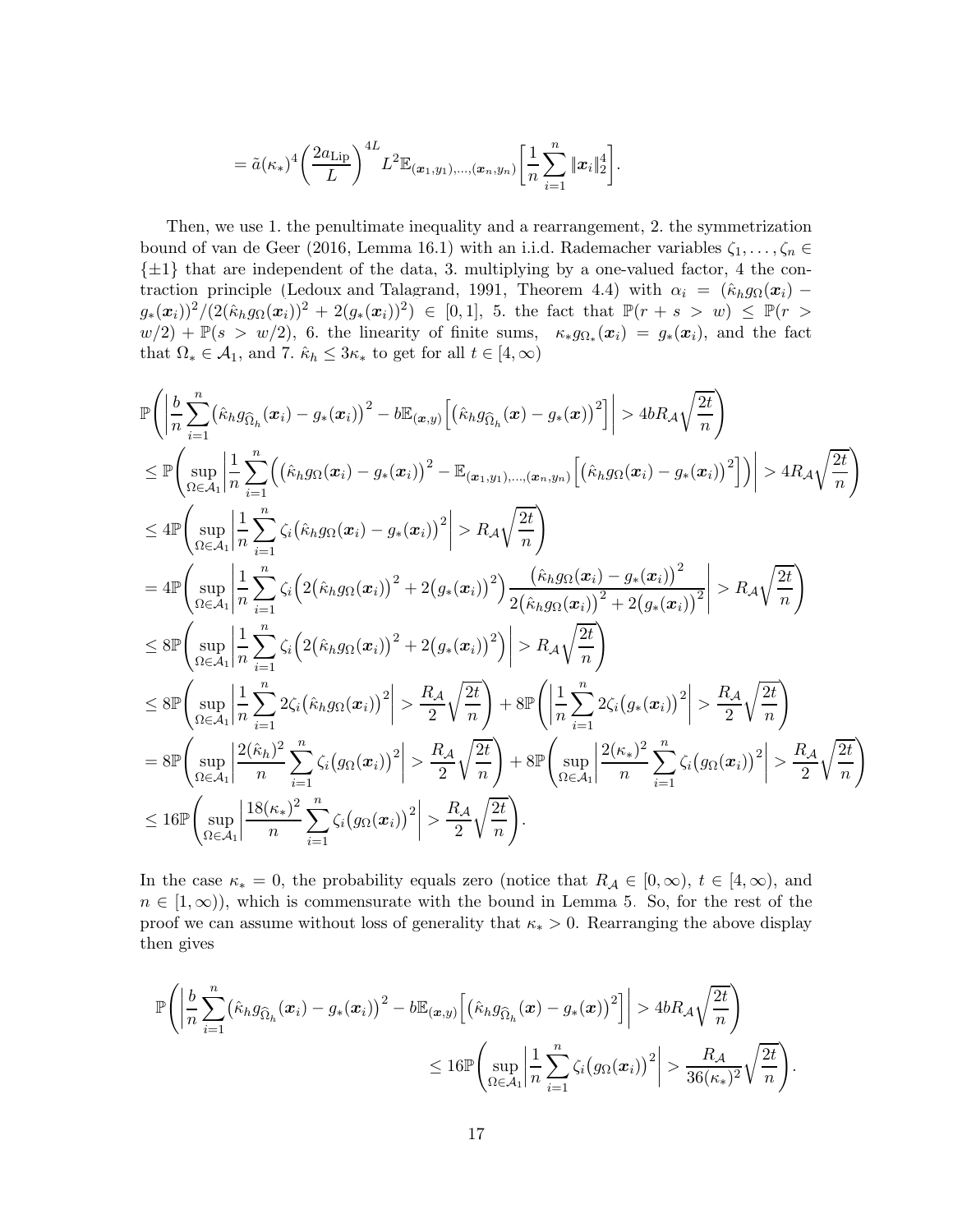Following the same approach as in the proof of Theorem [3](#page-6-0) (with  $\delta = 1280a_{\rm sub}(2a_{\rm Lip}/L)^{2L}$  $\sqrt{L^2 \log(2P) \sum_{i=1}^n ||x_i||_2^4/n^2} \log(2n)$ , we get

$$
\mathbb{P}\left(\sup_{\Omega\in\mathcal{A}_1}\left|\frac{1}{n}\sum_{i=1}^n\zeta_i\big(g_{\Omega}(\boldsymbol{x}_i)\big)^2\right|\leq\frac{R_{\mathcal{A}}}{36(\kappa_*)^2}\sqrt{\frac{2t}{n}}\right)\geq 1-\frac{1}{32n}
$$

for  $t := (\tilde{a}a_{\text{sub}}(\kappa_*)^2(2a_{\text{Lip}}/L)^{2L}\sqrt{L^2\log(2P)\sum_{i=1}^n \|\boldsymbol{x}_i\|_2^4/n}\log(2n)/R_{\mathcal{A}})^2/2.$  (note that  $t \in$  $[4,\infty)$  as long as n is large enough such that  $\tilde{a}(a_{sub})^2 \log(2P)(\log(2n))^2 \geq 4$ ; and also let remind our assumption in Theorem [3](#page-6-0) that  $a_{sub} \ge \gamma/8$ ). Hence, we obtain

$$
\mathbb{P}\left(\sup_{\Omega\in\mathcal{A}_1}\left|\frac{1}{n}\sum_{i=1}^n\zeta_i\big(g_{\Omega}(\boldsymbol{x}_i)\big)^2\right|>\frac{R_{\mathcal{A}}}{36(\kappa_*)^2}\sqrt{\frac{2t}{n}}\right)<\frac{1}{32n}
$$

.

Now, we combine the above inequality with the previous result and using some rearrangements to obtain

$$
\mathbb{P}\Bigg(\bigg|\frac{b}{n}\sum_{i=1}^n\Big(\big(\hat{\kappa}_h g_{\widehat{\Omega}_h}(\boldsymbol{x}_i)-g_*(\boldsymbol{x}_i)\big)^2\Big)-b\mathbb{E}_{(\boldsymbol{x},y)}\Big[\big(\hat{\kappa}_h g_{\widehat{\Omega}_h}(\boldsymbol{x})-g_*(\boldsymbol{x})\big)^2\Big]\bigg|>4bR_{\mathcal{A}}\sqrt{\frac{2t}{n}}\Bigg)<\frac{1}{2n}.
$$

Collecting all pieces of the proof, we obtain

$$
\mathbb{E}_{(\boldsymbol{x},y)}\Big[\big(\hat{\kappa}_h g_{\widehat{\Omega}_h}(\boldsymbol{x}) - y\big)^2\Big] \n\leq \frac{b}{n} \sum_{i=1}^n \big(\hat{\kappa}_h g_{\widehat{\Omega}_h}(\boldsymbol{x}_i) - g_*(\boldsymbol{x}_i)\big)^2 + 1.01 \mathbb{E}_{(\boldsymbol{x},y)}[u^2] \n+ \bigg|\frac{b}{n} \sum_{i=1}^n \big(\hat{\kappa}_h g_{\widehat{\Omega}_h}(\boldsymbol{x}_i) - g_*(\boldsymbol{x}_i)\big)^2 - b \mathbb{E}_{(\boldsymbol{x},y)}\Big[\big(\hat{\kappa}_h g_{\widehat{\Omega}_h}(\boldsymbol{x}) - g_*(\boldsymbol{x})\big)^2\Big]\bigg| \n\leq \frac{b}{n} \sum_{i=1}^n \big(\hat{\kappa}_h g_{\widehat{\Omega}_h}(\boldsymbol{x}_i) - g_*(\boldsymbol{x}_i)\big)^2 + 1.01 \mathbb{E}_{(\boldsymbol{x},y)}[u^2] \n+ \tilde{a}ba_{\text{sub}}(\kappa_*)^2 \Big(\frac{2a_{\text{Lip}}}{L}\Big)^{2L} \sqrt{\frac{L^2 \log(2P) \sum_{i=1}^n \|\boldsymbol{x}_i\|_2^4}{n^2}} \log(2n)
$$

with probability at least  $1 - 1/2n$ .

We finally 1. invoke the inequality of Corollary [4](#page-7-1) to bound the in-sample-prediction error in the above display with probability at least  $1 - 1/2n$ , 2. define  $a := \tilde{a}ba_{sub}$  and 3. use the fact that  $\text{risk}(\kappa_* g_{\Omega_*}) = \mathbb{E}_{(\boldsymbol{x},y)}[u^2]$  to get the desired bound with probability at least  $1-1/n$ . Ш

## 5.2.5 PROOF OF PROPOSITION [6](#page-8-1)

**Proof** The proof peels the networks into inner and outer subnetworks. The inner subnetworks of a network  $g_{\Theta} \in \mathcal{G} := \{g_{\Theta} : \Theta \in \mathcal{A}\}\$ are vector-valued functions defined by

$$
\begin{aligned} S_0g_{\Theta} \ : \ \mathbb{R}^d \rightarrow \mathbb{R}^d \\ x \mapsto S_0g_{\Theta}(x) := x \end{aligned}
$$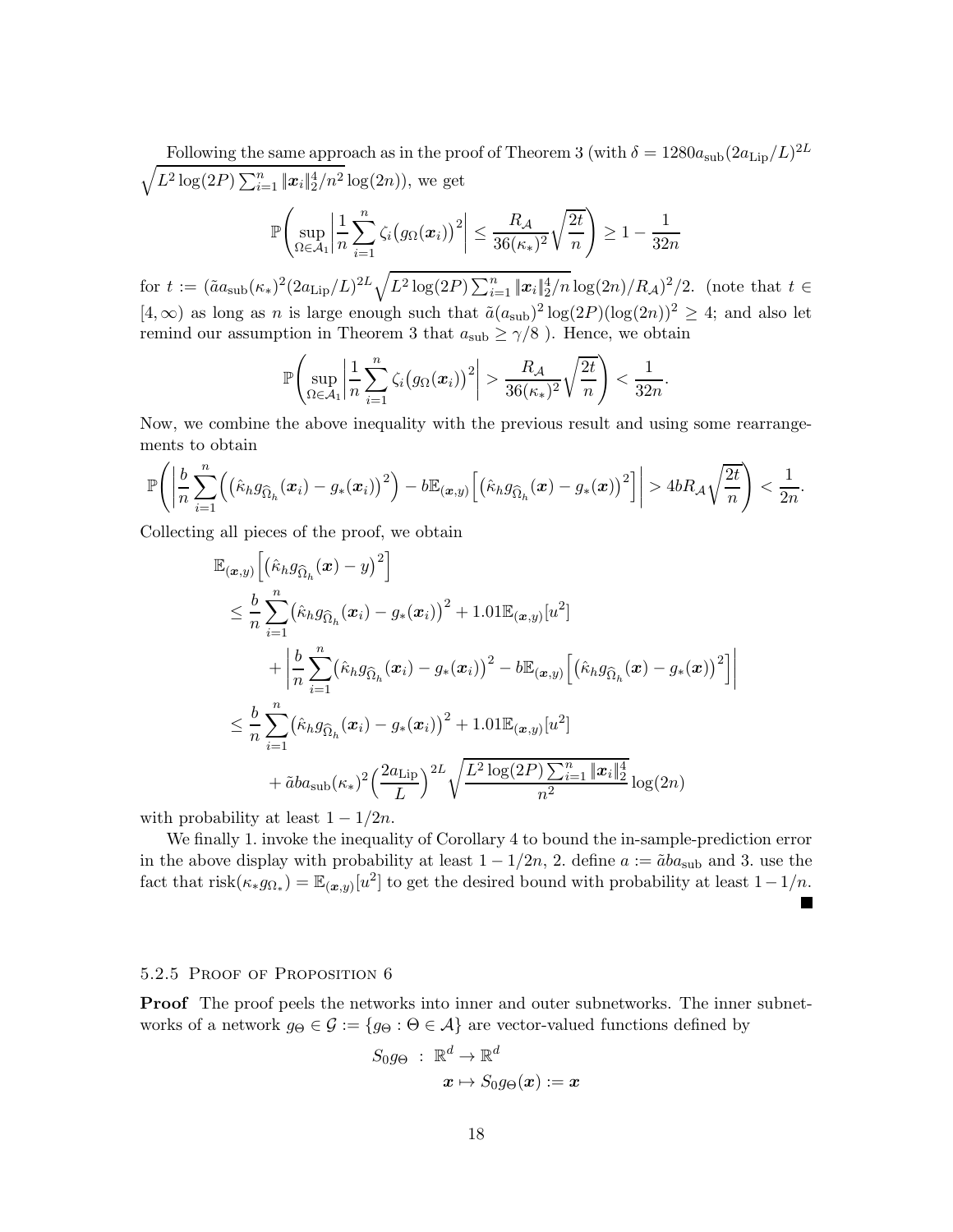and

$$
S_l g_\Theta~:~\mathbb{R}^d \to \mathbb{R}^{p_l} \qquad \qquad \boldsymbol{x} \mapsto S_l g_\Theta(\boldsymbol{x}) := \boldsymbol{f}^l \Big(W^{l-1} \boldsymbol{f}^{l-1} \big( \dots W^{1} \boldsymbol{f}^1 (W^{0} \boldsymbol{x}) \big) \Big)
$$

for  $l \in \{1, \ldots, L\}$ . Similarly, the outer subnetworks of  $g_{\Theta}$  are real-valued functions defined by

$$
S^{l}g_{\Theta} : \mathbb{R}^{p_{l-1}} \to \mathbb{R}
$$
  

$$
\boldsymbol{z} \mapsto S^{l}g_{\Theta}(\boldsymbol{z}) := W^{L}\boldsymbol{f}^{L}(\dots W^{l}\boldsymbol{f}^{l}(W^{l-1}\boldsymbol{z}))
$$

for  $l \in \{1, \ldots, L\}$  and

$$
\begin{array}{ll} S^{L+1}g_{\Theta}& : \; \mathbb{R}^L \rightarrow \mathbb{R} \\ & z \mapsto S^{L+1}g_{\Theta}(\boldsymbol{z}) := W^L \boldsymbol{z}. \end{array}
$$

The initial network can be split into an inner and an outer network along every layer  $l \in$  $\{1, \ldots, L+1\}$ :  $l_{\rm L}$  $\frac{1}{2}$ 

$$
g_{\Theta}(\boldsymbol{x}) = S^l g_{\Theta}(S_{l-1}g_{\Theta}(\boldsymbol{x}))\,.
$$

This observation is the basis for the following derivations.

We now show a contraction property for the inner subnetworks and a Lipschitz property for the outer subnetworks. Using the assumption that  $z \mapsto f^{l-1}(z)$  is  $a_{\text{Lip}}$ -Lipschitz, we get for every  $\Theta = (W^L, \dots, W^0)$  and  $\mathbf{x} \in \mathbb{R}^d$  that

$$
||S_{l-1}g_{\Theta}(\boldsymbol{x})||_2 = ||\boldsymbol{f}^{l-1}(W^{l-2}S_{l-2}g_{\Theta}(\boldsymbol{x}))||_2
$$
  
\n
$$
\leq a_{\text{Lip}}||W^{l-2}S_{l-2}g_{\Theta}(\boldsymbol{x})||_2
$$
  
\n
$$
\leq a_{\text{Lip}}||W^{l-2}||_2||S_{l-2}g_{\Theta}(\boldsymbol{x})||_2
$$
  
\n
$$
\leq \dots
$$
  
\n
$$
\leq (a_{\text{Lip}})^{l-1}||\boldsymbol{x}||_2 \prod_{j=0}^{l-2}||W^j||_2
$$

for all  $l \in \{2, ..., L+1\}$ ; and one can verify readily that  $||S_0 g_{\Theta}(\boldsymbol{x})||_2 = ||\boldsymbol{x}||_2$ . In other words,  $x \mapsto S_{l-1}g_{\Theta}(x)$  and  $x \mapsto S_0g_{\Theta}(x)$  are "contractions" with constants  $(a_{\text{Lip}})^{l-1}\prod_{j=0}^{l-2} \|W^j\|_2$ and 1, respectively, with respect to the Euclidean norms on the input space  $\mathbb{R}^d$  and output spaces  $\mathbb{R}^{p_{l-1}}$  and  $\mathbb{R}^d$ , respectively.

By similar arguments, we get for every  $\boldsymbol{z}_1, \boldsymbol{z}_2 \in \mathbb{R}^{p_l}$  that

$$
|S^{l+1}g_{\Theta}(z_1) - S^{l+1}g_{\Theta}(z_2)|
$$
  
\n
$$
= |W^Lf^L(\dots W^{l+1}f^{l+1}(W^lz_1)) - W^Lf^L(\dots W^{l+1}f^{l+1}(W^lz_2))|
$$
  
\n
$$
\leq \|W^L\|_2 \|f^L(\dots W^{l+1}f^{l+1}(W^lz_1)) - f^L(\dots W^{l+1}f^{l+1}(W^lz_2))\|_2
$$
  
\n
$$
\leq a_{\text{Lip}} \|W^L\|_2 \|W^{L-1}f^{L-1}(\dots W^{l+1}f^{l+1}(W^lz_1)) - W^{L-1}f^{L-1}(\dots W^{l+1}f^{l+1}(W^lz_2))\|_2
$$
  
\n
$$
\leq \dots
$$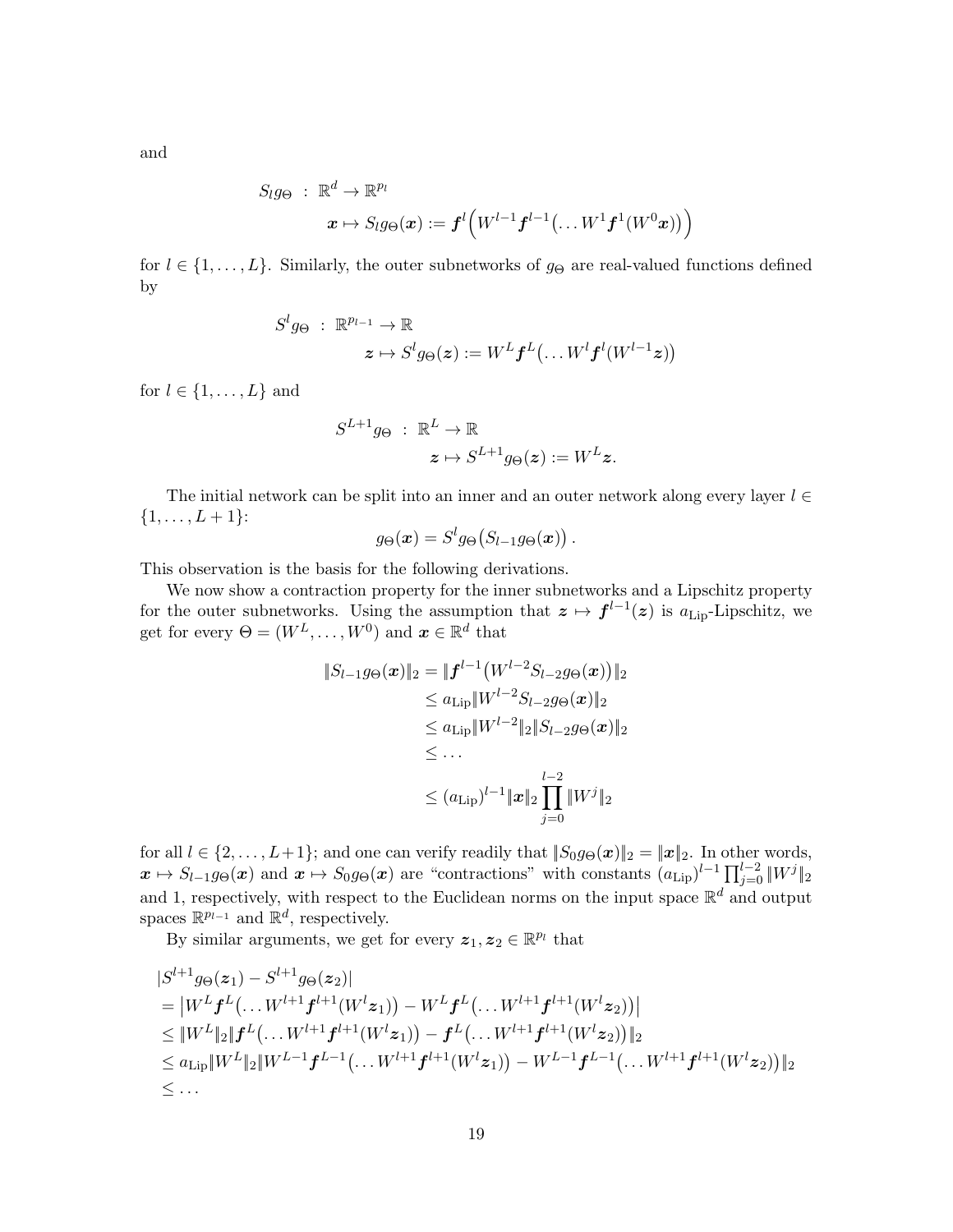$$
\leq (a_{\rm Lip})^{L-l} \|z_1 - z_2\|_2 \prod_{j=l}^L \|W^j\|_2
$$

 $\text{for } l \in \{0, \ldots, L\}$ . In other words,  $\boldsymbol{z} \mapsto S^{l+1} g_{\Theta}(\boldsymbol{z})$  is Lipschitz with constant  $(a_{\text{Lip}})^{L-l} \prod_{j=l}^{L} \|W^j\|_2$ with respect to the Euclidean norms on the input space  $\mathbb{R}^{p_l}$  and output space  $\mathbb{R}$ .

We now use these contraction and Lipschitz properties for the subnetworks to derive a Lipschitz property for the entire network. We consider two networks  $g_{\Theta}$  and  $g_{\Gamma}$  with parameters  $\Theta = (W^L, \dots, W^0) \in \mathcal{A}$  and  $\Gamma = (V^L, \dots, V^0) \in \mathcal{A}$ , respectively. Our above splitting of the networks applied to  $l = 1$  and  $l = L + 1$  and the fact that  $S_0 g_{\Theta}(\mathbf{x}) =$  $S_0 g_\Gamma(\boldsymbol{x}) = \boldsymbol{x}$  yield

$$
|g_{\Theta}(\boldsymbol{x}) - g_{\Gamma}(\boldsymbol{x})| = |S^1 g_{\Theta}(S_0 g_{\Theta}(\boldsymbol{x})) - S^{L+1} g_{\Gamma}(S_L g_{\Gamma}(\boldsymbol{x}))|
$$
  
=  $|S^1 g_{\Theta}(S_0 g_{\Gamma}(\boldsymbol{x})) - S^{L+1} g_{\Gamma}(S_L g_{\Gamma}(\boldsymbol{x}))|.$ 

Elementary algebra and the fact that  $S^{l+1}g_{\Theta}(S_lg_{\Gamma}(\boldsymbol{x})) = S^{l+1}g_{\Theta}(\boldsymbol{f}^l(V^{l-1}S_{l-1}g_{\Gamma}(\boldsymbol{x}))) =$  $S^{l+2}g_{\Theta}(\boldsymbol{f}^{l+1}(W^{l}S_{l}g_{\Gamma}(\boldsymbol{x})))$  then allow us to derive

$$
|g_{\Theta}(\mathbf{x}) - g_{\Gamma}(\mathbf{x})|
$$
\n
$$
= \left| S^{1}g_{\Theta}(S_{0}g_{\Gamma}(\mathbf{x})) - \sum_{l=1}^{L-1} (S^{l+1}g_{\Theta}(S_{l}g_{\Gamma}(\mathbf{x})) - S^{l+1}g_{\Theta}(S_{l}g_{\Gamma}(\mathbf{x})) \right) \right|
$$
\n
$$
- (S^{L+1}g_{\Theta}(S_{L}g_{\Gamma}(\mathbf{x})) - S^{L+1}g_{\Theta}(S_{L}g_{\Gamma}(\mathbf{x})) ) - S^{L+1}g_{\Gamma}(S_{L}g_{\Gamma}(\mathbf{x})) \right|
$$
\n
$$
= \left| S^{2}g_{\Theta} \left( \mathbf{f}^{1} (W^{0}S_{0}g_{\Gamma}(\mathbf{x})) \right)
$$
\n
$$
- \sum_{l=1}^{L-1} (S^{l+1}g_{\Theta} \left( \mathbf{f}^{l} (V^{l-1}S_{l-1}g_{\Gamma}(\mathbf{x})) \right) - S^{l+2}g_{\Theta} \left( \mathbf{f}^{l+1} (W^{l}S_{l}g_{\Gamma}(\mathbf{x})) \right) \right)
$$
\n
$$
- S^{L+1}g_{\Theta} \left( \mathbf{f}^{L} (V^{L-1}S_{L-1}g_{\Gamma}(\mathbf{x})) \right) + S^{L+1}g_{\Theta}(S_{L}g_{\Gamma}(\mathbf{x})) - S^{L+1}g_{\Gamma}(S_{L}g_{\Gamma}(\mathbf{x})) \right|
$$
\n
$$
= \left| \sum_{l=1}^{L} (S^{l+1}g_{\Theta} \left( \mathbf{f}^{l} (W^{l-1}S_{l-1}g_{\Gamma}(\mathbf{x})) \right) - S^{l+1}g_{\Theta} \left( \mathbf{f}^{l} (V^{l-1}S_{l-1}g_{\Gamma}(\mathbf{x})) \right) \right|
$$
\n
$$
+ S^{L+1}g_{\Theta}(S_{L}g_{\Gamma}(\mathbf{x})) - S^{L+1}g_{\Gamma}(S_{L}g_{\Gamma}(\mathbf{x})) \right|
$$
\n
$$
= \left| \sum_{l=1}^{L} (S^{l+1}g_{\Theta} \left( \mathbf{f}^{l} (
$$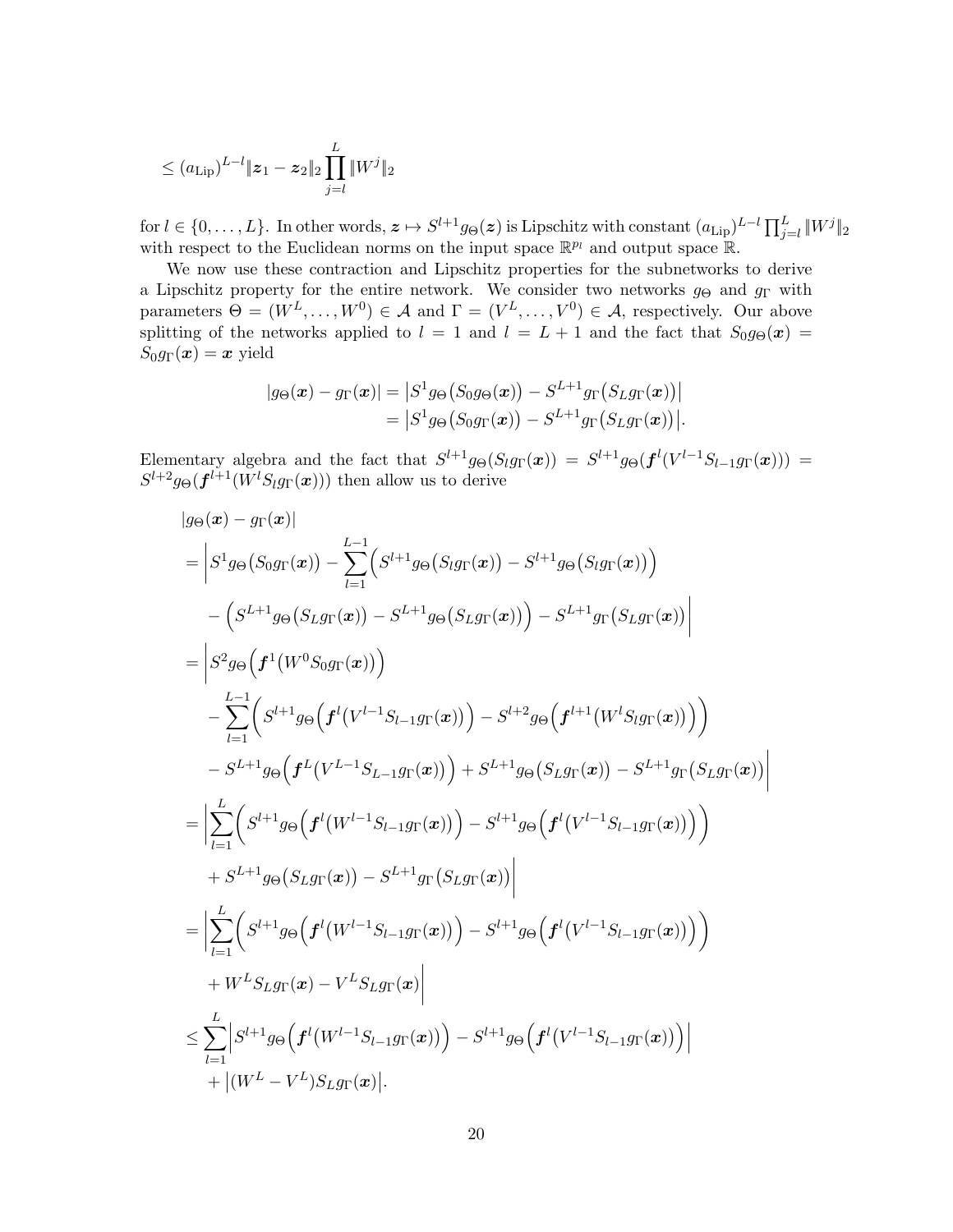We bound this further by using 1. the above-derived Lipschitz property of  $S^{l+1}g_{\Theta}$ , 2. the assumption that the  $f^l$  are  $a_{\text{Lip}}$ -Lipschitz, 3. the properties of the  $\ell_2$ -norm, and 4. the above-derived contraction property of  $S_{l-1}g_{\Gamma}$ :

$$
|g_{\Theta}(\boldsymbol{x}) - g_{\Gamma}(\boldsymbol{x})|
$$
  
\n
$$
\leq \sum_{l=1}^{L} \left[ (a_{\text{Lip}})^{L-l} \prod_{j=l}^{L} \|W^{j}\|_{2} \right] \|f^{l}(W^{l-1}S_{l-1}g_{\Gamma}(\boldsymbol{x})) - f^{l}(V^{l-1}S_{l-1}g_{\Gamma}(\boldsymbol{x})) \|_{2}
$$
  
\n
$$
+ |(W^{L} - V^{L})S_{L}g_{\Gamma}(\boldsymbol{x})|
$$
  
\n
$$
\leq \sum_{l=1}^{L} \left[ (a_{\text{Lip}})^{L-l+1} \prod_{j=l}^{L} \|W^{j}\|_{2} \right] \|W^{l-1}S_{l-1}g_{\Gamma}(\boldsymbol{x}) - V^{l-1}S_{l-1}g_{\Gamma}(\boldsymbol{x})\|_{2} + |(W^{L} - V^{L})S_{L}g_{\Gamma}(\boldsymbol{x})|
$$
  
\n
$$
\leq \sum_{l=1}^{L} \left[ (a_{\text{Lip}})^{L-l+1} \prod_{j=l}^{L} \|W^{j}\|_{2} \right] \|W^{l-1} - V^{l-1}\|_{2} \|S_{l-1}g_{\Gamma}(\boldsymbol{x})\|_{2} + \|W^{L} - V^{L}\|_{2} \|S_{L}g_{\Gamma}(\boldsymbol{x})\|_{2}
$$
  
\n
$$
\leq \sum_{l=1}^{L} \left[ (a_{\text{Lip}})^{L-l+1} \prod_{j=l}^{L} \|W^{j}\|_{2} \right] \|W^{l-1} - V^{l-1}\|_{2} \left[ (a_{\text{Lip}})^{l-1} \prod_{j=0}^{l-2} \|V^{j}\|_{2} \right] \|x\|_{2}
$$
  
\n
$$
+ \|W^{L} - V^{L}\|_{2} \left[ (a_{\text{Lip}})^{L} \prod_{j=0}^{L-1} \|V^{j}\|_{2} \right] \|x\|_{2},
$$

where we set  $\prod_{j=0}^{-1} ||V^j||_2 := 1$ . Consolidating and rearranging then yields

$$
|g_{\Theta}(\boldsymbol{x}) - g_{\Gamma}(\boldsymbol{x})|
$$
  
\n
$$
\leq (a_{\text{Lip}})^{L} \Biggl\{ \sum_{l=1}^{L} \Biggl[ \prod_{\substack{j \in \{0,\ldots,L\} \\ j \neq l-1}} (\|W^{j}\|_{2} \vee \|V^{j}\|_{2}) \Biggr] \|W^{l-1} - V^{l-1}\|_{2} \|\boldsymbol{x}\|_{2}
$$
  
\n
$$
+ \Biggl[ \prod_{j=0}^{L-1} (\|W^{j}\|_{2} \vee \|V^{j}\|_{2}) \Biggr] \|W^{L} - V^{L}\|_{2} \|\boldsymbol{x}\|_{2}
$$
  
\n
$$
= (a_{\text{Lip}})^{L} \sum_{l=1}^{L+1} \Biggl[ \prod_{\substack{j \in \{0,\ldots,L\} \\ j \neq l-1}} (\|W^{j}\|_{2} \vee \|V^{j}\|_{2}) \Biggr] \|W^{l-1} - V^{l-1}\|_{2} \|\boldsymbol{x}\|_{2}
$$
  
\n
$$
\leq (a_{\text{Lip}})^{L} \|\boldsymbol{x}\|_{2} \max_{l \in \{1,\ldots,L+1\}} \Biggl\{ \prod_{\substack{j \in \{0,\ldots,L\} \\ j \neq l-1}} (\|W^{j}\|_{2} \vee \|V^{j}\|_{2}) \Biggr\} \sum_{m=1}^{L+1} \|W^{m-1} - V^{m-1}\|_{2}
$$
  
\n
$$
= (a_{\text{Lip}})^{L} \|\boldsymbol{x}\|_{2} \max_{l \in \{0,\ldots,L\}} \Biggl\{ \prod_{\substack{j \in \{0,\ldots,L\} \\ j \neq l}} (\|W^{j}\|_{2} \vee \|V^{j}\|_{2}) \Biggr\} \sum_{m=0}^{L} \|W^{m} - V^{m}\|_{2}.
$$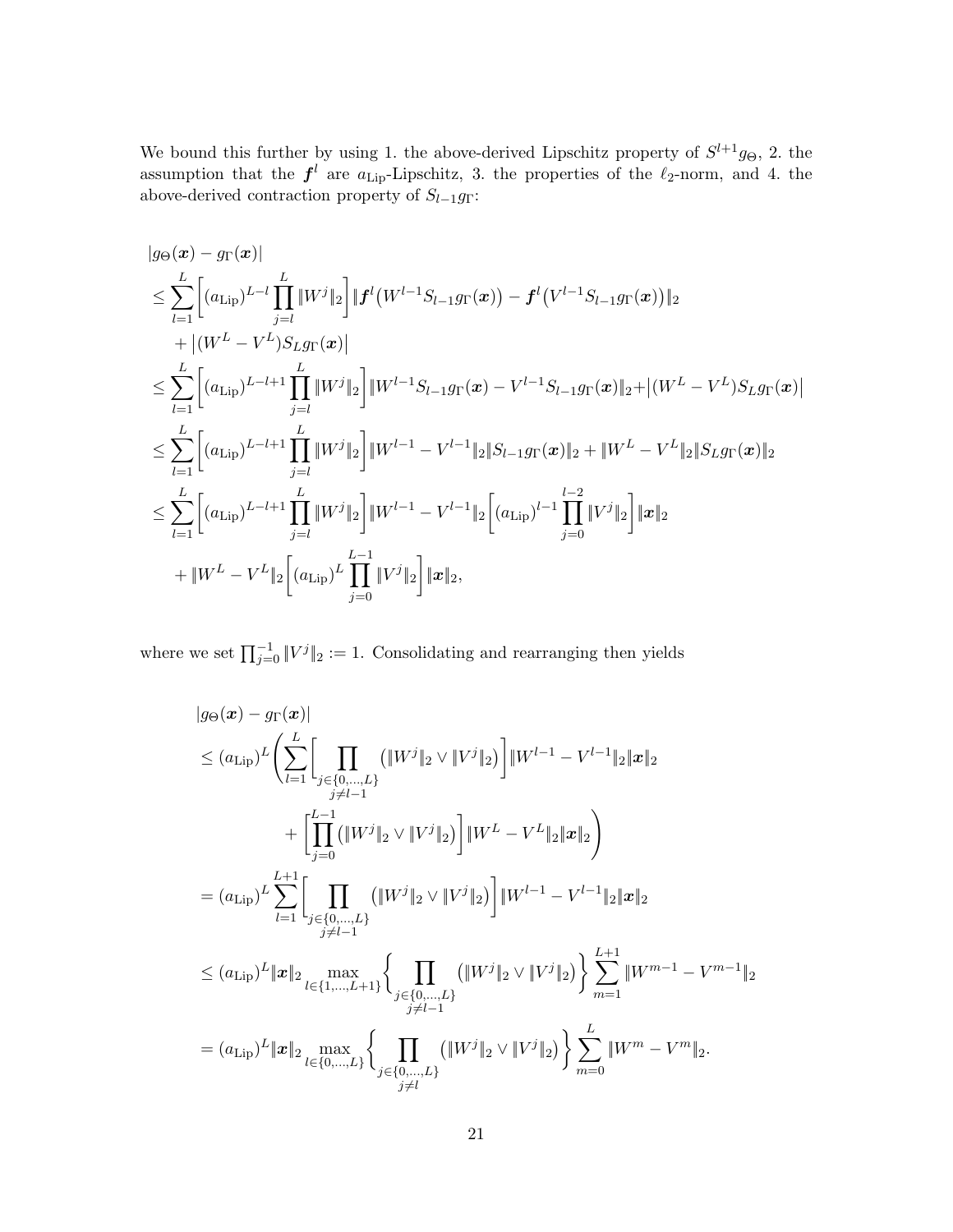We now study the last sum in that bound: First, we observe that

$$
\sum_{m=0}^{L} \|W^{m} - V^{m}\|_{2} = \sqrt{\left(\sum_{m=0}^{L} \|W^{m} - V^{m}\|_{2}\right)^{2}}
$$
  

$$
\leq \sqrt{(L+1) \sum_{m=0}^{L} \|W^{m} - V^{m}\|_{2}^{2}}
$$
  

$$
= \sqrt{L+1} \sqrt{\sum_{m=0}^{L} \|W^{m} - V^{m}\|_{2}^{2}},
$$

where we use  $\left(\sum_{m=0}^{L} a_m\right)^2 \le (L+1) \sum_{m=0}^{L} (a_m)^2$  with  $a_m := ||W^m - V^m||_2$ . We then bound the last line further to obtain

$$
\sum_{m=0}^{L} \|W^m - V^m\|_2 \le \sqrt{L+1} \|\Theta - \Gamma\|_2
$$
  

$$
\le 2\sqrt{L} \|\Theta - \Gamma\|_2
$$
  

$$
\le 2\sqrt{L} \|\Theta - \Gamma\|_{\mathrm{F}},
$$

where we use 1. the definition of the operator norm on Page [9,](#page-8-0) 2.  $\sqrt{1+L} \leq 2\sqrt{L}$ , and 3.  $\|\Theta - \Gamma\|_2 \leq \|\Theta - \Gamma\|_F$ . Combining this result with the previous display yields

$$
|g_{\Theta}(\boldsymbol{x}) - g_{\Gamma}(\boldsymbol{x})| \leq 2(a_{\text{Lip}})^{L} \sqrt{L} \|\boldsymbol{x}\|_{2} \max_{l \in \{0, \ldots, L\}} \left\{ \prod_{\substack{j \in \{0, \ldots, L\} \\ j \neq l}} \left( \|W^{j}\|_{2} \vee \|V^{j}\|_{2} \right) \right\} \|\Theta - \Gamma\|_{\text{F}}
$$
  
=  $c_{\text{Lip}}(\boldsymbol{x}) \|\Theta - \Gamma\|_{\text{F}},$ 

as desired.

The second claim then follows readily:

$$
\|g_{\Theta} - g_{\Gamma}\|_{n} = \sqrt{\frac{1}{n} \sum_{i=1}^{n} (g_{\Theta}(\mathbf{x}_{i}) - g_{\Gamma}(\mathbf{x}_{i}))^{2}}
$$
  
\n
$$
\leq \sqrt{\frac{1}{n} \sum_{i=1}^{n} (c_{\text{Lip}}(\mathbf{x}_{i}) \|\Theta - \Gamma\|_{\text{F}})^{2}}
$$
  
\n
$$
= \sqrt{\frac{1}{n} \sum_{i=0}^{n} (2(a_{\text{Lip}})^{L} \sqrt{L} \|\mathbf{x}_{i}\|_{2} \max_{l \in \{0, \dots, L\}} \left\{ \prod_{j \in \{0, \dots, L\}} (\|W^{j}\|_{2} \vee \|V^{j}\|_{2}) \right\} \|\Theta - \Gamma\|_{\text{F}})^{2}}
$$
  
\n
$$
= 2(a_{\text{Lip}})^{L} \sqrt{L} \sqrt{\frac{1}{n} \sum_{i=0}^{n} \|\mathbf{x}_{i}\|_{2}^{2} \max_{l \in \{0, \dots, L\}} \left\{ \prod_{j \in \{0, \dots, L\}} (\|W^{j}\|_{2} \vee \|V^{j}\|_{2}) \right\} \|\Theta - \Gamma\|_{\text{F}}}
$$
  
\n
$$
= \overline{c_{\text{Lip}}} \|\Theta - \Gamma\|_{\text{F}},
$$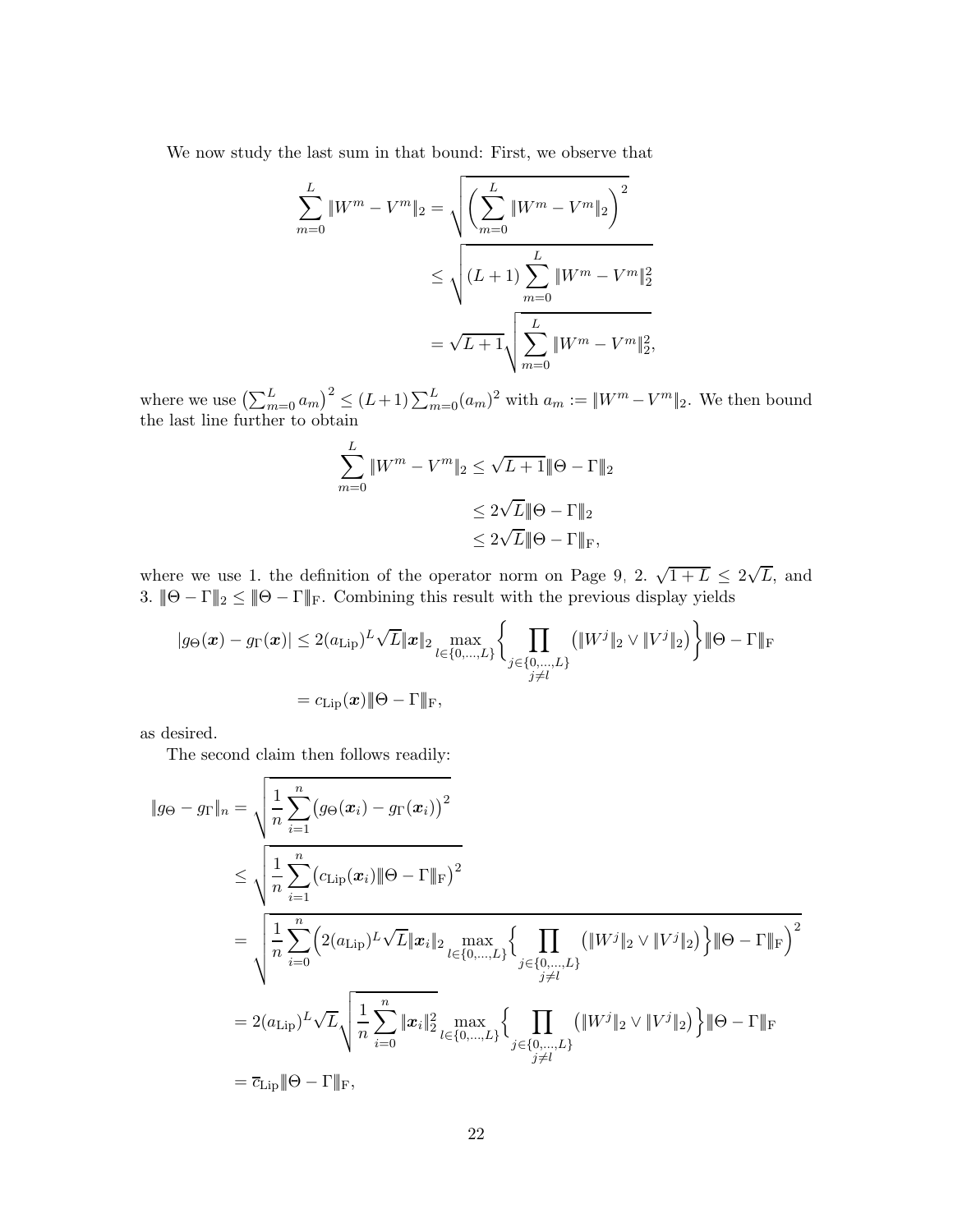as desired.

## 5.2.6 Proof of Lemma [7](#page-8-2)

**Proof** The proof follows from Proposition [6](#page-8-1) and restricting the parameter space to  $A_1$ . Since  $\Omega, \Gamma \in \mathcal{A}_1,$  we can get

П

$$
\sum_{j=0}^{L} (\|W^j\|_2 \vee \|V^j\|_2) \le \sum_{j=0}^{L} (\|W^j\|_2 + \|V^j\|_2)
$$
  

$$
\le \sum_{j=0}^{L} (\|W^j\|_1 + \|V^j\|_1)
$$
  

$$
= \|\Omega\|_1 + \|\Gamma\|_1
$$
  

$$
\le 2.
$$

Using 1. the inequality of arithmetic and geometric means, 2. the nonnegativity of norms  $(\|\cdot\|_2 \geq 0)$ , and 3. the above display, we obtain

$$
\max_{l \in \{0, \dots, L\}} \prod_{j \in \{0, \dots, L\}} (\|W^j\|_2 \vee \|V^j\|_2) \le \max_{l \in \{0, \dots, L\}} \left(\frac{1}{L} \sum_{j=0, j \neq l}^L (\|W^j\|_2 \vee \|V^j\|_2)\right)^L
$$
  

$$
\le \left(\frac{1}{L} \sum_{j=0}^L (\|W^j\|_2 \vee \|V^j\|_2)\right)^L
$$
  

$$
\le \left(\frac{2}{L}\right)^L.
$$

We can plug this inequality into the definition of  $\overline{c}_{\text{Lip}}$  in Proposition [6](#page-8-1) to get

$$
c_{\text{Lip1}} = 2(a_{\text{Lip}})^L \sqrt{L} ||\boldsymbol{x}||_n \left(\frac{2}{L}\right)^L,
$$

as desired in the first claim. The second claim then follows by setting Γ equal to the all-zeros parameter in the first claim.

#### 5.2.7 PROOF OF PROPOSITION [8](#page-9-2)

Proof We prove the two claims in order.

Claim 1: entropy bound

Our strategy is to move from  $H(r, \mathcal{G}_1, \|\cdot\|_n)$  to  $H(r/c_{\text{Lip1}}, \mathcal{A}_1, \|\cdot\|_F)$  via Proposition [6](#page-8-1) and Lemma [10](#page-10-1) and then bound the latter covering number using a bound on the entropy of  $\ell_1$ -balls.

Lemma [7](#page-8-2) ensures that the function  $\Omega \mapsto g_{\Omega}$  restricted to the parameter space  $\mathcal{A}_1$ is  $c_{\text{Lip1}}$ -Lipschitz with respect to the prediction distance  $\|\cdot\|_n$  on the network space and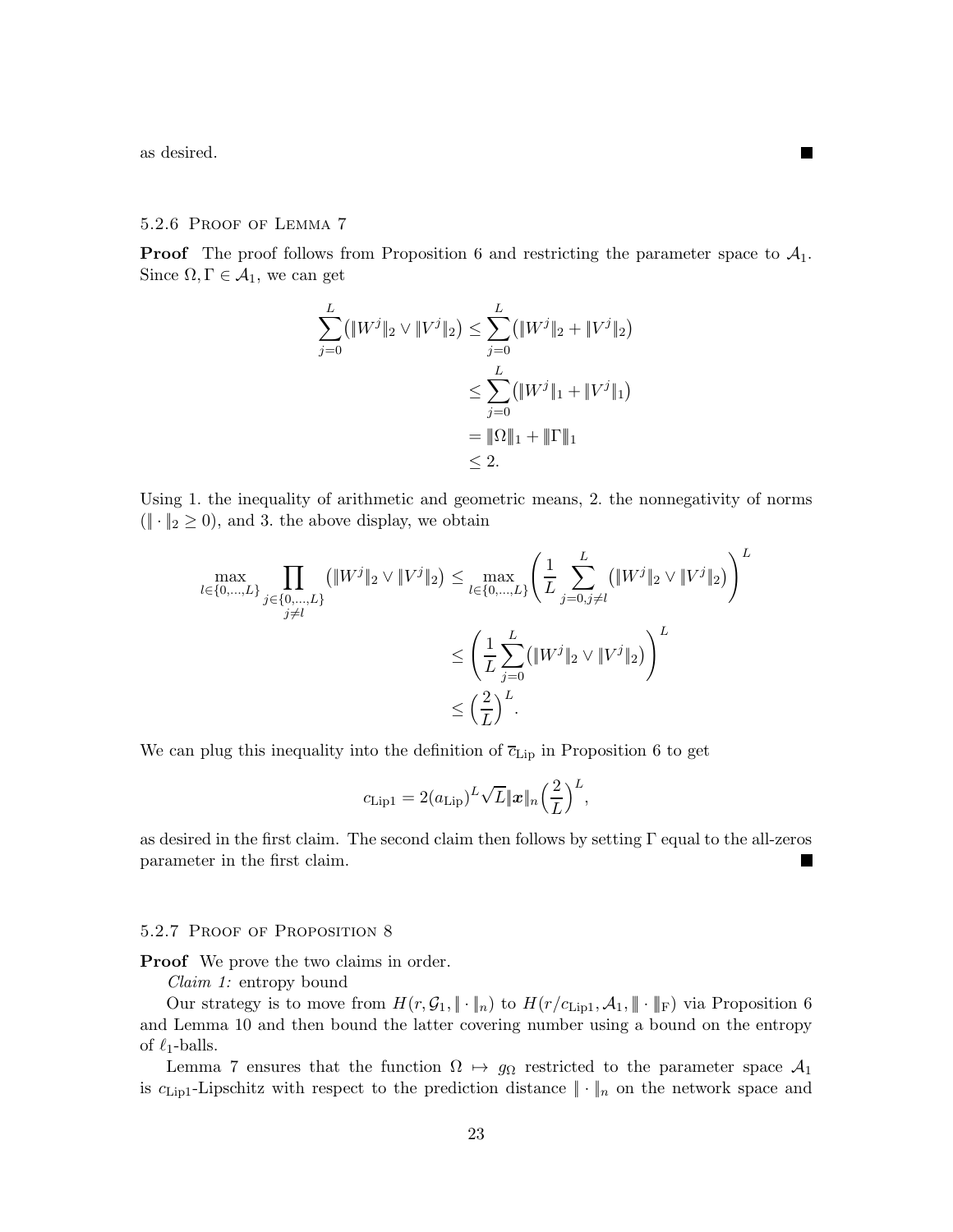Frobenius norm  $\|\cdot\|_{\text{F}}$  on the parameter space with  $c_{\text{Lip1}} = 2(2a_{\text{Lip}}/L)^{L}\sqrt{L}\|\boldsymbol{x}\|_{n}$ . If  $c_{\text{Lip1}} = 0$ , then  $N(r, \mathcal{G}_1, \|\cdot\|_n) = 1$  for all  $r \in (0, \infty)$  and, therefore,  $H(r, \mathcal{G}_1, \|\cdot\|_n) = 0$  for all  $r \in (0, \infty)$ , which is commensurate with the alleged bound. We can thus assume  $c_{\text{Lip1}} > 0$  in the following.

 $\text{Since } \|g_{\Gamma}-g_{\mathbf{0}_{\mathcal{A}}}\|_n = \|g_{\Gamma}\|_n \leq \sup_{\Omega \in \mathcal{A}_1} \|g_{\Omega}\|_n =: R \text{ for all } \Gamma \in \mathcal{A}_1 \text{ and } \mathbf{0}_{\mathcal{A}} := (\mathbf{0}_{p_{L+1} \times p_L}, \dots, \mathbf{0}_{p_1 \times p_0}),$ it holds that  $N(r, \mathcal{G}_1, \|\cdot\|_n) = 1$  for all  $r > R$  and, consequently,  $H(r, \mathcal{G}_1, \|\cdot\|_n) = 0$  for all  $r > R$ , which is commensurate with the alleged bound. We can thus assume  $r \leq R$  in the following.

We then apply Lemma [10](#page-10-1) with  $\mathcal{A}' := \mathcal{A}_1$ ,  $\mathcal{G}' := \mathcal{G}_1$ ,  $||k_{\text{Lip}}||_n := c_{\text{Lip1}}$ , and  $\rho := ||\cdot||_F$  to obtain

$$
H(r, \mathcal{G}_1, \|\cdot\|_n) \leq H\left(\frac{r}{c_{\text{Lip1}}}, \mathcal{A}_1, \|\cdot\|_{\text{F}}\right).
$$

We now think of  $\mathcal{A}_1$  as a set in  $\mathbb{R}^P$ . Defining  $\mathcal{A}'' := \{ \omega = (\omega_1, \dots, \omega_P)^\top \in \mathbb{R}^P \}$  $\sum$ We now think of  $\mathcal{A}_1$  as a set in  $\mathbb{R}^P$ . Defining  $\mathcal{A}'' := \{ \omega = (\omega_1, \dots, \omega_P) \mid \in \mathbb{R}^P :$ <br>  $\frac{P}{j=1} |\omega_j| \leq 1 \}$ , we find for every  $r \leq R$  and  $\epsilon := r/(\sqrt{2}c_{\text{Lip1}}) \in (0,1)$ , where  $\epsilon \in (0,1)$ comes by the definition of  $\epsilon$  together with  $r \leq R$  and  $R \leq c_{\text{Lip1}}$  (by Lemma [7\)](#page-8-2),

$$
H\left(\frac{r}{c_{\text{Lip1}}},\mathcal{A}_1,\|\cdot\|_{\text{F}}\right)=H\left(\sqrt{2}\epsilon,\mathcal{A}^{\prime\prime},\|\cdot\|_2\right).
$$

We then bound the right-hand side of this equality using 1. the definition of the entropy, 2. the entropy bound of [Lederer \(2010](#page-28-18), Page 9) (with  $k = \lceil 2nA^2M^2/\epsilon^2 \rceil$ ,  $M = 1$ , and  $A = 1/\sqrt{n}$ , and 3. a simplification (by  $\epsilon \in (0, 1)$ ) to get

$$
H(\sqrt{2}\epsilon, \mathcal{A}'', \|\cdot\|_2) = \log N(\sqrt{2}\epsilon, \mathcal{A}'', \|\cdot\|_2)
$$
  
\n
$$
\leq \left(\frac{2}{\epsilon^2} + 1\right) \log(e(1 + P\epsilon^2))
$$
  
\n
$$
\leq \frac{3}{\epsilon^2} \log(2eP\epsilon^2 \vee 2e).
$$

Collecting the pieces and recalling that  $\epsilon = r/(\sqrt{2}c_{\text{Lip1}})$  then yields

$$
H(r, \mathcal{G}_1, \|\cdot\|_n) \le H(\sqrt{2}\epsilon, \mathcal{A}'', \|\cdot\|_2)
$$
  

$$
\le \frac{6(c_{\text{Lip1}})^2}{r^2} \log \left(\frac{ePr^2}{(c_{\text{Lip1}})^2} \vee 2e\right),
$$

as desired.

Claim 2: Dudley bound

Our strategy is to use Claim 1 to prove that

$$
J(\delta, \sigma, \mathcal{A}_1) \le \frac{5c_{\text{Lip1}}}{2} \sqrt{\log(eP \vee 2e)} \log\left(\frac{8\sigma R}{\delta}\right)
$$

and then to use Lemma [7](#page-8-2) to formulate the bound in the desired way.

We first split the Dudley integral into two parts according to

$$
J(\delta, \sigma, \mathcal{A}_1) = \int_{\delta/(8\sigma)}^R H^{1/2}(r, \mathcal{G}_1, \|\cdot\|_n) dr + \int_{r>R} H^{1/2}(r, \mathcal{G}_1, \|\cdot\|_n) dr.
$$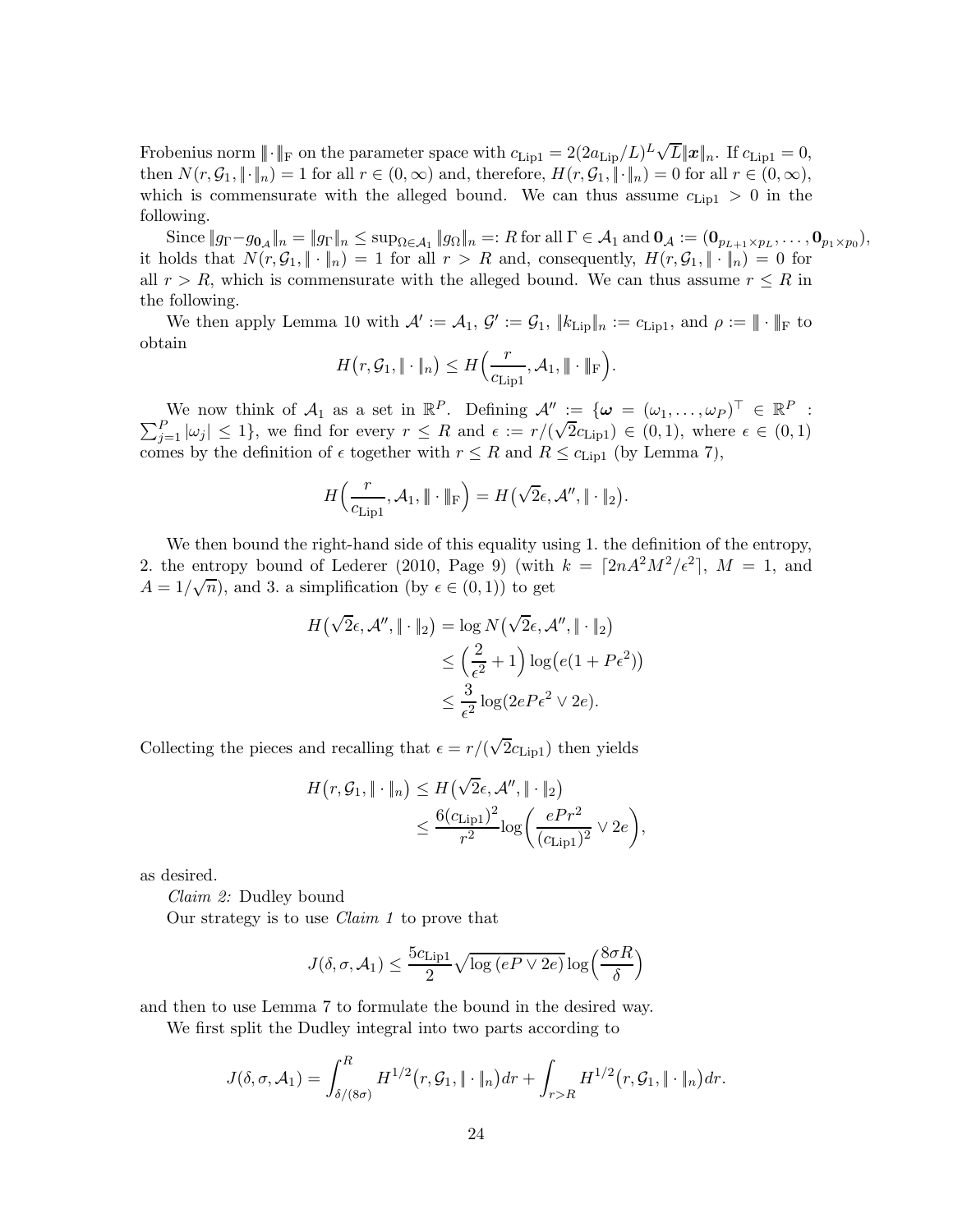Recalling  $H(r, \mathcal{G}_1, \|\cdot\|_n) = 0$  for all  $r > R$ , the Dudley integral simplifies to

$$
J(\delta,\sigma,\mathcal{A}_1)=\int_{\delta/(8\sigma)}^R H^{1/2}\big(r,\mathcal{G}_1,\|\cdot\|_n\big)dr.
$$

Using this equality together with the bound from Claim 1, we obtain that

$$
J(\delta, \sigma, \mathcal{A}_1) = \int_{\delta/(8\sigma)}^R H^{1/2}(r, \mathcal{G}_1, \|\cdot\|_n) dr
$$
  
\n
$$
\leq \int_{\delta/(8\sigma)}^R \left( \frac{6(c_{\text{Lip1}})^2}{r^2} \log \left( \frac{ePr^2}{(c_{\text{Lip1}})^2} \vee 2e \right) \right)^{1/2} dr
$$
  
\n
$$
\leq \frac{5c_{\text{Lip1}}}{2} \sqrt{\log \left( \frac{ePR^2}{(c_{\text{Lip1}})^2} \vee 2e \right)} \int_{\delta/(8\sigma)}^R \frac{1}{r} dr
$$
  
\n
$$
= \frac{5c_{\text{Lip1}}}{2} \sqrt{\log \left( \frac{ePR^2}{(c_{\text{Lip1}})^2} \vee 2e \right)} \log \left( \frac{8\sigma R}{\delta} \right).
$$

Since  $R \leq c_{\text{Lip1}}$  by Lemma [7,](#page-8-2) we can get

$$
J(\delta, \sigma, \mathcal{A}_1) \le \frac{5c_{\text{Lip1}}}{2} \sqrt{\log(eP \vee 2e)} \log\left(\frac{8\sigma c_{\text{Lip1}}}{\delta}\right)
$$

,

П

as desired.

## 5.2.8 Proof of Lemma [10](#page-10-1)

**Proof** The case  $||k_{\text{Lip}}||_n = 0$  follows directly from our convention  $a/0 = \infty$  for  $a \in (0, \infty)$ on Page [11](#page-10-1) and the definition of the entropy on Page [10.](#page-9-3) We thus assume  $||k_{\text{Lip}}||_n > 0$  in the following.

Using the definition of the prediction distance on Page [9](#page-8-0) and the Lipschitz property stipulated in the lemma, we find that

$$
||g_{\Theta} - g_{\Gamma}||_{n} = \sqrt{\frac{1}{n} \sum_{i=1}^{n} (g_{\Theta}(\boldsymbol{x}_{i}) - g_{\Gamma}(\boldsymbol{x}_{i}))^{2}}
$$
  

$$
\leq \sqrt{\frac{1}{n} \sum_{i=1}^{n} (k_{\text{Lip}}(\boldsymbol{x}_{i}))^{2} (\rho(\Theta, \Gamma))^{2}}
$$
  

$$
= ||k_{\text{Lip}}||_{n} \rho(\Theta, \Gamma).
$$

Now, let  $\mathcal{A}'_r$  be an  $r/||k_{\text{Lip}}||_n$ -covering of  $\mathcal{A}'$  with respect to the metric  $\rho$ . This means that for every  $\Theta \in \mathcal{A}'$ , there is a  $\Theta_r \in \mathcal{A}'_r$  such that  $\rho(\Theta, \Theta_r) \leq r / \|k_{\text{Lip}}\|_n$ . This insight together with the first display applied to  $\Gamma = \Theta_r$  yield that for every function  $g_{\Theta} \in \mathcal{G}'$ , there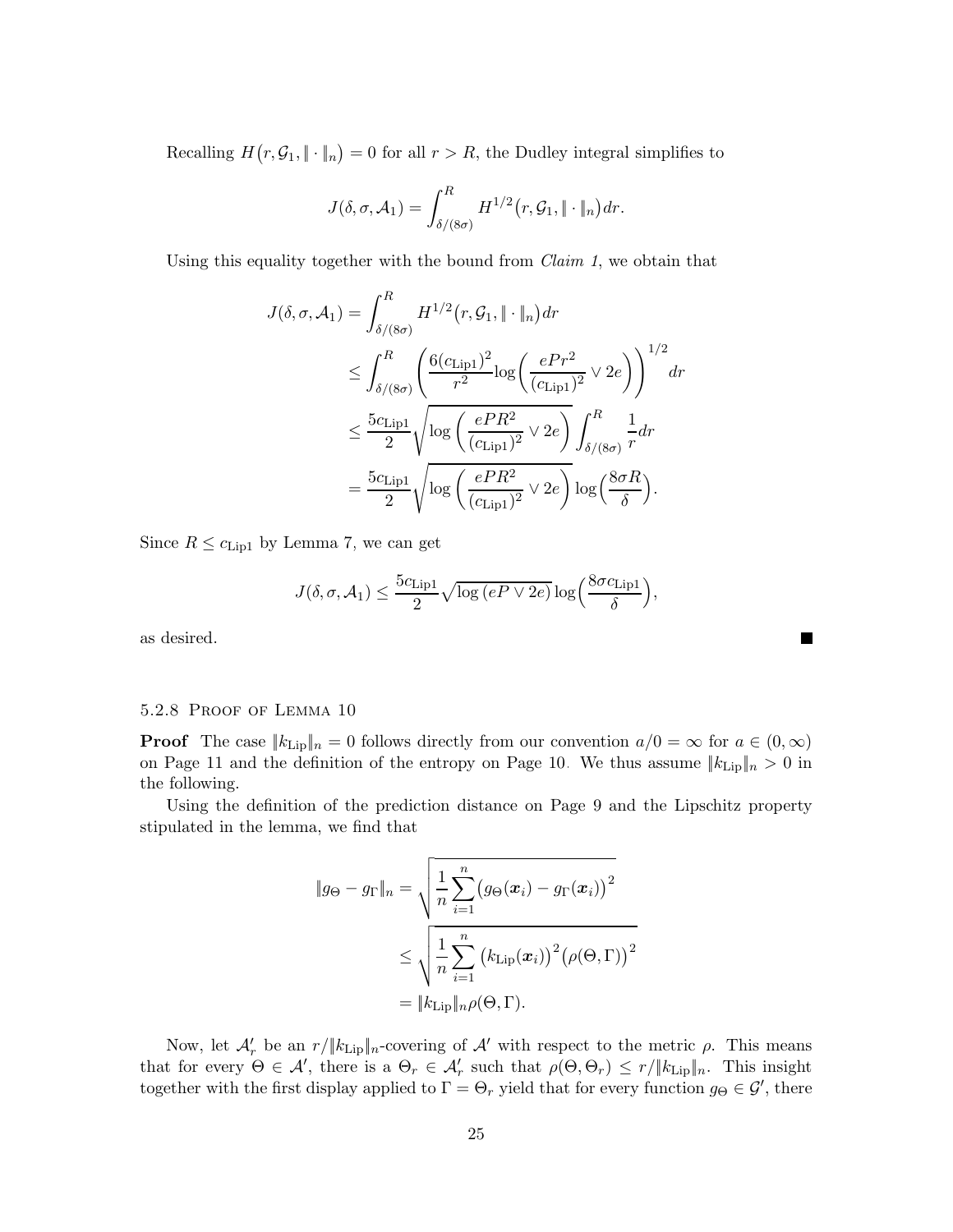is a  $g_{\Theta_r} \in \{ g_{\Theta_r} : \Theta_r \in \mathcal{A}'_r \}$  such that

$$
||g_{\Theta} - g_{\Theta_r}||_n \leq ||k_{\text{Lip}}||_n \rho(\Theta, \Theta_r)
$$
  
\n
$$
\leq ||k_{\text{Lip}}||_n \cdot \frac{r}{||k_{\text{Lip}}||_n}
$$
  
\n
$$
= r.
$$

Hence,  $\{g_{\Theta_r} : \Theta_r \in \mathcal{A}_r'\}$  is an r-covering of  $\mathcal{G}'$  with respect to  $\|\cdot\|_n$ . The proof then follows directly from the definition of the entropy on Page [10](#page-9-3) as the logarithm of the covering number.  $\blacksquare$ 

## 5.2.9 Proof of Lemma [11](#page-10-0)

**Proof** There are several ways to derive such a deviation inequality. We choose an approach based on a version of Bernstein's inequality.

A Taylor expansion of the sub-Gaussian assumption on Page [7](#page-5-0) gives

$$
\max_{i \in \{1,\dots,n\}} K^2 \Big( \mathbb{E} \big[ |u_i|^2 / K^2 + (|u_i|^2 / K^2)^2 / 2! + (|u_i|^2 / K^2)^3 / 3! + \dots \big] \Big) \leq \gamma^2.
$$

Hence, the individual terms of the expansion satisfy the moment inequality

$$
\max_{i \in \{1,\ldots,n\}} K^2 \mathbb{E}\Big[ \big(|u_i|^2/K^2\big)^m/m! \Big] \leq \gamma^2 \qquad \text{for all } m \in \{1,2,\ldots\}.
$$

By exchanging the maximum for an average, we then find

$$
\frac{1}{n}\sum_{i=1}^{n} K^2 \mathbb{E}\Big[ \big(|u_i|^2/K^2\big)^m/m! \Big] \leq \gamma^2 \qquad \text{for all } m \in \{1, 2, \dots\},
$$

which can be reformulated as

$$
\sum_{i=1}^{n} \mathbb{E}\Big[ (|u_i|^2)^m \Big] \le \frac{m!}{2} (2n\gamma^2 K^2) (K^2)^{m-2} \qquad \text{for all } m \in \{1, 2, \dots\}.
$$

This means that the squared noise random variables satisfy a "Bernstein condition" [\(van de Geer and Lederer,](#page-29-10) [2013\)](#page-29-10).

We can thus apply a Bernstein-type deviation inequality such as [Boucheron et al. \(2013](#page-27-12), Corollary 2.11) to derive

$$
\mathbb{P}\bigg(\sum_{i=1}^n \Big((u_i)^2 - \mathbb{E}\big[(u_i)^2\big]\bigg) \ge \frac{nv}{2}\bigg) \le e^{-\frac{n^2v^2/4}{2(2n\gamma^2 K^2 + K^2 nv/2)}},
$$

which can be reformulated as

$$
\mathbb{P}\bigg(\frac{1}{n}\sum_{i=1}^n \Big((u_i)^2 - \mathbb{E}[(u_i)^2]\Big) \ge \frac{v}{2}\bigg) \le e^{-\frac{nv^2}{16\gamma^2 K^2 + 4vK^2}}.
$$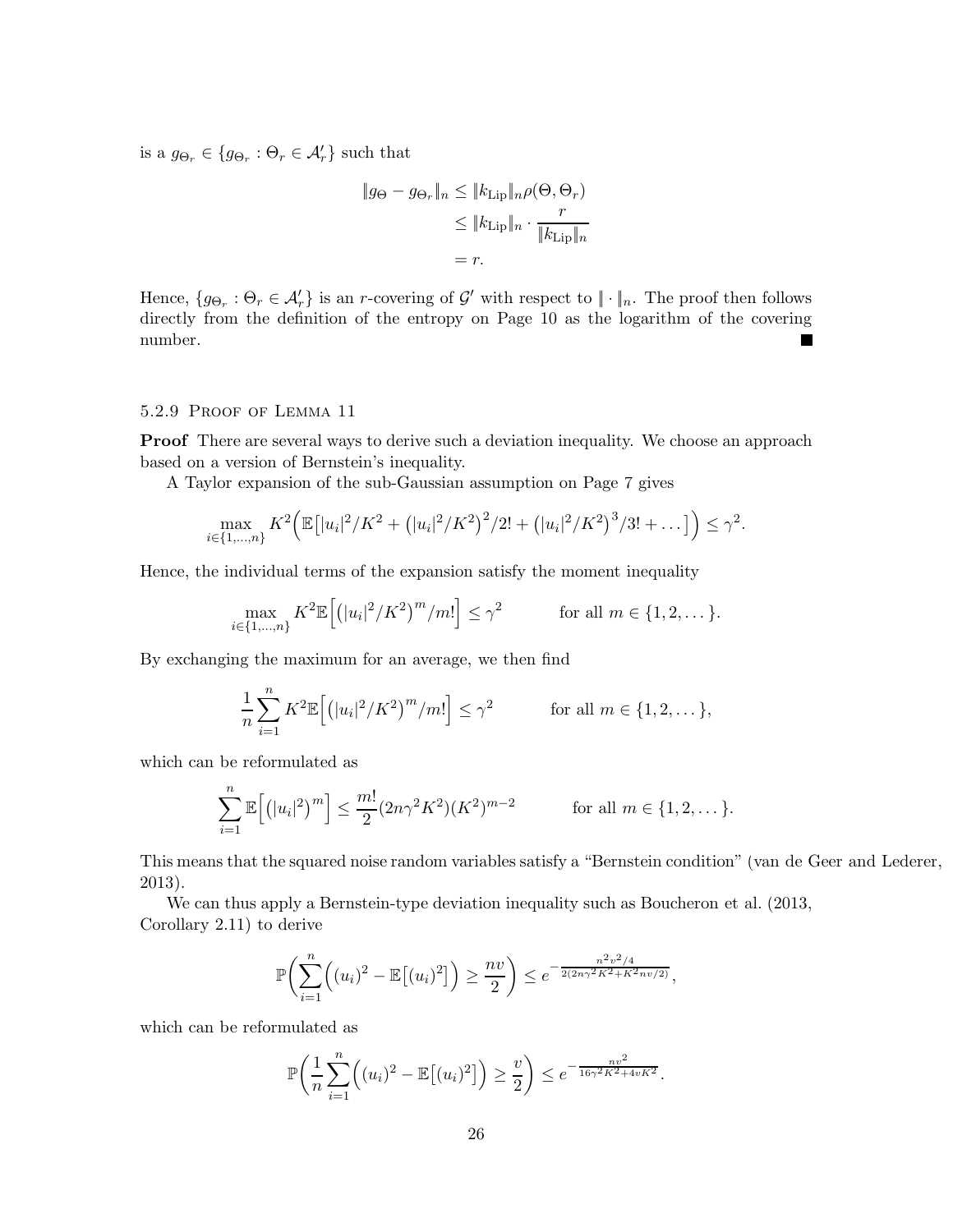Using that  $v \ge 2\gamma^2$  by assumption, we then find further

$$
\mathbb{P}\bigg(\frac{1}{n}\sum_{i=1}^n \Big((u_i)^2 - \mathbb{E}\big[(u_i)^2\big]\bigg) \ge \frac{v}{2}\bigg) \le e^{-\frac{nv^2}{8vK^2 + 4vK^2}} = e^{-\frac{nv}{12K^2}}.
$$

By 1. adding a zero-valued term, 2. invoking the above-derived property on the  $(u_i)^2$ (set  $m = 1$ ), 3. using again that  $v \geq 2\gamma^2$ , and 4. invoking the above display, we conclude that

$$
\mathbb{P}\left(\frac{1}{n}\sum_{i=1}^{n}(u_i)^2\geq v\right) = \mathbb{P}\left(\frac{1}{n}\sum_{i=1}^{n}\left((u_i)^2 - \mathbb{E}[(u_i)^2]\right)\geq v - \frac{1}{n}\sum_{i=1}^{n}\mathbb{E}[(u_i)^2]\right)
$$
  

$$
\leq \mathbb{P}\left(\frac{1}{n}\sum_{i=1}^{n}\left((u_i)^2 - \mathbb{E}[(u_i)^2]\right)\geq v - \gamma^2\right)
$$
  

$$
\leq \mathbb{P}\left(\frac{1}{n}\sum_{i=1}^{n}\left((u_i)^2 - \mathbb{E}[(u_i)^2]\right)\geq \frac{v}{2}\right)
$$
  

$$
\leq e^{-\frac{nv}{12K^2}},
$$

as desired.

## <span id="page-26-0"></span>6. Discussion

Our theories in Section [3](#page-5-0) show that  $\ell_1$ -regularization can guarantee accurate prediction even when the neural networks are very wide (see the logarithmic increase of the error in the number of parameters) and deep (see the decrease of the error in the number of layers). More generally, our theories in Section [2](#page-1-0) facilitate the derivation of concrete guarantees by connecting regularization with the rich literature on suprema of empirical processes.

Another related contribution is [Schmidt-Hieber \(2017\)](#page-29-2), which uses ideas from nonparameteric statistics to derive bounds for empirical-risk minimization over classes of sparse networks. Direct sparsity constraints, in contrast to  $\ell_1$ -regularization, are not feasible in practice. But [Schmidt-Hieber \(2017](#page-29-2)) provides a number of new insights, two of which are also important here: first, it highlights the statistical benefits of sparsity and, therefore, supports our results in Section [3;](#page-5-0) and second, it indicates that—arguably under strict assumptions—one can achieve the rate  $1/n$  rather than  $1/\sqrt{n}$ . However, again, we believe that the  $1/\sqrt{n}$ -rate cannot be improved in general: while a formal proof still needs to be established, a corresponding statement has already been proved for  $\ell_1$ -regularized linear regression [\(Dalalyan et al.](#page-27-13), [2017](#page-27-13), Proposition 4). In this sense, we might claim some optimality of our results.

Our theory considers only global minima of the estimators' objective functions, while the objective functions might also have saddle points or suboptimal local minima. However, current research suggests that at least for wide networks, global optimization is feasible—see [Lederer \(2020](#page-28-19)) and references therein.

In summary, our paper highlights the effectiveness of regularisation in deep learning, and it furthers the mathematical understanding of neural networks more broadly. As practical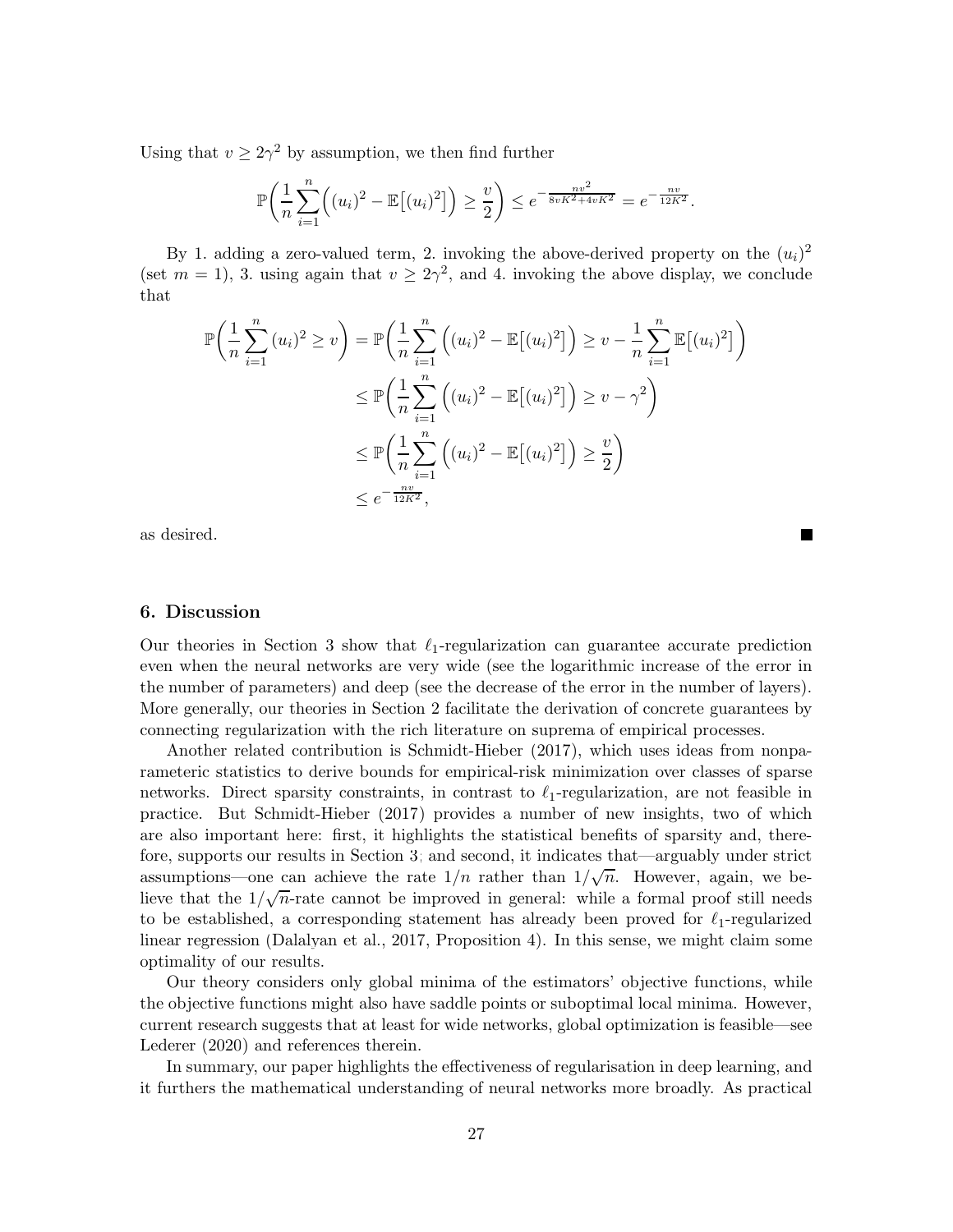advice, our results suggest the use of wide networks (to minimize approximation errors and to facilitate optimizations) with many layers (to improve statistical accuracy) together with regularization (to avoid overfitting).

## Acknowledgments

We thank Aleksandr Beknazaryan for his input, which led to an improvement of our bounds, and Shih-Ting Huang and Johannes Schmidt-Hieber for their valuable feedback.

## References

- <span id="page-27-2"></span>M. Anthony and P. Bartlett. Neural network learning: Theoretical foundations. Cambridge Univ. Press, 2009.
- <span id="page-27-1"></span>V. Badrinarayanan, A. Kendall, and R. Cipolla. SegNet: A deep convolutional encoder-decoder architecture for image segmentation. IEEE Trans. Pattern Anal. Mach. Intell., 39(12):2481–2495, 2017.
- <span id="page-27-5"></span>A. Barron and J. Klusowski. Approximation and estimation for high-dimensional deep learning networks. arXiv:1809.03090, 2018.
- <span id="page-27-6"></span>A. Barron and J. Klusowski. Complexity, statistical risk, and metric entropy of deep nets using total path variation. arXiv:1902.00800, 2019.
- <span id="page-27-3"></span>P. Bartlett. The sample complexity of pattern classification with neural networks: The size of the weights is more important than the size of the network. IEEE Trans. Inform. Theory,  $44(2)$ : 525–536, 1998.
- <span id="page-27-4"></span>P. Bartlett and S. Mendelson. Rademacher and Gaussian complexities: risk bounds and structural results. J. Mach. Learn. Res., 3:463–482, 2002.
- <span id="page-27-12"></span>S. Boucheron, G. Lugosi, and P. Massart. Concentration inequalities: A nonasymptotic theory of independence. Oxford Univ. Press, 2013.
- <span id="page-27-7"></span>E. Candès, J. Romberg, and T. Tao. Stable signal recovery from incomplete and inaccurate measurements. Commun. Pure Appl. Math., 59(8):1207–1223, 2006.
- <span id="page-27-0"></span>J. Chorowski, D. Bahdanau, D. Serdyuk, K. Cho, and Y. Bengio. Attention-based models for speech recognition. In NIPS, pages 577–585, 2015.
- <span id="page-27-10"></span>D. Clevert, T. Unterthiner, and S. Hochreiter. Fast and accurate deep network learning by exponential linear units (ELUs). arXiv:1511.07289, 2015.
- <span id="page-27-13"></span>A. Dalalyan, M. Hebiri, and J. Lederer. On the prediction performance of the lasso. Bernoulli, 23 (1):552–581, 2017.
- <span id="page-27-8"></span>D. Donoho. Compressed sensing. IEEE Trans. Inform. Theory, 52(4):1289–1306, 2006.
- <span id="page-27-9"></span>S. Du, W. Hu, and J. Lee. Algorithmic regularization in learning deep homogeneous models: layers are automatically balanced. In NIPS, pages 384–395, 2018.
- <span id="page-27-11"></span>S. Elfwing, E. Uchibe, and K. Doya. Sigmoid-weighted linear units for neural network function approximation in reinforcement learning. Neural Networks, 107:3–11, 2018.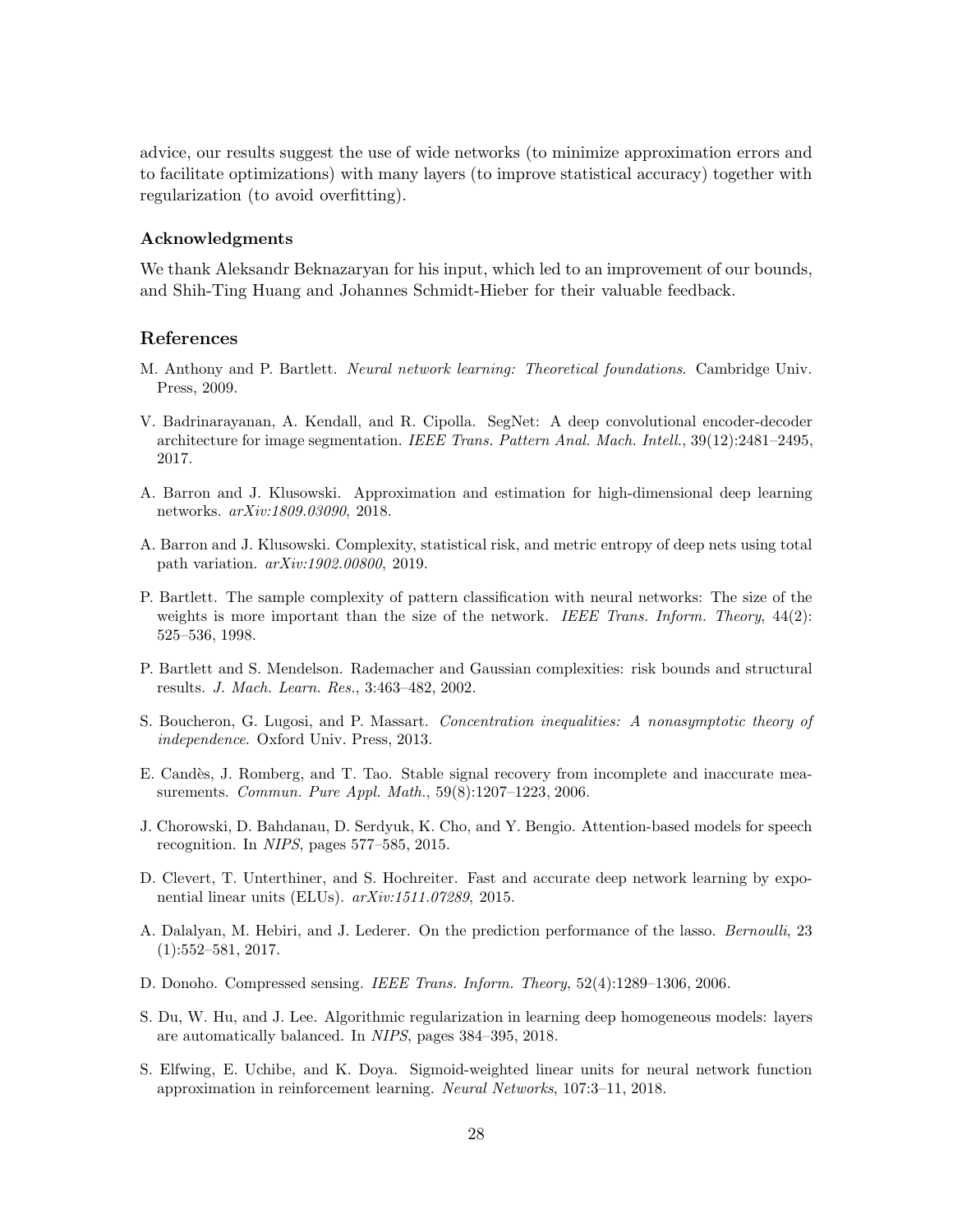- <span id="page-28-3"></span>R. Girshick, J. Donahue, T. Darrell, and J. Malik. Rich feature hierarchies for accurate object detection and semantic segmentation. In CVPR, pages 580–587, 2014.
- <span id="page-28-6"></span>X. Glorot, A. Bordes, and Y. Bengio. Deep sparse rectifier neural networks. In AISTATS, pages 315–323, 2011.
- <span id="page-28-13"></span>N. Golowich, A. Rakhlin, and O. Shamir. Size-independent sample complexity of neural networks. In COLT, volume 75, pages 297–299, 2018.
- <span id="page-28-1"></span>A. Graves, A. Mohamed, and G. Hinton. Speech recognition with deep recurrent neural networks. In ICASSP, pages 6645–6649, 2013.
- <span id="page-28-16"></span>M. Hebiri and J. Lederer. How correlations influence lasso prediction. IEEE Trans. Inform. Theory, 59(3):1846–1854, 2013.
- <span id="page-28-8"></span>M. Hebiri and J. Lederer. Layer sparsity in neural networks. arXiv:2006.15604, 2020.
- <span id="page-28-0"></span>G. Hinton, L. Deng, D. Yu, G. Dahl, A. Mohamed, N. Jaitly, A. Senior, V. Vanhoucke, P. Nguyen, T. Sainath, and B. Kingsbury. Deep neural networks for acoustic modeling in speech recognition: The shared views of four research groups. IEEE Signal Process. Mag., 29(6):82–97, 2012.
- <span id="page-28-2"></span>R. Jozefowicz, O. Vinyals, M. Schuster, N. Shazeer, and Y. Wu. Exploring the limits of language modeling. arXiv:1602.02410, 2016.
- <span id="page-28-18"></span>J. Lederer. Bounds for Rademacher processes via chaining. arXiv:1010.5626, 2010.
- <span id="page-28-19"></span>J. Lederer. No spurious local minima: on the optimization landscapes of wide and deep neural networks. arXiv:2010.00885, 2020.
- <span id="page-28-12"></span>J. Lederer and S. van de Geer. New concentration inequalities for suprema of empirical processes. Bernoulli, 20(4):2020–2038, 2014.
- <span id="page-28-10"></span>J. Lederer and M. Vogt. Estimating the lasso's effective noise. arXiv:2004.11554, 2020.
- <span id="page-28-11"></span>J. Lederer, L. Yu, and I. Gaynanova. Oracle inequalities for high-dimensional prediction. Bernoulli, 25(2):1225–1255, 2019.
- <span id="page-28-17"></span>M. Ledoux and M. Talagrand. Probability in Banach spaces: Isoperimetry and processes. Springer-Verlag Berlin, 1991.
- <span id="page-28-5"></span>H. Liu and Y. Ye. High-dimensional learning under approximate sparsity: A unifying framework for nonsmooth learning and regularized neural networks. arXiv:1903.00616, 2019.
- <span id="page-28-4"></span>J. Long, E. Shelhamer, and T. Darrell. Fully convolutional networks for semantic segmentation. In CVPR, pages 3431–3440, 2015.
- <span id="page-28-14"></span>V. Nair and G. Hinton. Rectified linear units improve restricted Boltzmann machines. In ICLM, pages 807–814, 2010.
- <span id="page-28-9"></span>B. Neyshabur, R. Tomioka, and N. Srebro. In search of the real inductive bias: on the role of implicit regularization in deep learning. arXiv:1412.6614, 2014.
- <span id="page-28-7"></span>B. Neyshabur, R. Tomioka, and N. Srebro. Norm-based capacity control in neural networks. In COLT, pages 1376–1401, 2015.
- <span id="page-28-15"></span>P. Ramachandran, B. Zoph, and Q. Le. Swish: A self-gated activation function.  $arXiv:1710.05941$ , 2017.